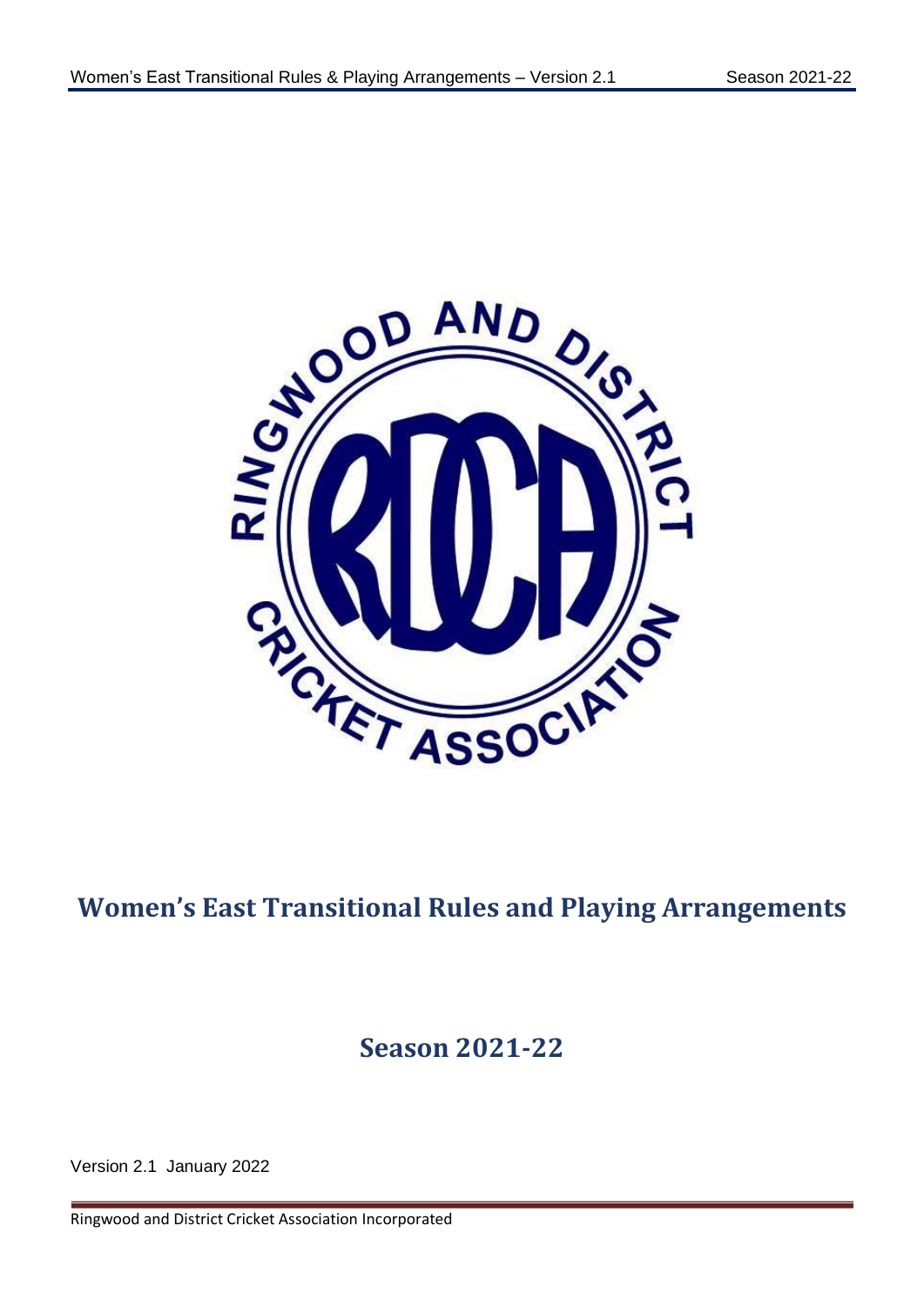# **Table of Contents**

| 1<br>2<br>3<br>5<br>6<br>7<br>8<br>9<br>10<br>11<br>12<br>13<br>14<br>15<br>16<br>17<br>18<br>19<br>20<br>21<br>22<br>23<br>24<br>25<br>26<br>27<br>28<br>29<br>30 |                | TRANSITIONAL PLAYING ARRANGEMENTS - WOMEN'S EAST COMPETITION1 |  |
|--------------------------------------------------------------------------------------------------------------------------------------------------------------------|----------------|---------------------------------------------------------------|--|
|                                                                                                                                                                    |                |                                                               |  |
|                                                                                                                                                                    |                |                                                               |  |
|                                                                                                                                                                    |                |                                                               |  |
|                                                                                                                                                                    | $\overline{4}$ |                                                               |  |
|                                                                                                                                                                    |                |                                                               |  |
|                                                                                                                                                                    |                |                                                               |  |
|                                                                                                                                                                    |                |                                                               |  |
|                                                                                                                                                                    |                |                                                               |  |
|                                                                                                                                                                    |                |                                                               |  |
|                                                                                                                                                                    |                |                                                               |  |
|                                                                                                                                                                    |                |                                                               |  |
|                                                                                                                                                                    |                |                                                               |  |
|                                                                                                                                                                    |                |                                                               |  |
|                                                                                                                                                                    |                |                                                               |  |
|                                                                                                                                                                    |                |                                                               |  |
|                                                                                                                                                                    |                |                                                               |  |
|                                                                                                                                                                    |                |                                                               |  |
|                                                                                                                                                                    |                |                                                               |  |
|                                                                                                                                                                    |                |                                                               |  |
|                                                                                                                                                                    |                |                                                               |  |
|                                                                                                                                                                    |                |                                                               |  |
|                                                                                                                                                                    |                |                                                               |  |
|                                                                                                                                                                    |                |                                                               |  |
|                                                                                                                                                                    |                |                                                               |  |
|                                                                                                                                                                    |                |                                                               |  |
|                                                                                                                                                                    |                |                                                               |  |
|                                                                                                                                                                    |                |                                                               |  |
|                                                                                                                                                                    |                |                                                               |  |
|                                                                                                                                                                    |                |                                                               |  |
|                                                                                                                                                                    |                |                                                               |  |
|                                                                                                                                                                    |                |                                                               |  |
|                                                                                                                                                                    |                |                                                               |  |
|                                                                                                                                                                    |                |                                                               |  |
|                                                                                                                                                                    |                |                                                               |  |
|                                                                                                                                                                    |                |                                                               |  |
|                                                                                                                                                                    |                |                                                               |  |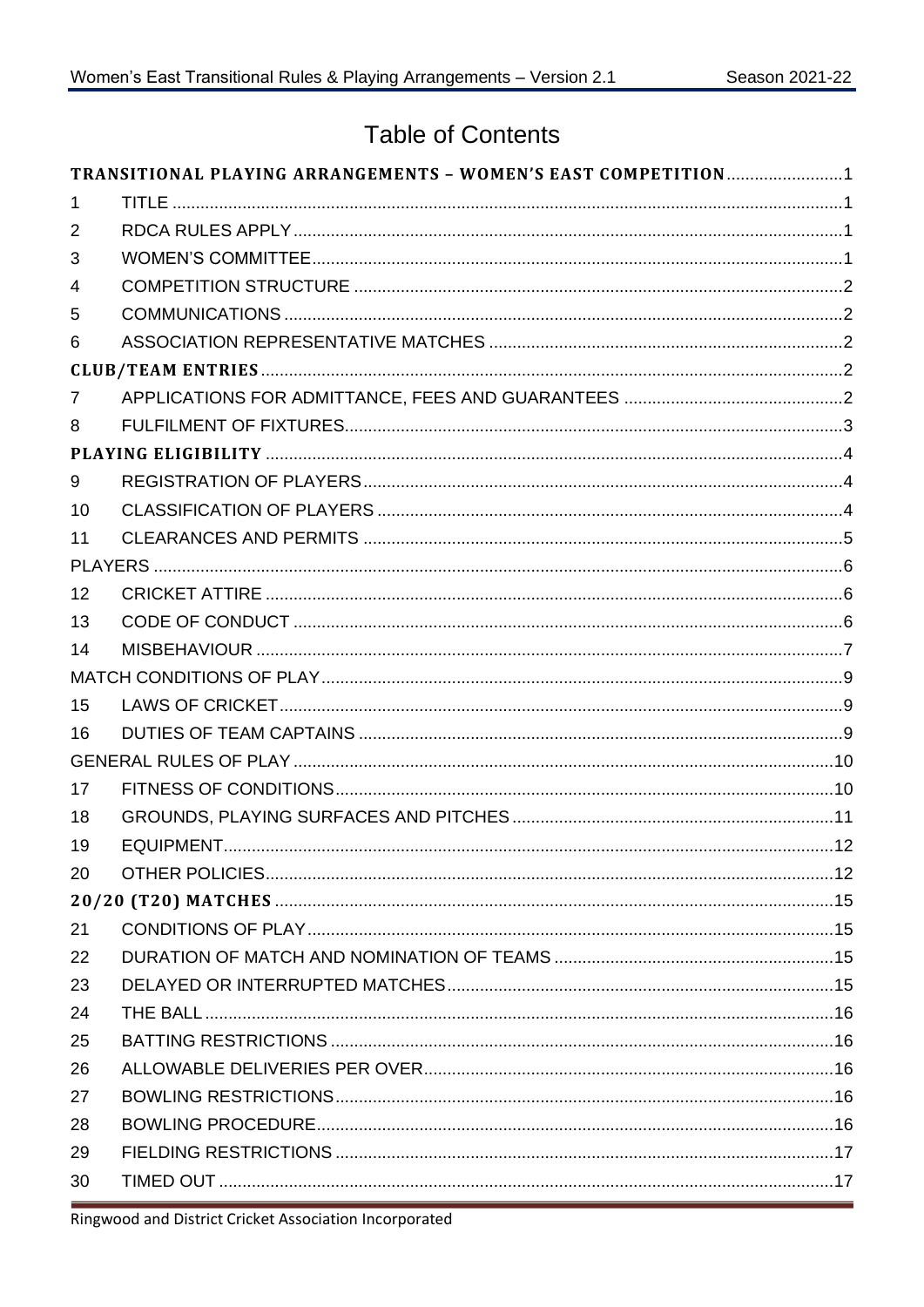| 31 |  |
|----|--|
| 32 |  |
| 33 |  |
| 34 |  |
|    |  |
| 35 |  |
| 36 |  |
| 37 |  |
| 38 |  |
| 39 |  |
| 40 |  |
| 41 |  |
| 42 |  |
| 43 |  |
| 44 |  |
| 45 |  |
| 46 |  |
| 47 |  |
| 48 |  |
|    |  |
| 49 |  |
| 50 |  |
|    |  |
| 51 |  |
| 52 |  |
|    |  |
| 53 |  |
| 54 |  |
| 55 |  |
|    |  |
| 56 |  |
| 57 |  |
|    |  |
| 58 |  |
| 59 |  |
| 60 |  |
| 61 |  |
| 62 |  |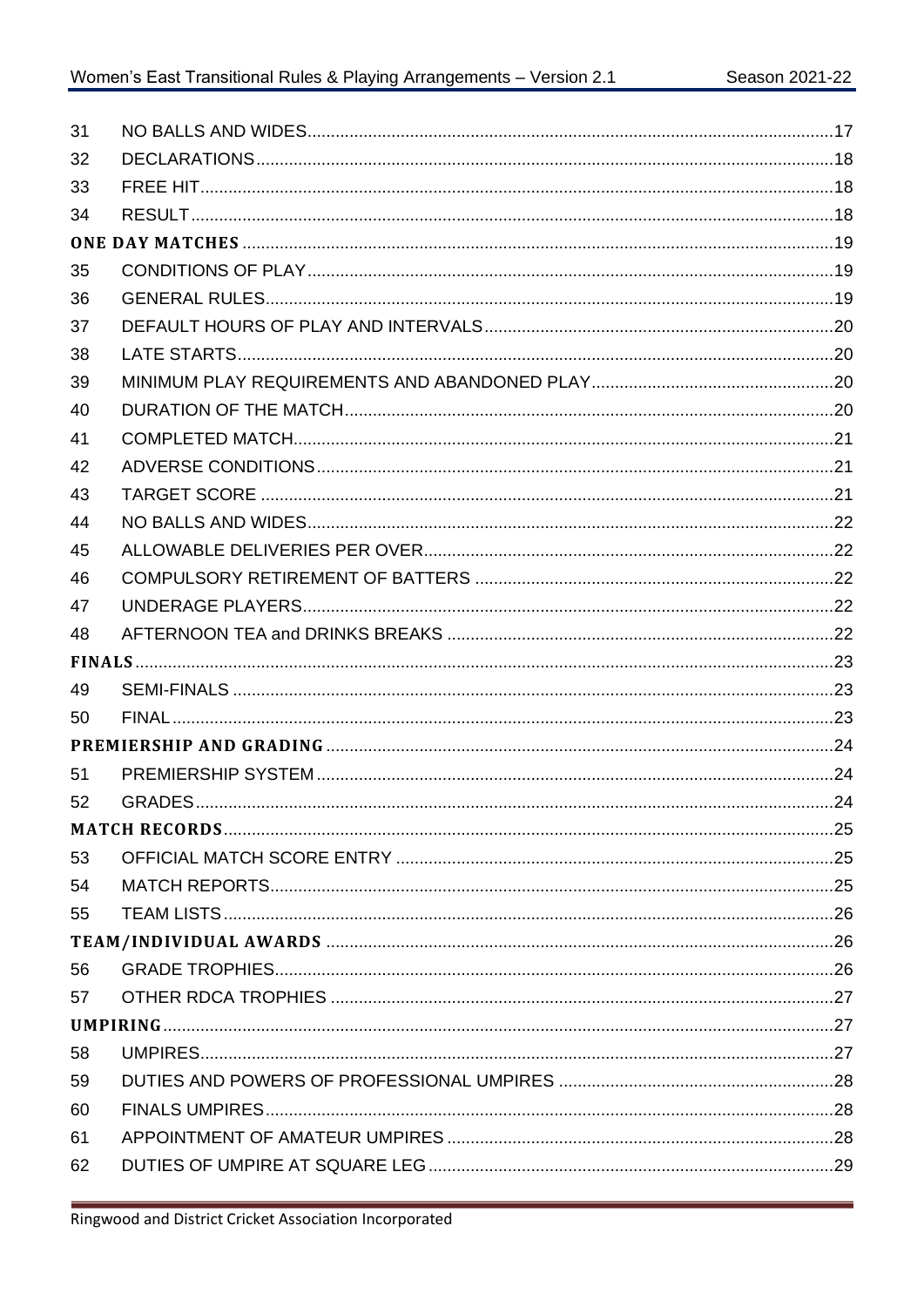| 63 |  |
|----|--|
| 64 |  |
|    |  |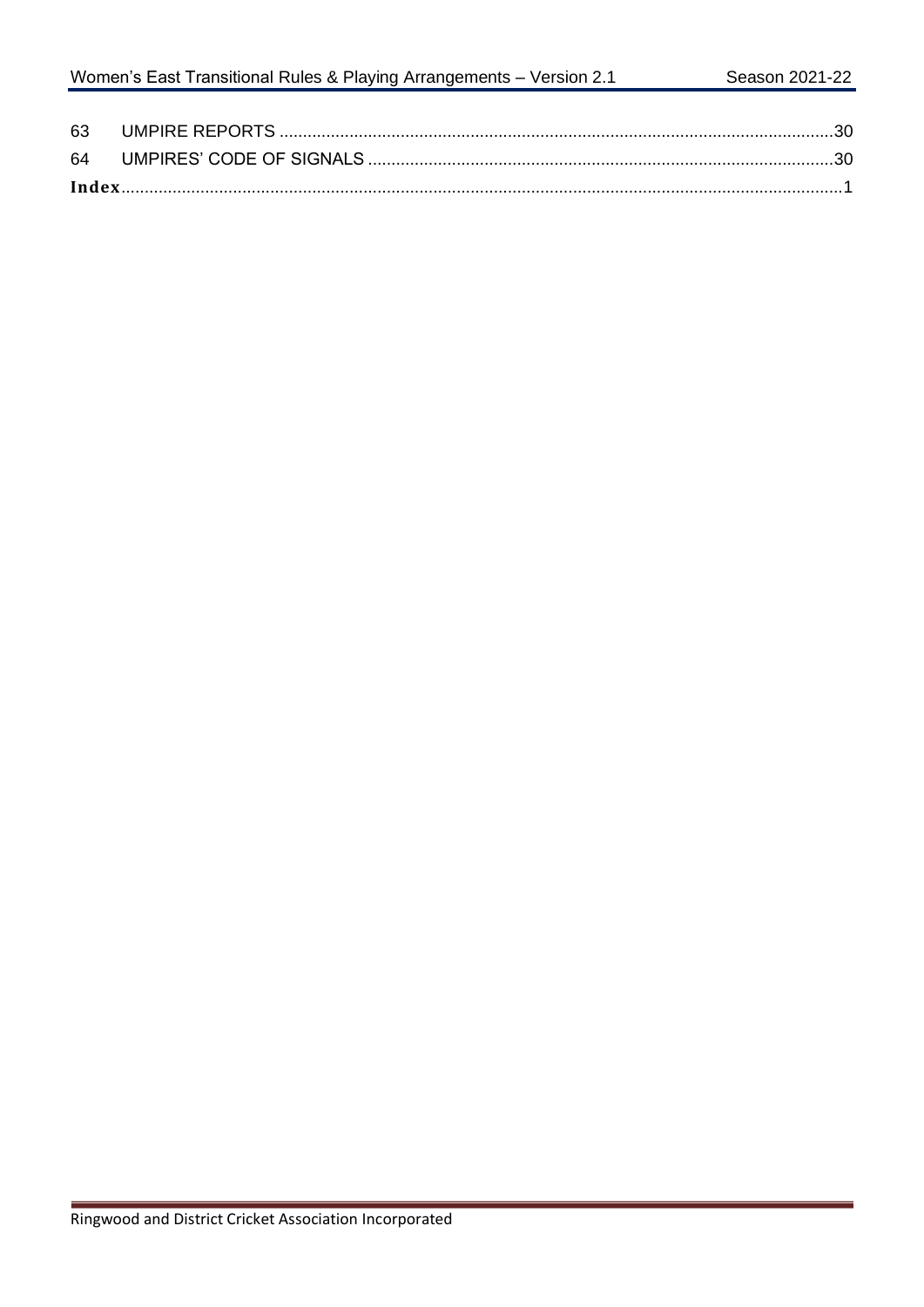# **RINGWOOD AND DISTRICT CRICKET ASSOCIATION**

# <span id="page-4-0"></span>**TRANSITIONAL PLAYING ARRANGEMENTS – WOMEN'S EAST COMPETITION**

## <span id="page-4-1"></span>**1 TITLE**

The Women's Competition will be known as the Ringwood and District Cricket Association (Incorporated) (RDCA) Women's East Competition.

#### <span id="page-4-2"></span>**2 RDCA RULES APPLY**

The RDCA Women's East Competition operates under the constitution of the RDCA. The rules of the RDCA Constitution and the Senior Men's Competition, as defined herein, will apply. Penalties are stated in penalty units. Each penalty unit is worth \$10.

#### <span id="page-4-3"></span>**3 WOMEN'S COMMITTEE**

- 3.1 The Women's East Competition will be administered by the Women's Committee and shall be under the control of the RDCA Board of Management.
- 3.2 The Women's Committee in will consist of 2 X Co-Chairpersons (one from the RDCA and one representing the WCCC), Women's Secretary, Registration Secretary, all elected in accordance with the constitution, and other ex-officio members. Ex-Officio members may be invited to serve on the committee and shall have normal voting rights at any Women's Committee Meeting.
- 3.3 Not more than two (2) members of any one affiliated club shall be on the Women's Committee at any one time.
- 3.4 The RDCA Chairperson of the Women's Committee shall be the Chairperson of all its meetings and in their absence, the meeting shall elect a chairperson for that meeting.
- 3.5 The Chairperson at all meetings shall be entitled to a casting vote as well as a deliberative vote.
- 3.6 The Women's Committee will meet as required and the Women's Secretary shall convene meetings.
- 3.7 Five members shall form a quorum and business shall not be proceeded with unless such a quorum is present.
- 3.8 Any member absent, without leave, from three consecutive meetings of the Women's Committee, shall forfeit their seat.
- 3.9 The Women's Committee will issue directives in order to enforce and administer the rules of the senior competition. If any direction of the Women's Competition has not been complied with, within the specified time, the Women's Committee is empowered to take such action as it deems fit.
- 3.10 The Women's Committee, in the absence of any set penalty for the breach of a rule, will determine the penalty which may be in the form of a fine, and/or the loss of match points and/or other suitable penalty.
- 3.11 Players, Club Officials and Spectators are required to follow any instruction from an RDCA Umpire, RDCA Match Day Official or RDCA Committee Member. Failure to do so will result in disciplinary action by the Women's Committee.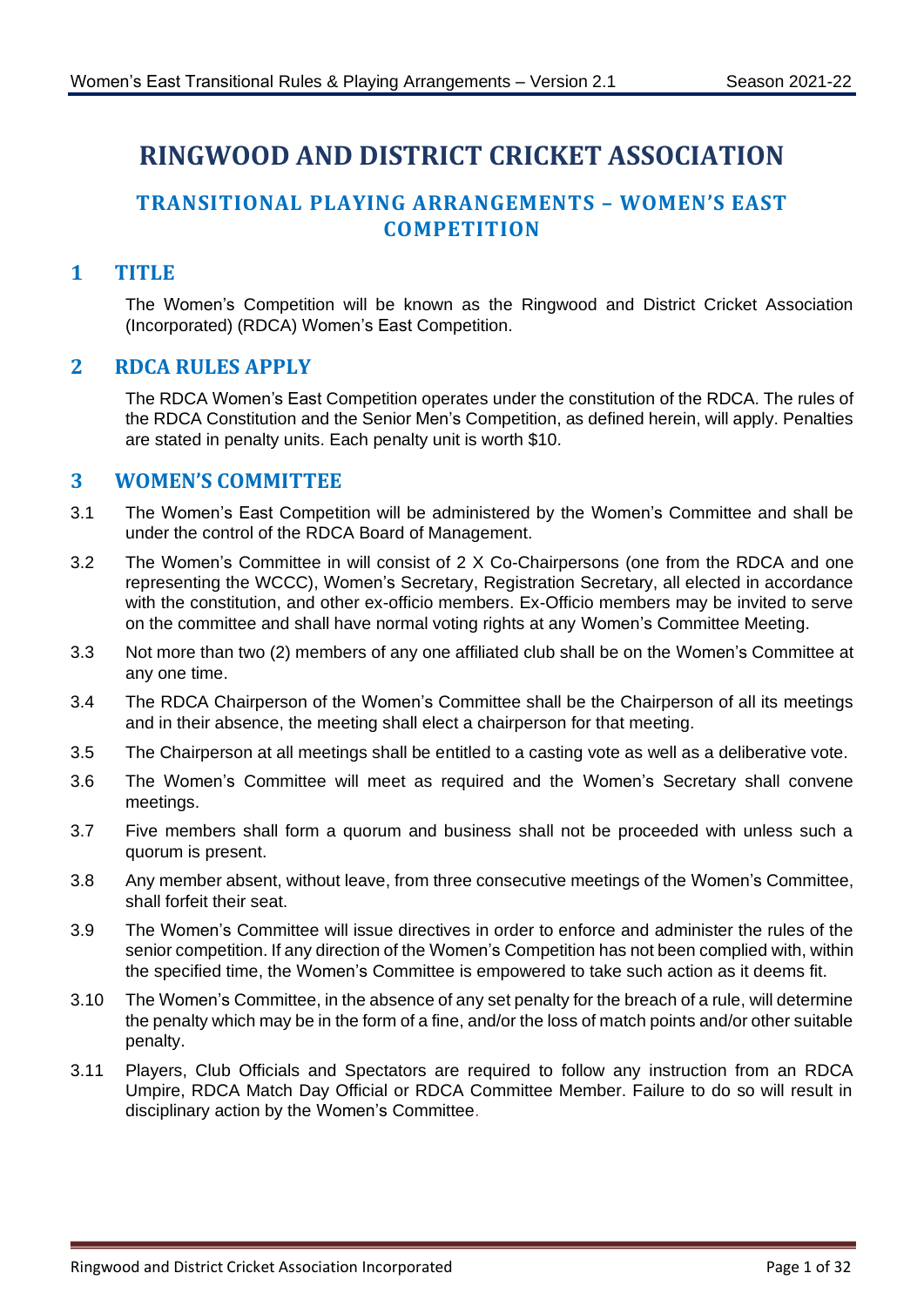#### <span id="page-5-0"></span>**4 COMPETITION STRUCTURE**

The Women's East competition will consist of one division, containing multiple grades. Where possible all grades will contain an even number of teams to prevent "byes". Grades may comprise an alternate number of teams to fulfill fixturing requirements.

The top Grade will be known as the Women's Premier grade.

#### <span id="page-5-1"></span>**5 COMMUNICATIONS**

- 5.1 Information circulars emanating from RDCA officials must be consecutively numbered to ensure that clubs are aware that all advices have been received. Clubs will be held responsible for ensuring that advices are received in sequence.
- 5.2 All forms and communications addressed to the Association must be by mail, email or facsimile and be typed or written in ink.
- 5.3 Information requiring immediate dissemination to clubs may be sent via mobile text message and/or email.

#### <span id="page-5-2"></span>**6 ASSOCIATION REPRESENTATIVE MATCHES**

- 6.1 The Selection Committee consisting of a minimum of three (3) members will be appointed annually by the Women's Committee to select teams to represent the Association in matches.
- 6.2 "Representative Teams" and practice squads of the Association will be selected by the Selection Committee.
- <span id="page-5-5"></span>6.3 A player selected in any Association Representative Team or in any practice squad, who is subsequently unable to play in such Representative Team or attend practice, will furnish the Women's Committee, at least seven (7) days before the match or practice, their notice of unavailability. If a selected player fails to attend or play as required or if the notice of the unavailability is provided less than seven (7) days before the match or practice, the Women's Committee may impose such penalty, including suspension or fine, as it considers the occasion warrants. Players selected in Association Representative Teams will be unavailable for selection in any club team scheduled to play on the same day.
- 6.4 Notification of selection will, for the purpose of this rule, be deemed sufficient if players concerned are advised of their selection personally, by mobile text message, email, or letter at least four (4) days before the match or practice.

# **CLUB/TEAM ENTRIES**

#### <span id="page-5-4"></span><span id="page-5-3"></span>**7 APPLICATIONS FOR ADMITTANCE, FEES AND GUARANTEES**

All new clubs will be eligible for affiliation with the Ringwood and District Cricket Association Incorporated subject to the following:

7.1 All applications by clubs desirous of playing cricket with the Association for the ensuing season will be made in writing, on forms supplied by the Association and lodged with the Administration Manager/Secretary not later than the first Friday of August in each year and will contain the following information:

Name, address and telephone number of President, Secretary, Treasurer, Club Members and when available, Junior Team Managers.

Team entries for the ensuing season, indicating the location of playing grounds, type of wicket and the best means of approach to same.

Name of team(s) sharing its wicket and dates on which the ground(s) may be unavailable.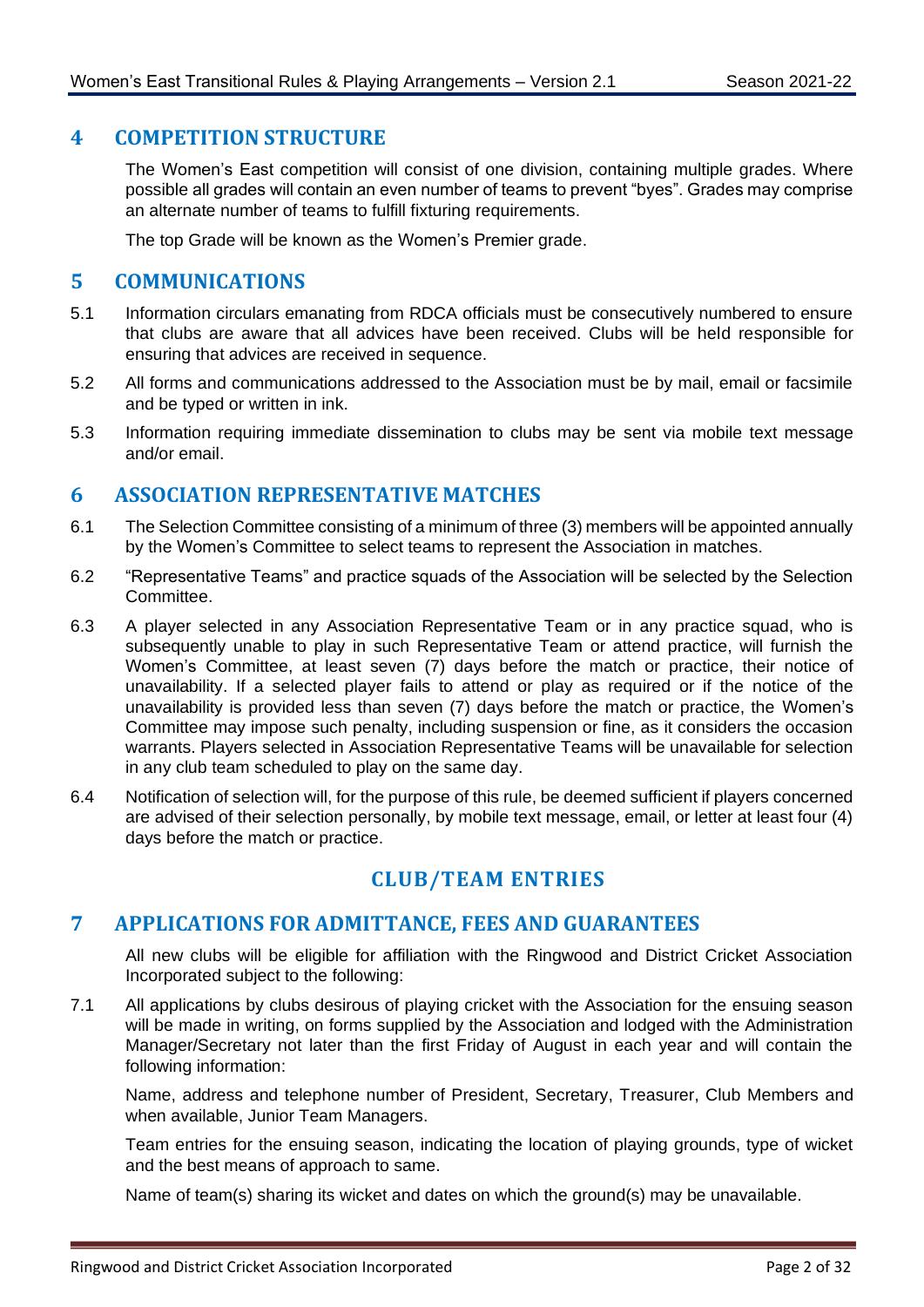The telephone number at Pavilion or Ground.

Regarding the nomination of new Clubs into the Association, additional information may be required by the Board of Management before a nomination is placed before the General Committee for decision at the Annual General Meeting or a Special General Meeting.

Such entries are to be regarded as final.

- 7.2 i) Failure to field any nominated team may result in a penalty as decided by the Board of Management.
	- ii) Before the commencement of each season each Club must certify that it complies with the requirements of the Member Protection Policy on the form provided by the Women's Secretary.
- 7.3 A club may enter teams in the Veterans and Junior Competitions without the need to play in the Senior or Women's East Competition.
- 7.4 The Women's Committee will determine the composition of all senior women's grades. Proposals for changes to the playing competition structure of the Association will be dealt with by the convening of a General Meeting, to provide the clubs with the opportunity to hear submissions, for and against the proposal, and permit the members the opportunity to vote by ballot or by show of hands. A simple majority of eligible votes will be required to achieve acceptance of such a proposal.

#### <span id="page-6-0"></span>**8 FULFILMENT OF FIXTURES**

- 8.1 If a team is unable to secure its ground for a match, it must give seven (7) clear days' notice to that effect to the opposing club and to the Women's Committee Secretary. The Women's Committee Secretary will then decide where and when the match will be played and is empowered to impose a penalty on any club failing to comply with its decision.
- 8.2 Every team unable to play a competition match will give notice to the Women's Committee Secretary of its inability to play by no later than 10:00 am on the day scheduled for play. Should this deadline be met there will be no penalty, but should advice be received after this deadline the penalty may be a deduction of 6 match points. Withdrawal of a team from the competition, after cut-off date in September, may incur a fine of up to 10 penalty units.
- 8.3 Any team failing to fulfil any engagement will forfeit the match in question and will also be liable to be dealt with by the Women's Committee, which may include financial penalties.
- 8.4 In the event of a club withdrawing a team from the competition or forfeiting a match during the season, then the club must withdraw or forfeit its lowest grade team.
- 8.5 Possibility of re-scheduling of matches (due to vandalism, ground damage etc): Clubs must advise the Women's Committee Secretary as soon as possible who, in consultation with the Women's Committee Chair, or their delegate, will make a ruling.
- 8.6 In the event of any team of a member club being unable to field a team resulting in their forfeiture of matches on more than 5 occasions during a season then the said team and club will be dealt with by the Women's Committee. Sanctions on the said team may include being compulsorily withdrawn from competition during the season. Sanctions on the said club may include a financial penalty (minimum 10 penalty units) and a restriction on the club registering the team again in the following season. Both will be at the discretion of the Women's Committee.
- 8.7 Application to play matches on a Saturday or public holiday (instead of Sunday): Clubs desiring to take this option must submit an application at least four (4) weeks before the scheduled date of the match. The Women's Secretary is empowered to make the decision. If approved, the match will become part of the scheduled fixture and be subject to the rules that apply thereto. Approval may not be forthcoming if the proposed date of the match clashes with that of a scheduled Association representative match. Clubs requesting a change of fixture must be aware of player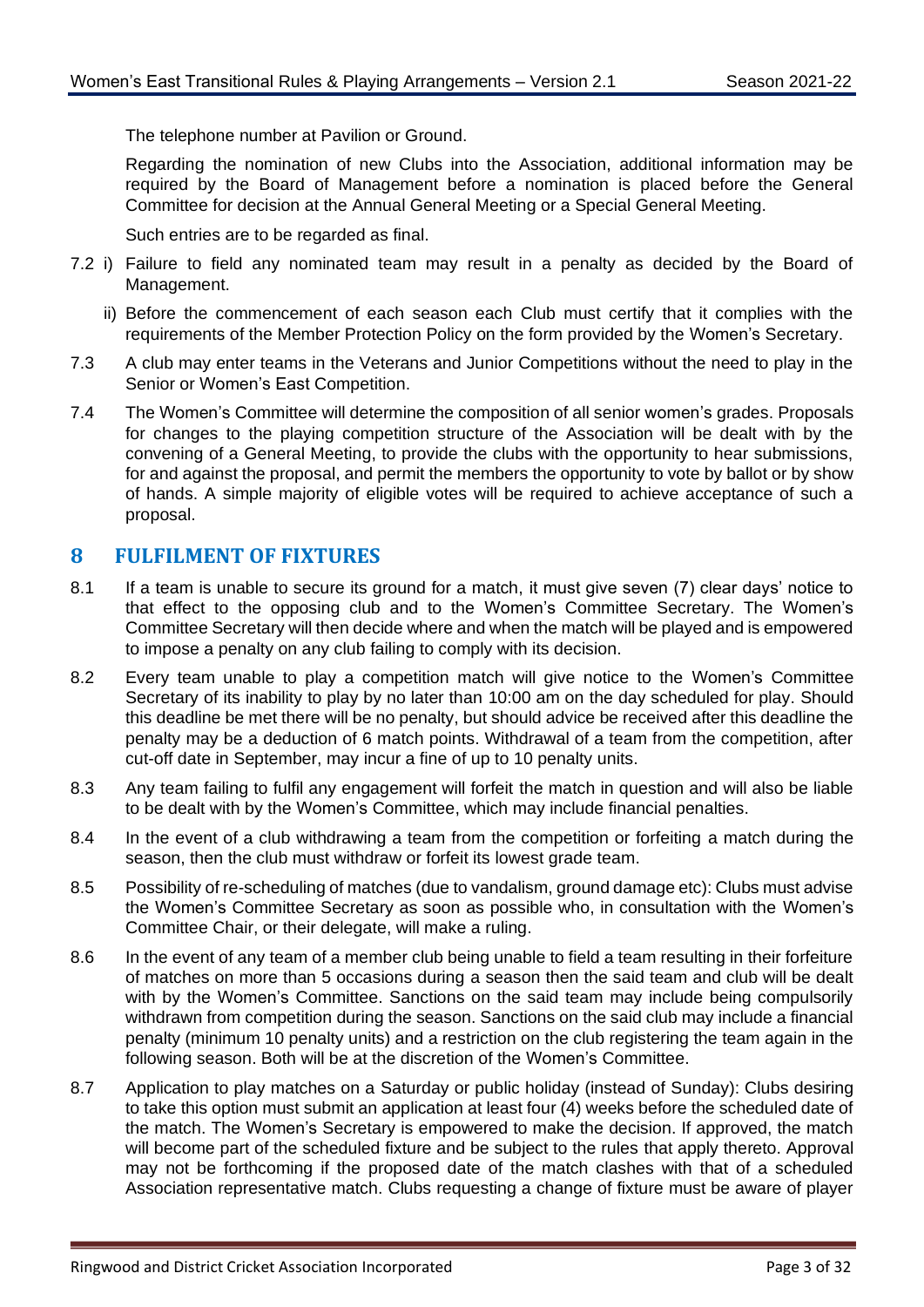availability under Rule [6.3.](#page-5-5) If Sunday matches of the same round are abandoned by the Women's Committee due to weather conditions (wet or heat), such decision will also apply to matches in that round being played on the Saturday or public holiday.

# **PLAYING ELIGIBILITY**

#### <span id="page-7-1"></span><span id="page-7-0"></span>**9 REGISTRATION OF PLAYERS**

All players must be registered in MyCricket with their respective clubs and a player must be registered with the club with which they desire to play, prior to the completion of the match. Each club is responsible for maintaining their own player registration listing (in MyCricket) comprising ONLY those players that are eligible to be registered with their club.

#### **EXISTING REGISTERED PLAYERS**

9.1 The existing club player block registration listing at the end of the previous season will be used as the club player block registration listing for the next season.

#### **NEW REGISTRATION**

9.2 Before entry onto a Club's MyCricket database, each new player must complete and sign an Association Registration Form. This form must be signed by the Secretary or another official of the club, retained in the club records and produced for verification if required by the RDCA. No player will be eligible to play unless registered as above and no player will be registered unless eligible.

#### **APPROVAL BY BOARD OF MANAGEMENT**

9.3 Notwithstanding anything contained in these rules, all players will be and always remain subject to the approval of the Board of Management and / or the Women's Committee.

#### **PLAYER REGISTERING WITH MORE THAN ONE CLUB**

9.4 Any player who signs the registration forms and submits themself for registration with more than one club in this Association will be dealt with by the Women's Committee.

#### <span id="page-7-2"></span>**10 CLASSIFICATION OF PLAYERS**

- 10.1 A Premier, Sub-District or Club of another Association will be permitted free interchange of players between its Women's teams and their highest grade in this Association without permits, provided that such players are duly registered in accordance with the rules of this Association, but this rule will not permit the transfer of players between teams in this Association without compliance with these rules.
- <span id="page-7-3"></span>10.2 i) If a club has two or more teams in this Association, then any player of that club may play in any team of that club, within 6 grades or 1 team, whichever is the greater number of grades, than played in their previous match, without the approval of the Women's Committee. *NB: within 6 grades excludes the grade last played.*
	- ii) A player may transfer to a team of their club in a higher grade at any time without a permit.

#### **MATCHES TO QUALIFY FOR FINALS**

- 10.3 The minimum number of home and away matches (finals qualifying matches) to be played by players to be eligible to play in finals matches of any one grade in any season will be determined by the Women's Committee. A player will be eligible to play for a club in finals matches of any one grade in that season if:
	- 1) they have played the minimum number of finals qualifying matches for that club in that grade or lower including forfeits and byes received
	- 2) excluding any abandoned or cancelled matches, and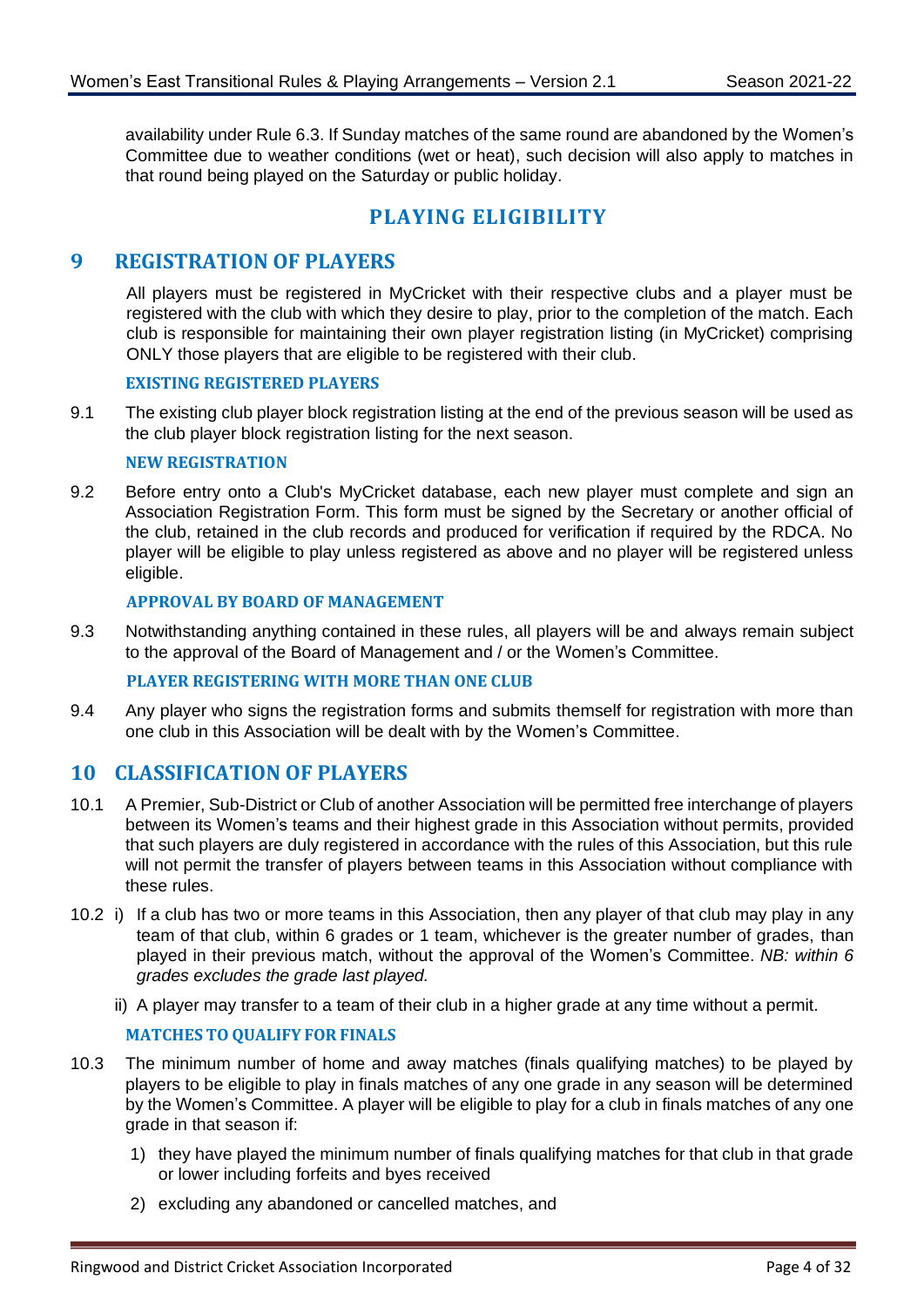- 3) excluding any matches with Juniors, Veterans, or other clubs, and
- 4) subject to rule [10.2.](#page-7-3)

Only teams receiving a forfeit, or a bye can enter eligible player names into MyCricket, which will count as a game played. Players of a team causing a forfeit cannot use that forfeit match as part of their eligibility to play in finals matches. It is permissible for any club to freely interchange their eligible players between any consecutively graded teams of that club in the RDCA or other Associations' final series, provided that teams are competing on the same day or days in finals matches.

- 10.4 Any team playing an unregistered or ineligible player in any game will be fined 10 penalty units per player and will forfeit that game. The win and any premiership points will be awarded to the non-offending team. The Women's Committee reserves the right to impose further penalties against captain, players, officials, and club.
- 10.5 Persons called upon to act as "substitutes" MUST be registered players of this Association. A player acting as a substitute need not have played the required qualification matches to act as a substitute in finals; however, a player may not act as a substitute in a grade more than two (2) consecutive club teams lower than the team in which they last played for that club during the current season.
- 10.6 A registered player of this Association will not be permitted to play in two matches at the same time or in the same round, either with this or any other Association without a permit from the Women's Committee.
- 10.7 Players from another Association refer to Rule [11.6](#page-8-1) to [11.8.](#page-8-2)

#### <span id="page-8-0"></span>**11 CLEARANCES AND PERMITS**

- 11.1 Clearance requests are to be submitted online through MyCricket and MUST be approved before that player commencing play in any match.
- 11.2 If no action is taken by the club to which the application for clearance is made within seven (7) days, the Registration Secretary may deal with the application as deemed fit.
- 11.3 All clearance and associated registrations must be finalised before the commencement of the match.
- 11.4 Any player unable to obtain a clearance from their club in this Association will have the right to apply to the Registration Secretary who will have the power to deal with the application.
- 11.5 Any player who has previously registered with an RDCA affiliated club requires a clearance application to be submitted online, on their behalf, in the MyCricket system. This clearance must be approved by the player's previous RDCA club before that player commences play in any match.
- <span id="page-8-1"></span>11.6 Disqualified players from any Association must obtain a clearance before playing in this Association.
- 11.7 Any player who has played with a club affiliated with another Association during the current season and desiring to transfer to RDCA must first obtain a clearance from their club, such clearance to be endorsed by the Association they desire to leave. In the event of the club refusing the clearance, the player may appeal to their Association. Should the club and Association refuse the application for a clearance, the player may appeal to the Women's Committee of the RDCA, whose decision will be final and binding on all concerned. To be eligible to play in following rounds, a player must be registered with the club with which they desired to play before the commencement of the match.
- <span id="page-8-2"></span>11.8 Interim Permits - the Registration Secretary of this Association will have the power to grant Interim Permits.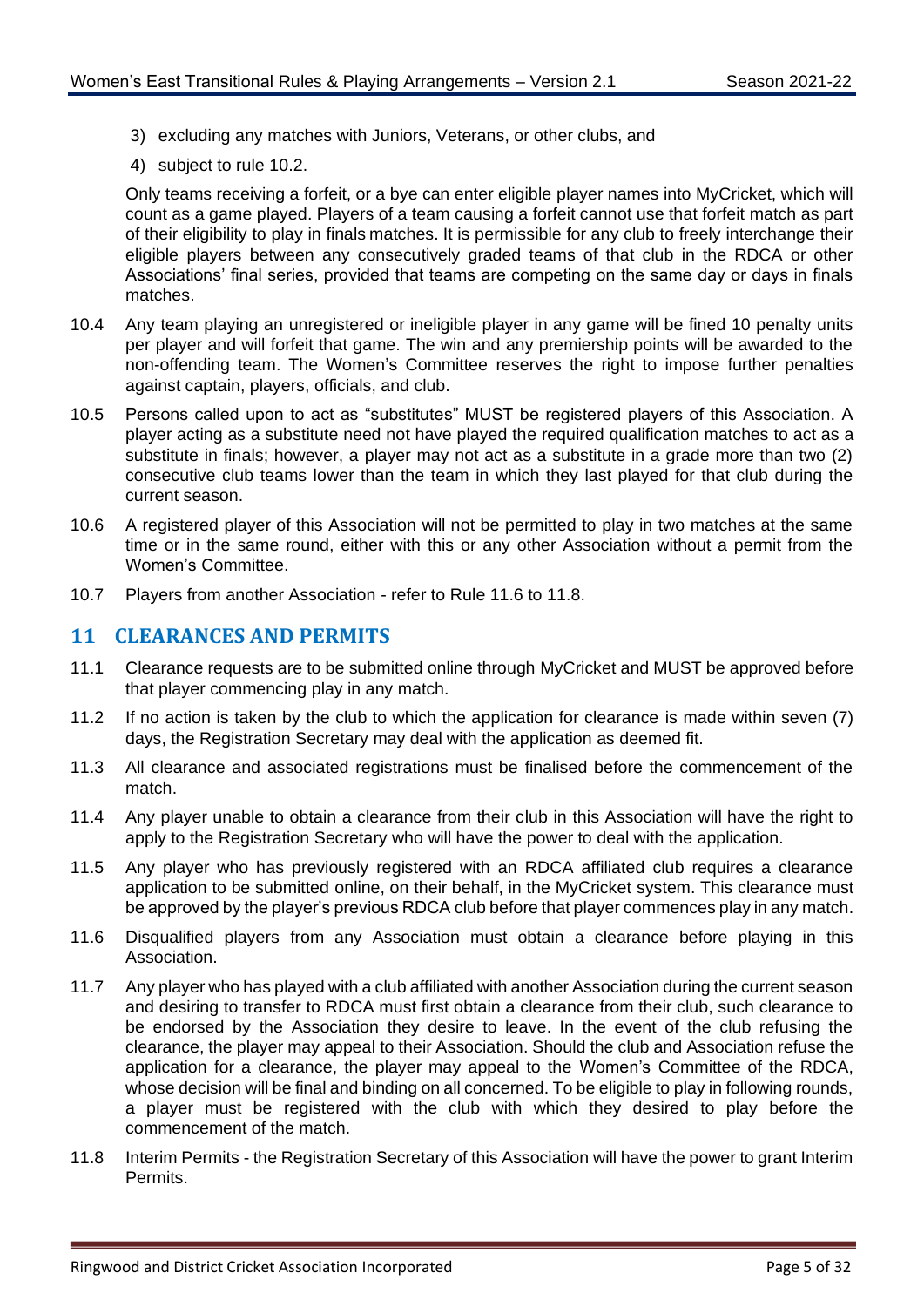# **PLAYERS**

# <span id="page-9-1"></span><span id="page-9-0"></span>**12 CRICKET ATTIRE**

- 12.1 All players must appear on the field in proper cricket attire which for women should be approved coloured clothing, with matching coloured pads, and use a white ball. Leggings may be worn in lieu of cricket trousers.
- 12.2 White cricket attire may be substituted for coloured clothing with the prior approval of the Woman's Administrator. **NOTE**: An RDCA approved red ball must be used where players wear white clothing
- 12.3 Players officiating as umpires must wear proper cricket attire plus distinguishing clothing as required under Rule [58.7.](#page-31-3)
- 12.4 Umpires will report players contravening this rule who will, on a first occasion, be fined 1 penalty unit and, if a further breach of this rule occurs, will be dealt with by the Women's Committee, which may impose a higher fine or penalty.
- 12.5 No player will wear boots or shoes equipped with studs, spikes, sprigs, or projections made of metal or hard plastic which could damage the surface when playing on synthetic wickets. The penalty for non-compliance with this rule will be a fine of 2 penalty units, and the offending player will not be permitted to participate in the match until this rule has been complied with.

# <span id="page-9-2"></span>**13 CODE OF CONDUCT**

- 13.1 The following code of behaviour is recommended by the Victorian Metropolitan Cricket Union (VMCU) and adopted by the RDCA. The Women's Committee may impose penalties for breaches of this code.
- 13.2 All matches will be conducted in the true spirit of the game of cricket and Club Officials, Coaches, Captains and Players are required to adopt this code or the Women's Committee may impose penalties.

#### **PLAYER'S RESPONSIBILITIES**

13.3 No player or official will, during any match, whether on or off the field of play, engage in conduct unbecoming to the game of cricket.

Players will:

- i) Respect the umpire.
- ii) Not verbally or physically abuse any umpire.
- iii) Not dispute the umpire's decision nor react in a threatening or disapproving manner.
- iv) When given out, move immediately from the field.
- v) Endeavour to assist the umpire in carrying out the umpire's duties.
- vi) Not indulge in "sledging" of opposition players.
- vii) Not verbally or physically abuse any player or official.
- 13.4 Clubs will place all teams under the control of a responsible person.

#### **CAPTAIN'S RESPONSIBILITIES**

#### 13.5 Captains will:

- i) Instruct all players to avoid time-wasting. Incoming and outgoing batters are expected to pass on the field of play.
- ii) Instruct bowlers to return to the start of their run-up quickly and be ready to bowl without timewasting.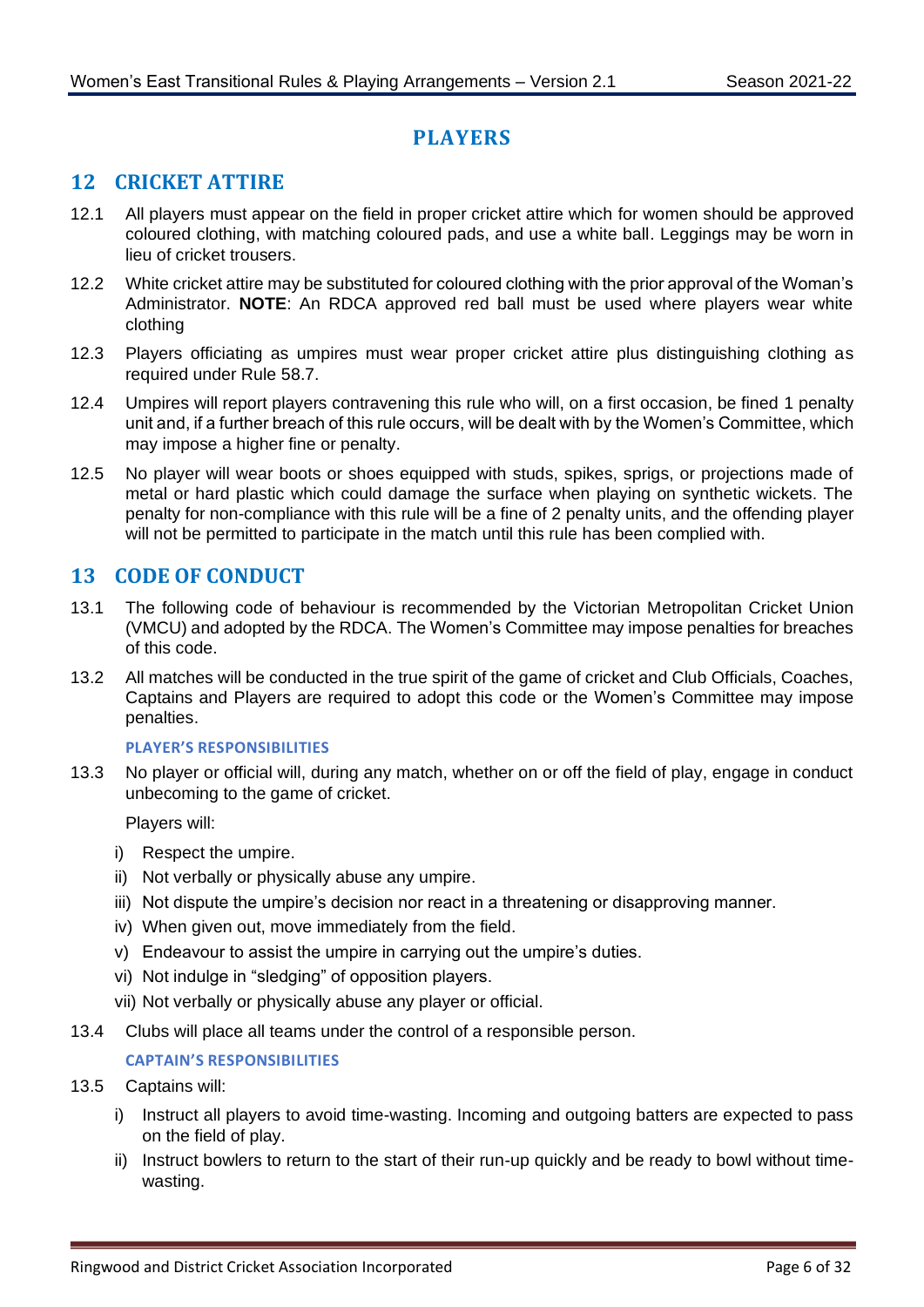- iii) Instruct all fielders to move quickly between overs and whenever required to change position, i.e. field setting, and changes be undertaken without time-wasting.
- iv) Ensure that players conduct themselves in a manner that conforms to the traditional image of the game of cricket.
- 13.6 Smoking on the playing field during the progress of a match is strictly prohibited. No alcohol will be consumed by players or match officials while the match they are participating in is in progress.
- 13.7 Players will maintain a standard of dress consistent with Rule [12.](#page-9-1)
- 13.8 Clubs will be responsible for the behaviour of their supporters and spectators.
- 13.9 Player being **NAMED -** see Rule [14.4](#page-10-1) i)
- 13.10 Persons registered with the Ringwood and District Cricket Association Incorporated (RDCA) who post on the RDCA website or on a club website or in social media will be subject to the rules of the RDCA and the Code of Conduct under the RDCA Social Media policy as posted on the RDCA website.

The term social media refers to any medium or method which is used by individuals or organisations to disseminate information or opinions to one or more other individuals or organizations. This includes noticeboards and toilets.

13.11 Offensive and/or obscene language will not be tolerated.

#### <span id="page-10-0"></span>**14 MISBEHAVIOUR**

14.1 During the progress of a match, and in all matters about dealings with Association Officials concerning the conduct within the RDCA, all players and club officials will behave in an orderly and seemly manner and abide by the spirit of cricket.

Any report made against an umpire must be lodged with the Disciplinary Committee Chair (in writing) within 24 hours of the incident giving rise to the report as detailed in RDCA Constitution Rule 45. All reports will be referred to the RDCA Umpires Association for investigation and resolution.

- 14.2 Clubs will be responsible for the behaviour of their spectators.
- 14.3 Umpires are to report all breaches of behaviour as detailed in Rule [63.2.](#page-33-2)
- <span id="page-10-1"></span>14.4 i) Where an umpire believes a player has infringed the code of conduct, the umpire will inform the player that an incident report will be submitted. At the same time, the umpire will advise the Team Captain of the report and that any further such incidents during that match will result in the captain being named for inability to control their players. The report will be formalised within 60 minutes of match end by the completion of an "Incident Report Form" including any applicable penalty (the official advice), which is to be signed by the offending player and/or their captain and/or club representative indicating whether the offered penalty is accepted or not and forwarded to the Disciplinary Committee Chair within 24 hours after the conclusion of the match. If required, the Disciplinary Committee Chair or their nominee will notify the player, in writing, via the Club Secretary of the outcome (naming / suspension or other action).
	- ii) A player/official having been offered a penalty has, until 24 hours after the scheduled completion of the match, the right to:
		- a. change the original plea, or
		- b. accept such penalty, or
		- c. challenge the charge at an officially convened Tribunal hearing.
	- iii) An accepted penalty will apply immediately.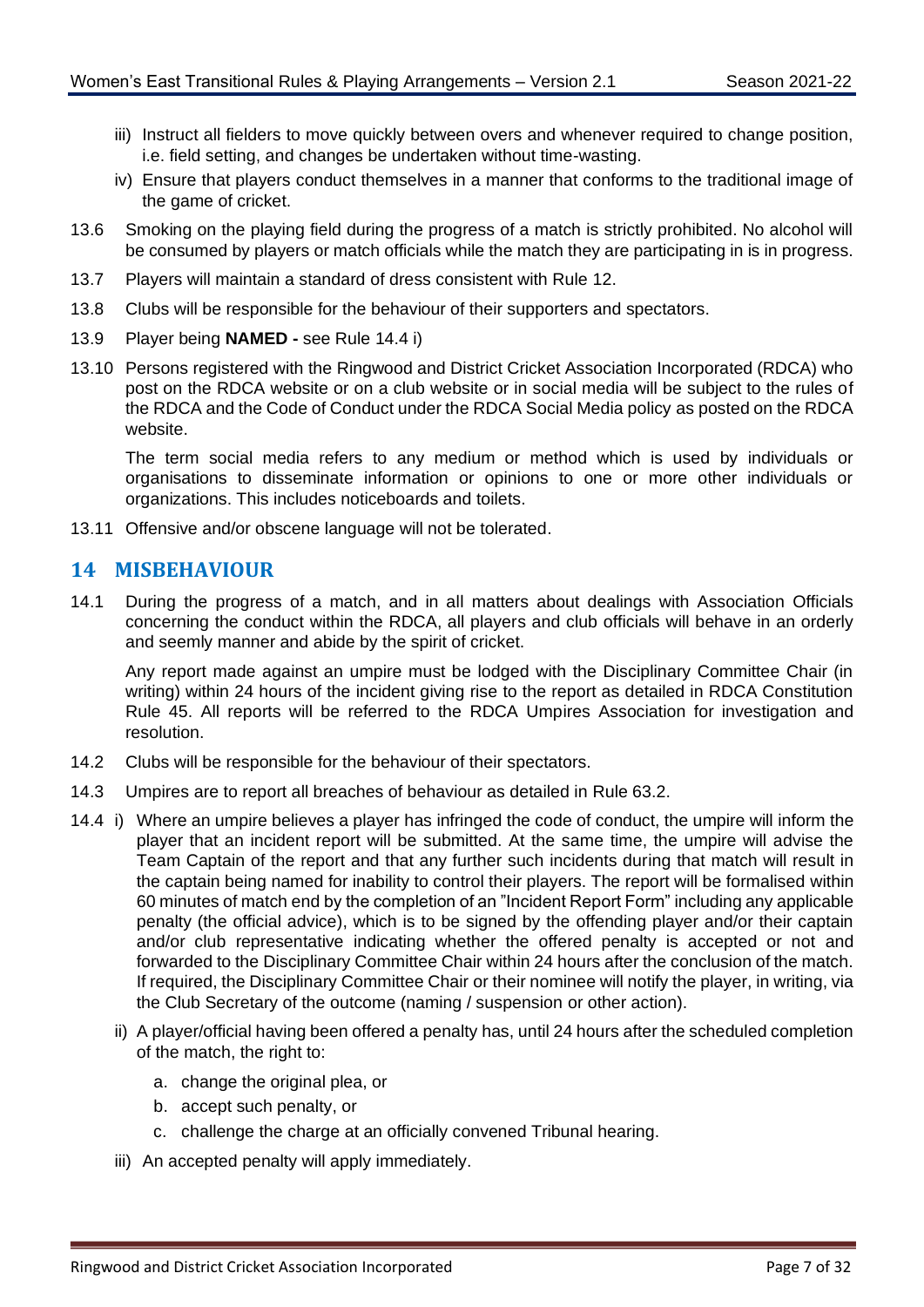- iv) The Disciplinary Committee has the right to refer the report direct to a Tribunal Hearing if deemed necessary.
- v) Any player or person charged wishing to appeal against any naming/suspension must notify the Disciplinary Committee Chair within 24 hours of notification of the report (official advice) and lodge a written statement within 48 hours of notification of the penalty as detailed in RDCA Constitution Rule 45 together with a payment of \$100. Should the Tribunal dismiss the charge with no penalty or uphold the appeal, the \$100 will be refunded. The Women's Committee may reimburse witnesses called by the RDCA to the hearing for costs incurred in attending.
- vi) The Tribunal will hear the appeal, wherever possible, on the Wednesday following the issue of the report, but no later than 14 days following the issue of the report.
- vii) Any player or person charged whose appeal against a naming/suspension is not successful will serve an additional one match suspension to the penalty originally offered by the Disciplinary Committee Chair or their nominee.
- 14.5 Should a player be named in the finals series, such naming will carry over to the subsequent season.
- 14.6 The Disciplinary Committee Chair and/or their nominee, including officially appointed RDCA Umpires, are authorised to offer a penalty / penalties to reported players / officials within the undermentioned guidelines, that a reported player or person charged may accept with a "guilty" plea instead of attending a Tribunal hearing.

| Audible obscenity (heard beyond boundary)                    | Naming*                          |
|--------------------------------------------------------------|----------------------------------|
| Dissension / Disputing decision                              | Naming*                          |
| Sledging or send off                                         | Naming*                          |
| Wilful disregard of Laws, RDCA Rules, umpire(s) instructions | 2 weeks                          |
| Alcohol consumption (player) Report                          | 4 weeks                          |
| Alcohol consumption (match official)                         | To Disciplinary Committee        |
| <b>Equipment Abuse Report</b>                                | 4 weeks                          |
| Abusive language – to any player Report                      | 4 weeks                          |
| Abusive language – to Umpire Report                          | 8 weeks                          |
| Intentional player contact Report                            | 12 weeks                         |
| <b>Umpire intimidation Report</b>                            | <b>To Disciplinary Committee</b> |
| Other reportable incidents                                   | To Disciplinary Committee        |
| $\pm$ the missendust requre these penelties meu secolets     |                                  |

If the misconduct recurs, these penalties may escalate.

**\*Naming -** a behaviour where an umpire needs to speak to a player about their behaviour but does not consider the player's behaviour to be so serious as to warrant a higher/specific penalty. Any player named during a season will, in the first instance, be issued with a warning and, should a second instance occur during the term of the naming, be suspended from playing for two (2) matches in which their team is due to participate.

Any suspension will be served according to the terms of the RDCA Constitution Rule 48 b).

**Note:** Where the duration of a player's penalty covers either a finals match or any other match being played over 2 days of the same weekend, then each day's play missed will equal 1 week penalty.

- 14.7 i) Any player suspended during the season will be deemed ineligible to participate in all competitions/representative matches in any on-field capacity or activity, while play is in progress, for the term of that suspension.
	- ii) Any players suspended during the season will be deemed ineligible to qualify for any RDCA awards as defined in rules [56](#page-29-2) and [57.](#page-30-0)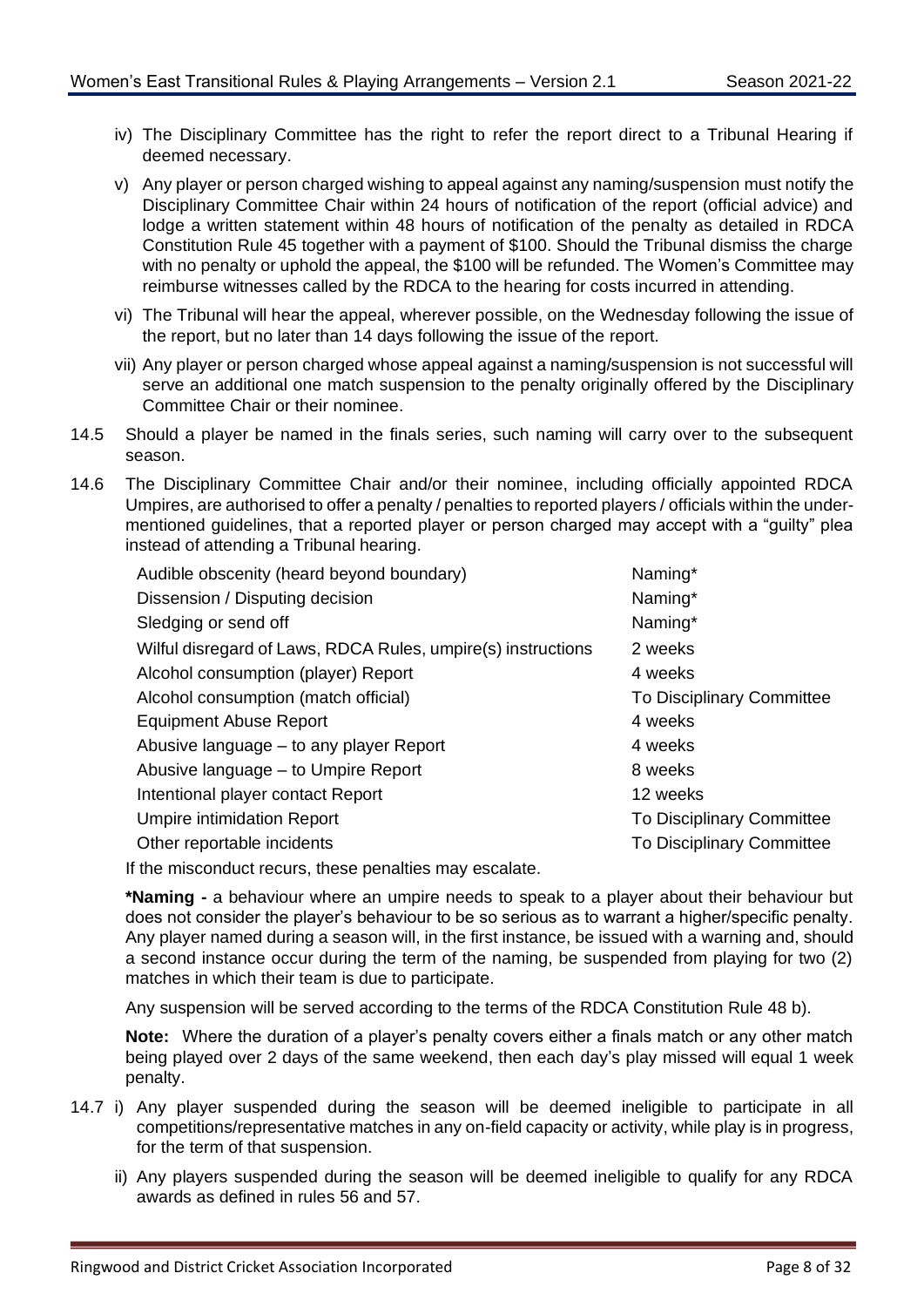<span id="page-12-0"></span>14.8 Penalties, whether automatically accepted or imposed at a hearing, will be posted on the RDCA website.

# **MATCH CONDITIONS OF PLAY**

#### <span id="page-12-1"></span>**15 LAWS OF CRICKET**

The Laws of Cricket as adopted and interpreted by Cricket Victoria as existing at the date of the Annual General Meeting of this Association in any year will be observed, except as varied by the current RDCA rules including:

- 15.1 Any law introduced as an experimental law will be subject to confirmation at the Annual General Meeting or a meeting of the General Committee before the commencement of the season.
- 15.2 The number of on-side fielders will not exceed five of whom not more than two may be behind the popping crease at the instant of the bowler's delivery. In the event of an infringement of this rule by the fielding team, the umpires will call "No ball"
- 15.3 A team will consist of a minimum of seven (7) players.
- 15.4 No balls, wides, and dangerous and unfair bowling **See Rule [31.](#page-20-2)**
- 15.5 Any player absent at commencement of a day's play will not incur any time penalty on taking the field for the first time on that day.
- 15.6 Should a bowler be unable to complete an over in any match, that over will be completed by another bowler provided that such bowler will not be the one who bowled the preceding over.

#### <span id="page-12-2"></span>**16 DUTIES OF TEAM CAPTAINS**

Team captains should see that:

- 1) They have a good knowledge of the rules and laws of cricket and the rules of the RDCA.
- 2) Conduct of team members is exemplary.
- 3) The team displays high sportsmanship and abide by the spirit of cricket.
- 4) If playing at their home that the ground is in order, boundary markers are in the correct position, fielding circles are marked on the ground as required, stump holes are filled level with the pitch surface, the bowler run-ups are satisfactory as per rule [18.3,](#page-14-1) and stumps are in position at least five (5) minutes before the start of play on each day.
- 5) Players under the age of 16 at the start of the season must adhere to all aspects of Rul[e 20.5](#page-16-0) Player Safety: Underage Players.
- 6) The team is ready to play at the scheduled time.
- 7) Before the start of play, captains or a club official will exchange a list of all players who may not be changed without the consent of the opposing captain. These names are to be entered into the scorebook after completion of play on the first day if it has not already been done so.
- 8) During play, both captains are responsible for maintaining match momentum, ensuring an acceptable average over rate of not less than 16 overs per hour and that, at the fall of wickets, outgoing / incoming batters cross on the ground (except when a break in play is called by the umpire(s).
- 9) At the end of the match, complete the "Captains Appraisal of Professional Umpire" form.
- 10) Ensure that both scorebooks are correct at the end of each innings and at the conclusion of each day's play. Signing the opposition's scorebook at the conclusion of the match signifies the correctness of all names, full results and match points claimed.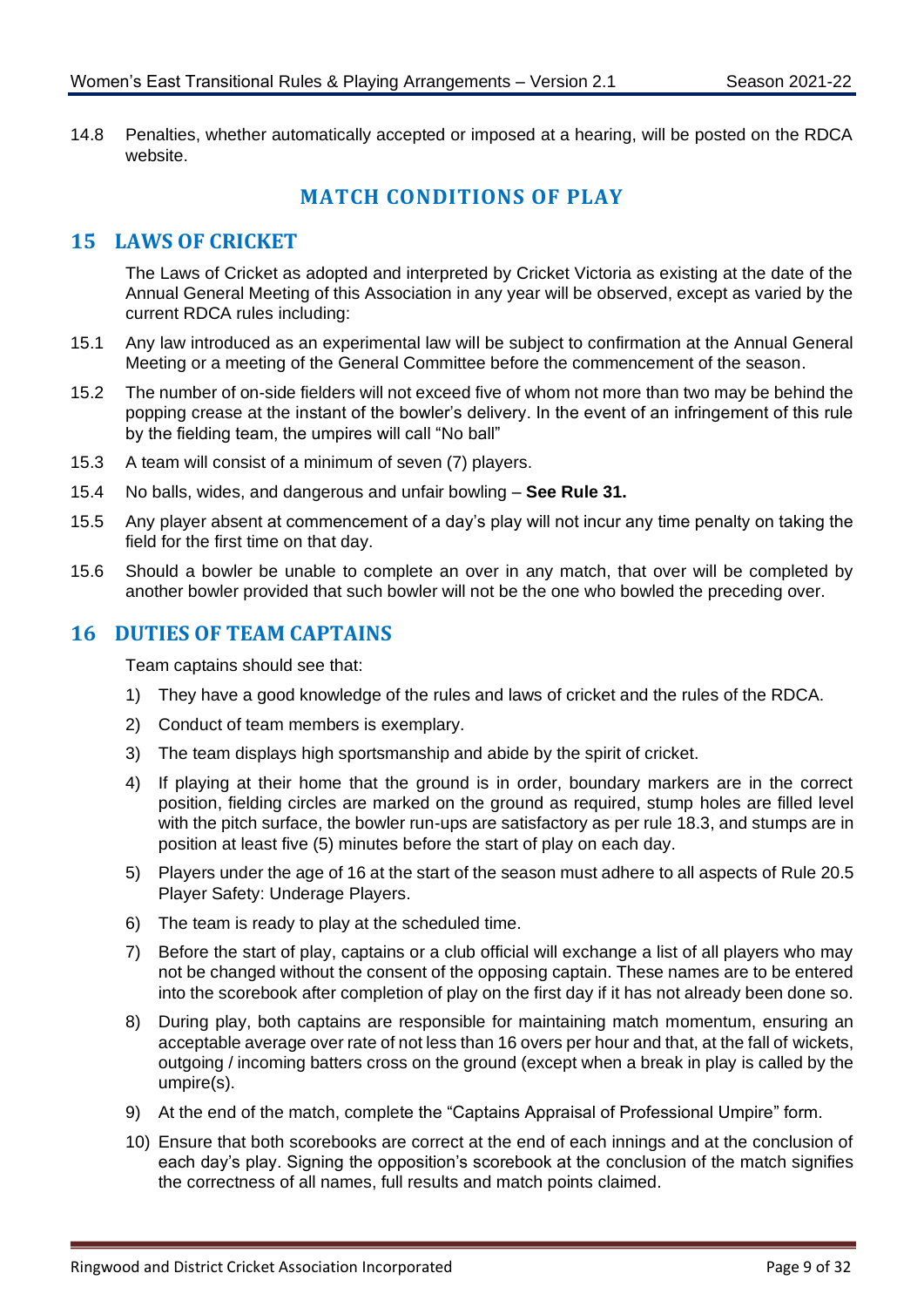- 11) Welcome officials of the opposing team and the RDCA (if present) at the afternoon tea interval.
- 12) At the end of each match, ascertain from the official umpire(s) whether any matters emanating from the match will require further action.

# **GENERAL RULES OF PLAY**

#### <span id="page-13-1"></span><span id="page-13-0"></span>**17 FITNESS OF CONDITIONS**

The Women's Committee will determine members of the Adverse Weather Committee. The RDCA's adverse weather policies covering extreme heat, fire rating, and lightning apply to all matches.

**NOTE**: RDCA Women's East matches are deemed to be "Modified Rules" matches for the purposes of the Adverse Weather Policy and heat rules.

#### **WET WEATHER**

17.1 This Committee will inspect a number of grounds, and if the majority of grounds are unsuitable for play on that day, a decision will be advised to Club Secretaries via SMS and placed on social media as early as possible, but no later than 11:00 am.

A match having commenced, the decision to resume play will be in the hands of Official Umpires or Team Captains if official umpires are not in attendance (refer Rule [61.4\)](#page-32-1).

**RAIN**

17.2 With the agreement of the official umpire(s) (see rule [59\)](#page-31-0) or team captains, if official umpire(s) are not in attendance, that the safety of players is not in jeopardy, play may commence when it is raining. However, should a decision be taken to suspend play due to rain, play may not recommence until, in the opinion of the Umpires / Team Captains, the rain has eased, and it is safe to continue. See also rule [17.5.](#page-13-2)

#### **LIGHTNING**

17.3 Refer to the Adverse Weather policy as stated in the Match Handbook and on the RDCA website [\(www.rdca.com\).](http://www.rdca.com/)

**EXTREME HEAT**

17.4 Refer to the Adverse Weather policy as stated in the Match Handbook and on the RDCA website [\(www.rdca.com\).](http://www.rdca.com/)

#### **FITNESS OF GROUND**

- <span id="page-13-2"></span>17.5 The official umpire(s) (see rule [59\)](#page-31-0) or team captains if official umpire(s) are not in attendance (see rule [61.4\)](#page-32-1) will consider the ground as unfit for play when it is so wet or slippery as to deprive the bowlers of a reasonable foothold, the fielders of the power of free movement, or the batters of the ability to play their strokes or to run between the wickets.
	- (a) Conditions will not be regarded as either dangerous or unreasonable merely because they are not ideal, e.g. simply because the grass and the ball are wet and slippery.
	- (b) Conditions will be regarded as dangerous if there is actual and foreseeable risk to the safety of any player or umpire.
	- (c) Conditions will be regarded as unreasonable if, although posing no risk to safety, it would not be sensible for play to proceed.

If team captains cannot agree on the fitness of the ground to play, refer to rule [61.4](#page-32-1) ii).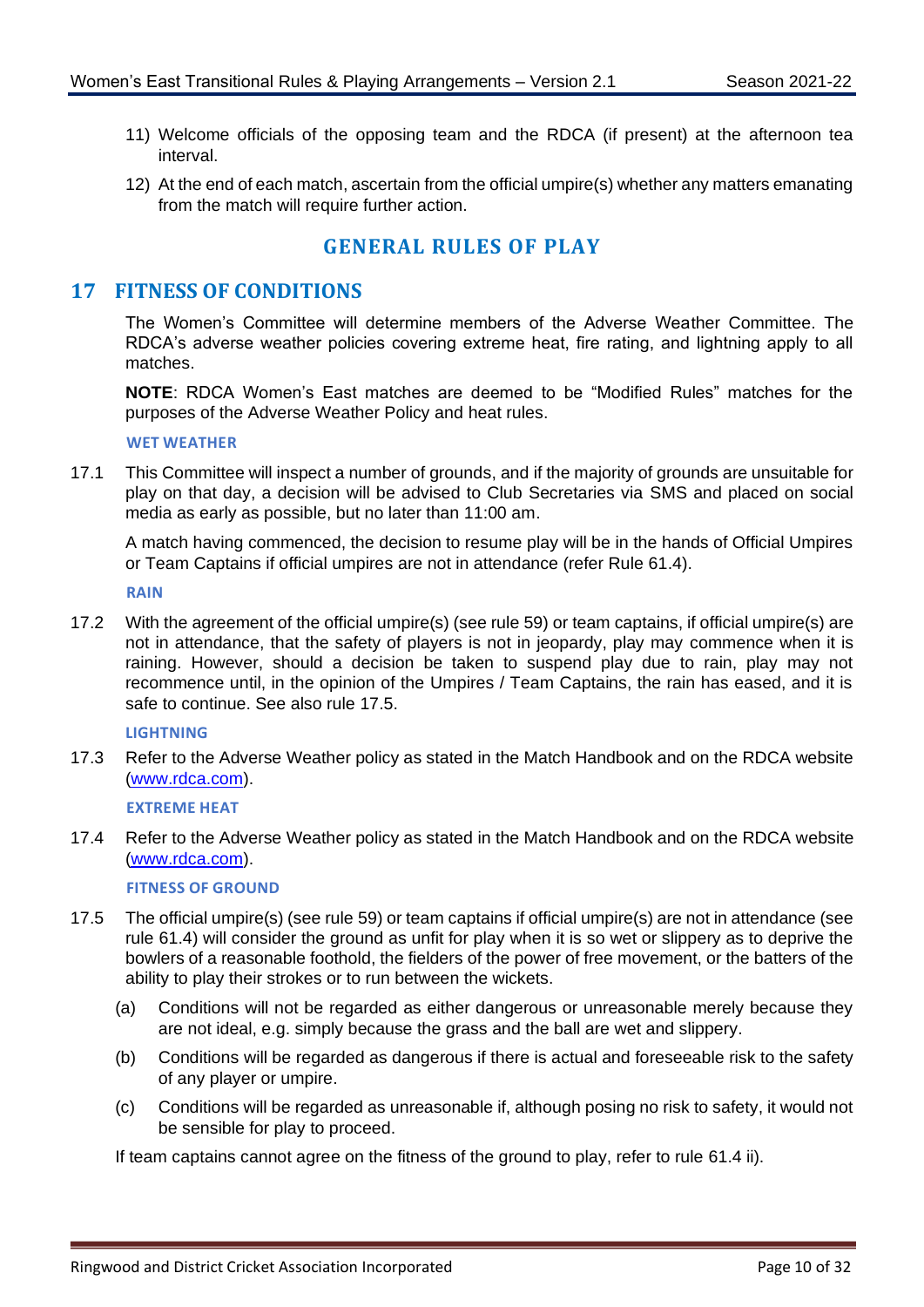## <span id="page-14-0"></span>**18 GROUNDS, PLAYING SURFACES AND PITCHES**

All competition matches will be played on synthetic, or any other type of pitch approved by the Association.

18.1 Reporting of damage to a pitch.

A club must advise the Women's Committee, through the Women's Committee Secretary, that synthetic surface has been damaged. Such advice is to include details of the action the club plans to take. The Women's Committee Secretary will confirm whether the action is acceptable and carry out inspection, if, or as, necessary.

18.2 Laying of a new/replacement pitch.

A club must advise details of the type of synthetic to be used and obtain the approval of the Women's Committee, via the Women's Committee Secretary before laying same.

- <span id="page-14-1"></span>18.3 A synthetic wicket will not be more than nine (9) feet and not less than six (6) feet wide and not less than seventy-eight (78) feet long.
- 18.4 On synthetic wickets, the batting or popping crease will be marked IN WHITE, four (4) feet in front of and parallel to the bowling crease. Clubs failing to have painted creases on synthetic wickets will incur a fine of 10 penalty units.
- 18.5 The Women's Committee may require a club whose synthetic wicket is, in its opinion, not of the required length or in good condition, to repair or replace the wicket to the satisfaction of the Women's Committee within a reasonable time.
- 18.6 All pitches and surrounds must be properly prepared for each day's play by the home team, which will be responsible for the provision of an approved playing surface, marking full circles of 10 metres radius on the ground and centred on each middle stump and the proper fixing of boundaries.
- 18.7 All line markings including on the pitch, circles and boundaries must be a minimum width of 2cm.
- <span id="page-14-2"></span>18.8 To assist in the adjudication of wides in limited-over matches, a white line must be painted extending from the popping crease to the bowling crease, the inner edge being 75 centimetres either side of the outside stumps.
- 18.9 Clubs will be responsible for setting playing boundaries and must ensure that player safety is always considered when setting the boundaries by taking any hazards out of the field of play (e.g. football goalposts, drains).
- 18.10 Boundaries will, where possible, be set as per Table 18-1 from the centre of the pitch. Boundary markers (lines, ropes, cones, etc.) must be used and placed at least 3.1 metres away from any hazards including but not limited to fencing, concrete gutters, trees, or other solid structures which may cause injuries to cricketers. Raised markers must be set no more than 10 metres apart. The boundary between markings will be taken as a straight line unless a continuous white line clearly marks the boundary.

|                         | <b>T20 boundaries</b> |           | <b>One-Day boundaries</b> |
|-------------------------|-----------------------|-----------|---------------------------|
| Other grades<br>A Grade |                       | A Grade   | Other grades              |
| 45 metres<br>50 metres  |                       | 60 metres | 50 metres                 |
|                         |                       |           |                           |



- 18.11 Umpires must be informed of the boundaries marked out before the commencement of play.
- 18.12 The batting crease will be filled in level with the pitch and the approach to the wicket will be sufficiently level to enable the bowler to obtain a fair run to the wicket.
- 18.13 All grounds and pitches will always be subject to the approval of the Women's Committee and any instructions issued by the Women's Committee for their improvement must be carried out.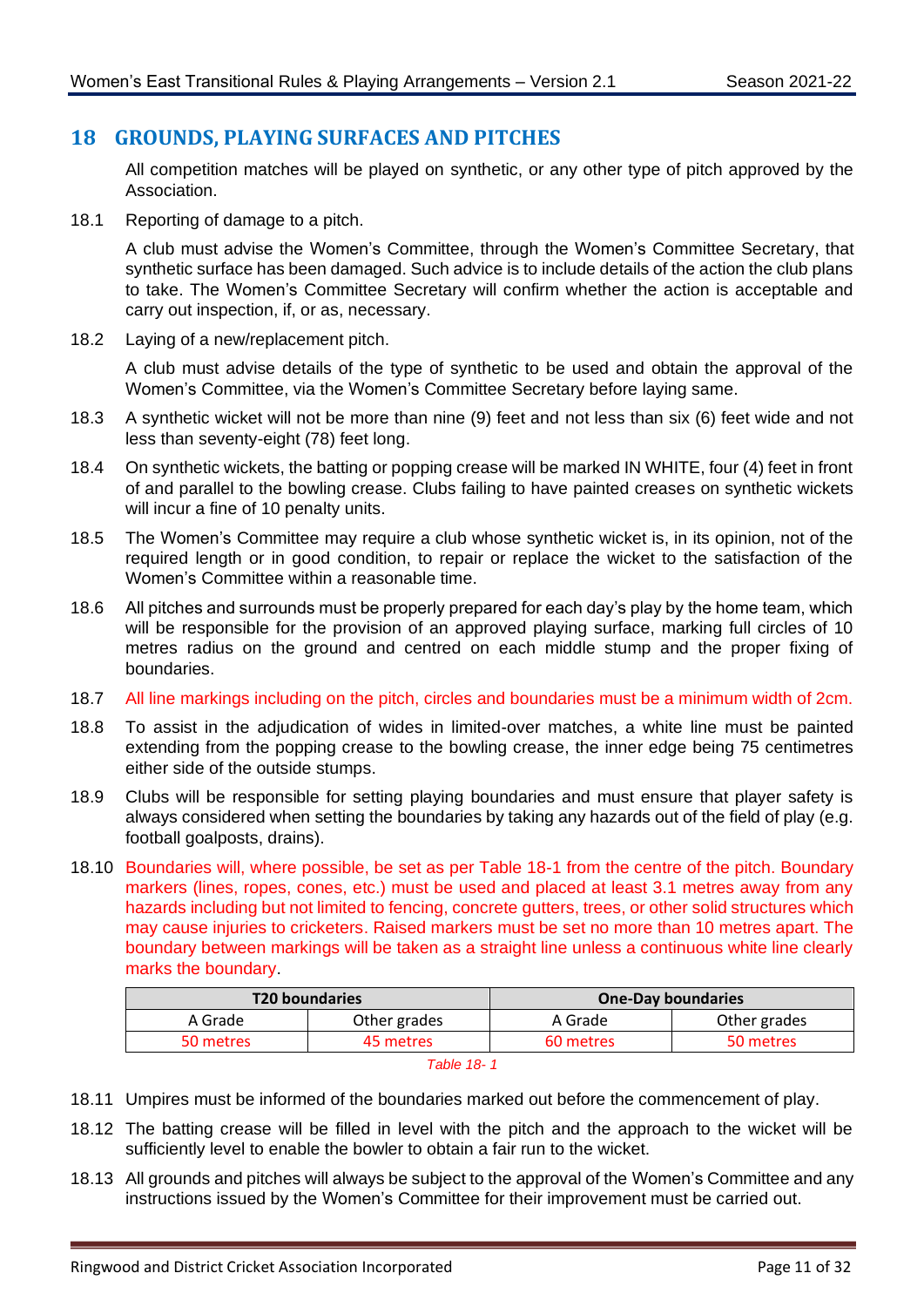18.14 The RDCA will have prior claim over all grounds of clubs competing in the RDCA for use in connection with all final matches, as defined in Rule [49.2.](#page-26-4) Each club must ensure that before the start of each season, a booking is made for its main ground for possible use for final matches.

#### <span id="page-15-0"></span>**19 EQUIPMENT**

- 19.1 In all grades, each team will provide one new leather ball (142 grams), purchased from the Association, to be used as the match ball when opponents are batting. The balls so provided must be approved by the professional umpires or by the captains if no professional umpire be present. A substitute ball in good condition will be provided by each team and handed to the umpire or umpires before the commencement of the match for use in case the ball originally provided is lost or becomes unfit for further play.
- 19.2 Each club will only use balls of Australian manufacture and stamped "RDCA" approved. Noncompliance with this requirement will result in a fine of 5 penalty units for each offence.
- 19.3 Stumps of the regulation sizes, in good condition, erected to be 28 inches (71.1 cm) in height and 9 inches (22.86 cm) in width, will be used in all matches. Fine of 2 penalty units, if in poor condition.
- 19.4 The first named team in all matches will provide sawdust to be available in the event of inclement weather.
- 19.5 Sufficient materials, satisfactory to the umpire(s), to complete the match, will be ready 20 minutes before the commencement of each day's play.
- 19.6 The first named team in all matches will provide a scoreboard, chalk and at least one broom.

#### <span id="page-15-1"></span>**20 OTHER POLICIES**

20.1 Injury Policy

#### **INJURY WHERE BLEEDING IS INVOLVED**

Where a player or Umpire, during the course of a match, suffers an injury which causes bleeding:

- That person shall immediately retire from the match until such First Aid has been administered to prevent further bleeding.
- The injured person shall not resume her part in the match until either the bleeding has stopped, or the wound is securely covered to prevent blood seepage.

#### **INJURY TO BATTERS**

#### **A. Batter unable to return**

A batter who is injured and has temporarily retired under Laws of Cricket – Law 25.4.2, and who is unable to return after the fall of the ninth wicket, shall be deemed "retired hurt" and the innings of the batting team shall be deemed closed.

#### **B. Injury to batter involved in tenth wicket partnership**

Where an injury occurs to a batter involved in the tenth wicket partnership, a maximum of five minutes will be allowed in order for the batter to obtain treatment.

If the batter is unable to resume after five minutes the batter will be recorded in the scorebook as "retired hurt" and the innings shall end.

#### **INJURY TO AN UMPIRE**

Where an injury occurs to an Umpire necessitating the Umpire leaving the field, a competent person, on agreement between the captains, shall be nominated to officiate if the Umpire is unable to resume after five minutes.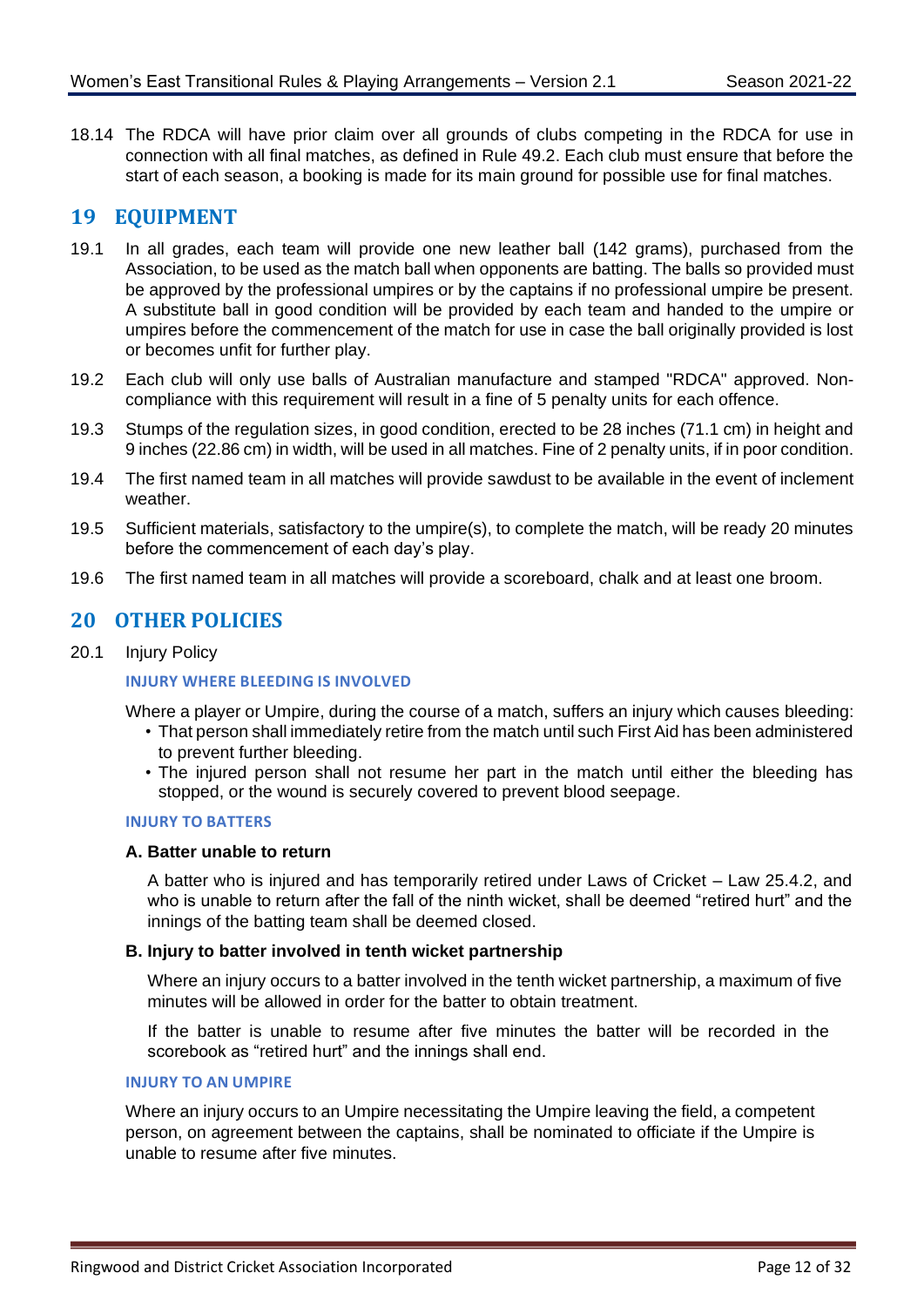#### **REDUCTION IN OVERS**

There shall be no reduction in the number of overs to be bowled or requisite period when time is lost due to injury.

20.2 Concussion and Head Trauma

Refer to the policy as stated on the RDCA website [\(www.rdca.com\).](http://www.rdca.com/)

20.3 Member Protection including Harassment and Discrimination Policy

Refer to the policy as stated on the RDCA website [\(www.rdca.com\).](http://www.rdca.com/)

The RDCA Board has the discretion to apportion to clubs some or all of the costs incurred in any mediation process.

20.4 Privacy

Refer to the policy as stated on the RDCA website [\(www.rdca.com\).](http://www.rdca.com/)

- <span id="page-16-0"></span>20.5 Player Safety: Underage Players (to be read in conjunction with Rule [20.6\)](#page-16-1)
	- i) Helmets

Any protective helmet, which must be fitted with a face grill, will be of a colour, type, standard, design and brand approved and advised by Cricket Australia.

Notwithstanding the above, the applicable minimum standard for all helmets worn by players is British Standard 7928:2013 'Specification for head protectors for cricketers'.

- ii) Players under the age of 16 years at the start of the season will not be permitted to field within ten (10) metres of the striker's end stumps except slips and gully in any Senior Grade match within this Association. All players if fielding within ten (10) metres of the batter's end stumps, except slips and gully, are to wear protective equipment – helmets (as described in Rule [20.5](#page-16-0) i)) and protectors.
- iii) All wicketkeepers under the age of 16 years at the start of the season and standing within 3 metres of the stumps must wear a protective helmet as described in rule [20.5](#page-16-0) i).
- iv) Whilst batting, all players under the age of 16 years at the start of the season must wear a protective helmet as described in rule [20.5](#page-16-0) i).
- <span id="page-16-1"></span>20.6 Player Safety: Senior Community Players

In line with the ICC (2015) and CA (2019) player safety directives, the RDCA strongly recommends that all Senior players wear British Standard 7928:2013 - *'Specification for head protectors for cricketers*' compliant helmets when batting, wicket-keeping up to the stumps commencing in the 2019/20 season. Helmets are deemed compulsory for all Senior players when batting. **Note**: it is compulsory to wear a helmet and abdominal protector when fielding within 10 metres of the striker's end stumps, except slips and gully.

20.7 First Aid Kit

ALL home teams shall have a First Aid Kit available at the ground for the use of both competing teams and umpires.

In Semi Final and Finals both competing teams must provide First Aid Kits.

- 20.8 Prior Permission to use a runner
	- i) A player who has a permanent injury or disability who requires the use of a runner to continue to participate in Women's East matches may seek permission by applying to the Women's Administrator, who will consult the Women's Committee. To be considered the application must: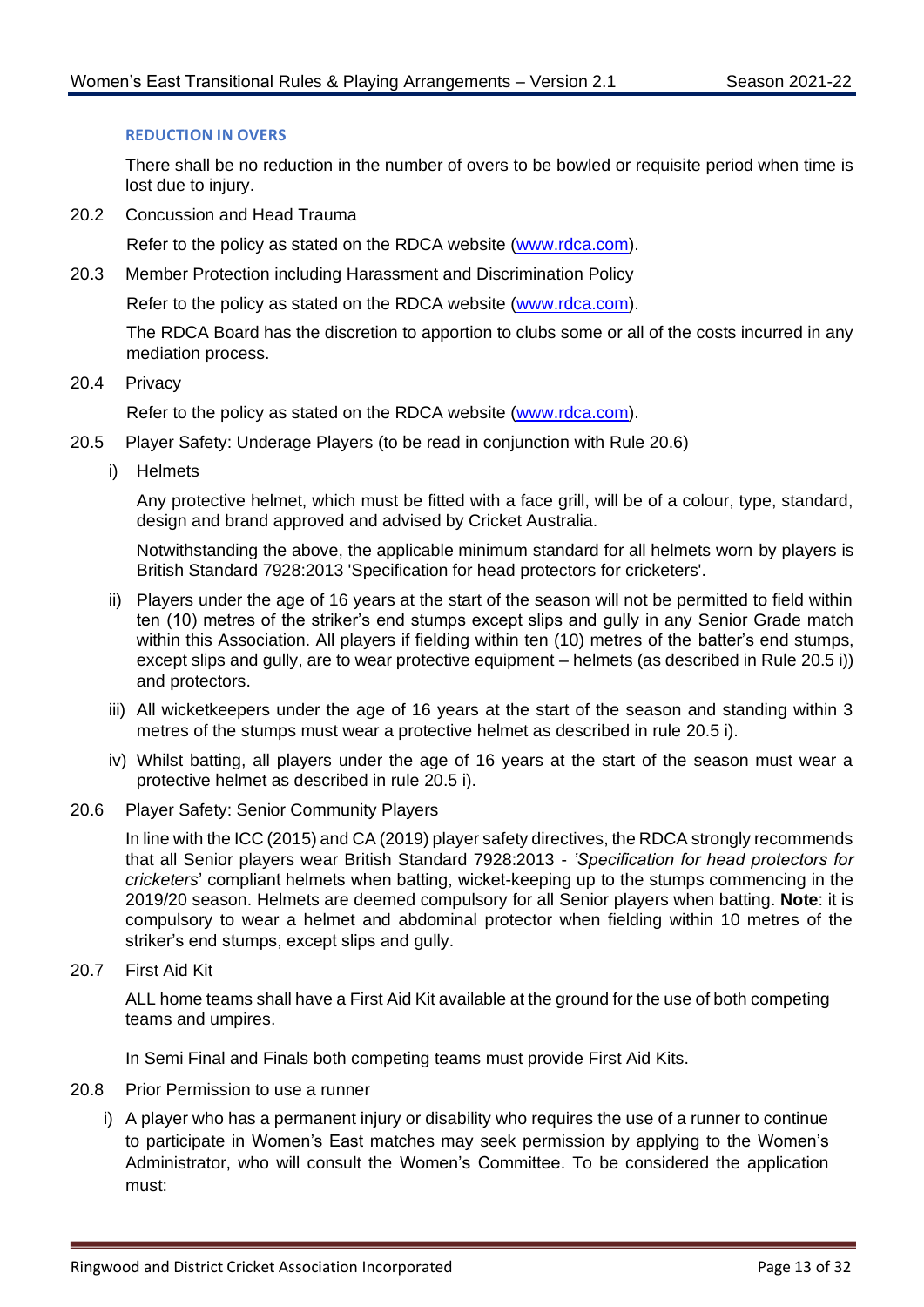- Cover the coming season or the season in progress.
- Be accompanied by a certificate from a registered medical practitioner which is descriptive in detailing the capacity in which the player may compete.
- ii) If approved the application will stand for the coming season or season in progress only and must be renewed each subsequent season unless otherwise advised by the Women's Administrator.
- iii) Once approved by the Women's Administrator they will advise the player and the permit will be indicated on the RDCA website.
- 20.9 Pregnancy in Cricket Policy

Players should consider continued participation in cricket during pregnancy poses theoretical risks to them and their unborn child.

It is recommended pregnant players seek advice from an appropriately qualified medical practitioner as to:

- the risks involved in participating in cricket while pregnant.
- is it safe to continue participating in cricket while pregnant and, if so, for how long participation should continue?

Further, it is recommended players notify their club of their pregnancy.

A checklist for this policy is available from CV for clubs.

20.10 Age Policy

The RDCA Women's East Competition is an inclusive competition and does not discriminate on age or ability. With an increase in girls playing cricket over recent years a pathway has been created for females, and it is important to not risk turning players away from the game. Young players can be scared or discouraged if they play at too high a level, whilst on the flip side more experienced players who want to play in a competitive environment should be able to do so.

With the availability of all-girls cricket competitions and other cricket formats for females, the RDCA provides the following guidance on age requirements:

- Clubs are to use common sense when determining whether a player should take part in a Women's East Competition match.
- If the player is under 15 years of age and has access to an all-girls competition, we recommend they only play in the Women's East Competition if they have represented their region in CV Youth Premier League (YPL) (formerly known as State Championships), or their standard is at least equal to one adult team member.

RDCA encourages mothers and daughters to play together in our competition, but if the daughter is under 15 and does not meet the standards discussed above, they can only take part in lower grade RDCA Women's East matches.

#### 20.11 Other Policies

RDCA requires teams playing in the Women's East Competition to have the following up-to-date and signed off policies:

- Covid 19 Return to Train and Play Policy
- Cricket Australia's Child Safe Policy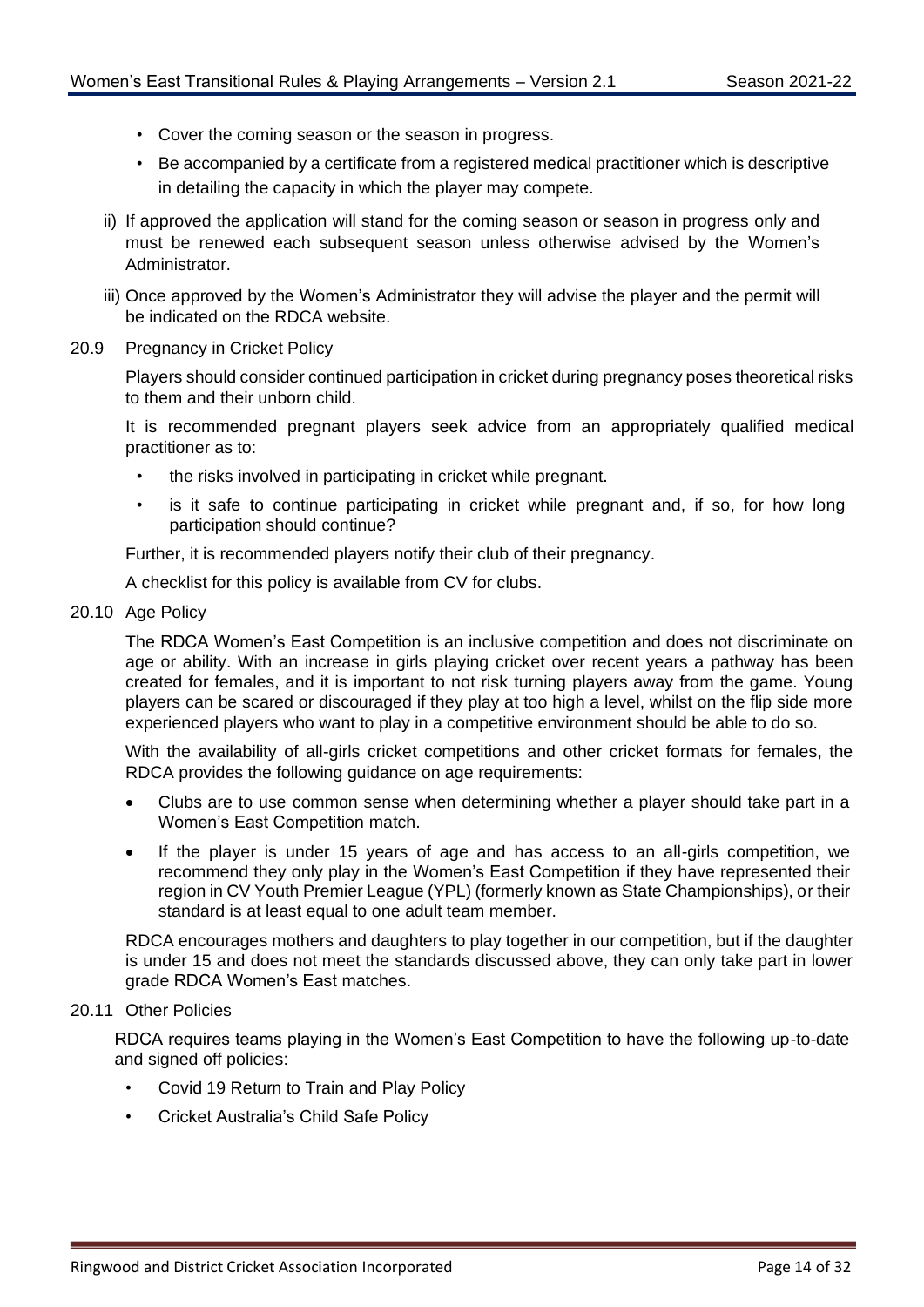# **20/20 (T20) MATCHES**

# <span id="page-18-1"></span><span id="page-18-0"></span>**21 CONDITIONS OF PLAY**

The Laws of Cricket and the Women's East Rules and Playing Arrangements of the RDCA, except as varied herein, will apply.

#### <span id="page-18-2"></span>**22 DURATION OF MATCH AND NOMINATION OF TEAMS**

- 22.1 The match will consist of one innings per team with each innings limited to a maximum of 20 overs.
- 22.2 The team batting second will be entitled to receive the same number of overs as the team batting first that is, should the innings of the team batting first be completed "all out", the team batting second will be entitled to bat until the completion of the  $20<sup>th</sup>$  over or when a decision has been reached.
- 22.3 A team can have twelve (12) RDCA registered players of which any combination of eleven (11) players can bat, bowl and field.
- 22.4 Each team must declare their 12 players by exchanging team lists (copy attached at Appendix 1) listing all 12 players and indicate underage players where relevant, before the commencement of play.
- 22.5 All 12 players of a team must be entered in MyCricket and be recorded in both scorebooks. If players are not listed in the scorebook and on MyCricket they are unable to count the match towards finals qualifications.
- 22.6 Clubs are not permitted a guest player. All players must be registered members of that club. Any player who has played women's cricket at any other club (including district, sub-district, and other competitions) this current season will be deemed ineligible without written permission from the Women's Secretary.
- 22.7 Matches will be played on days determined by the RDCA Women's Committee at the 'home' club venue.
- 22.8 The RDCA's Adverse Weather policies covering rain, lightning, and heat apply to all T20 matches.
- 22.9 There will be an interval of no more than 20 minutes between each innings.
- 22.10 A drinks interval will be permitted after 10 overs of each innings.
- 22.11 An individual player may be given a drink either on the boundary edge or at the fall of a wicket, on the field, provided that no playing time is wasted. No other drinks will be taken onto the field without the permission of the umpires.
- 22.12 Matches will commence at 1:00 pm.

#### <span id="page-18-3"></span>**23 DELAYED OR INTERRUPTED MATCHES**

- 23.1 Time lost during the first innings for adverse weather or other unforeseen circumstances will result in both innings being reduced by 1 over for every 7 minutes, or part thereof lost.
- 23.2 The minimum number of overs faced by each team to constitute a match is 10.
- 23.3 If a match that has commenced cannot be completed because of weather, light or some unforeseen reason, the match will be declared a draw.
- 23.4 If the team batting second has its time/overs cut short and provided at least 10 overs have been bowled, the winner will be determined by the team with the highest comparative score at the time of the last completed over irrespective of wickets lost.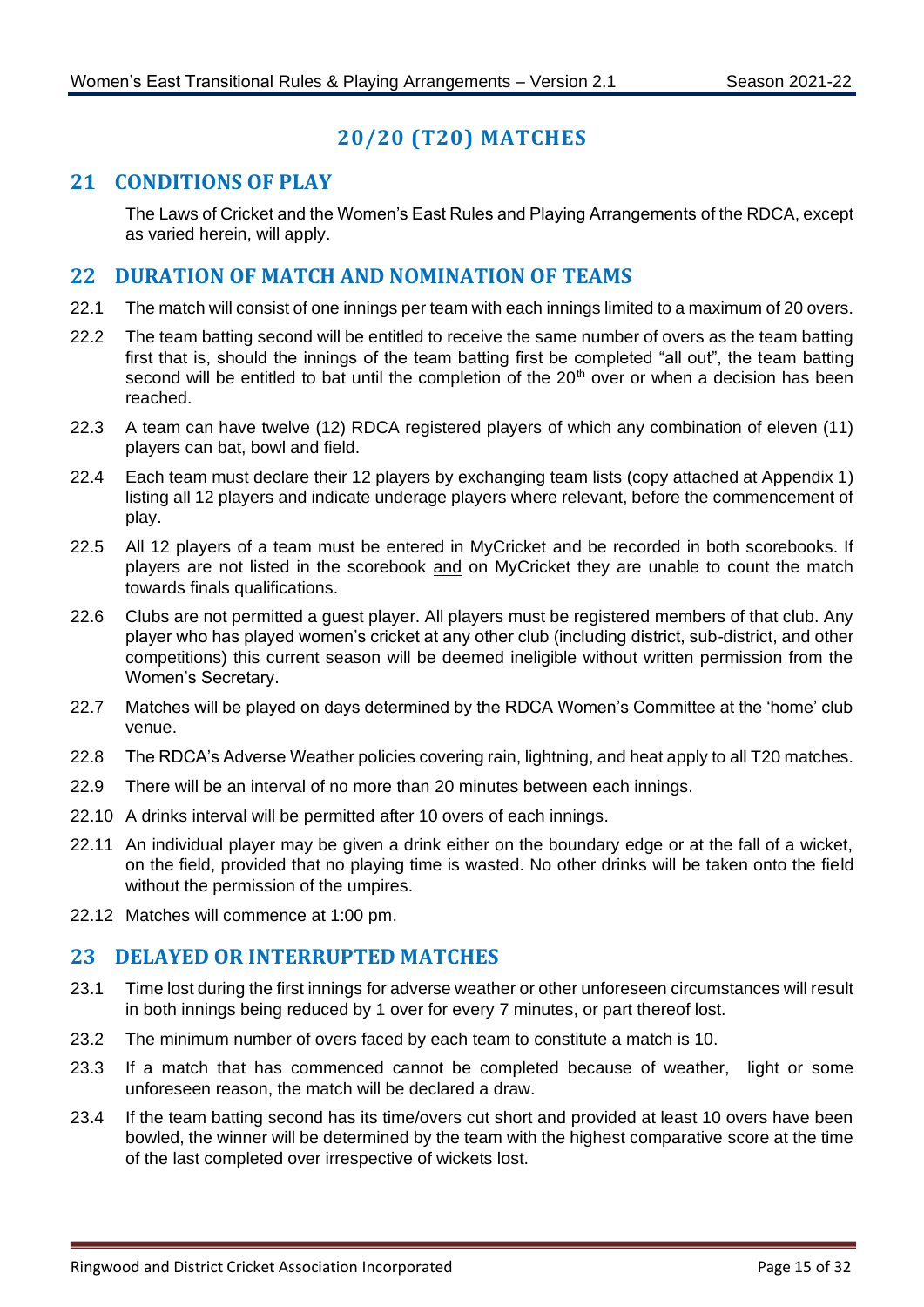#### <span id="page-19-0"></span>**24 THE BALL**

One new white RDCA approved cricket ball will be used to commence each innings. Clubs are expected to have additional balls available in case of lost balls etc. in order to avoid delays.

#### <span id="page-19-1"></span>**25 BATTING RESTRICTIONS**

- 25.1 Batters retire as soon as they make 50 runs (not the end of the over). RETIRED NOT OUT is the scorebook entry.
- 25.2 When all available players in the team have batted, RETIRED NOT OUT batters may return in order of retirement and bat until dismissed or until the close of the innings.
- 25.3 When a batter returns to the crease the bowling team may reuse any bowlers who have bowled without any of the original over limitations.

#### <span id="page-19-2"></span>**26 ALLOWABLE DELIVERIES PER OVER**

Overs shall be a maximum of eight (8) balls, regardless of the number of illegal deliveries, however the final over of each innings shall be completed by six (6) legal deliveries.

#### <span id="page-19-3"></span>**27 BOWLING RESTRICTIONS**

- 27.1 A minimum of six (6) bowlers must be used in a game and all 12 are eligible to bowl and all 12 can bowl at least one (1) over each if desired.
- 27.2 No bowler may bowl more than four (4) overs in an uninterrupted match.
- 27.3 Over allocation per bowler (interrupted match): In a match where there is a delay to the start, or an interruption to play in the first innings causes the reduction of the number of the allotted overs for both teams to less than twenty (20):
	- No bowler may bowl more than one fifth of the allotted overs
	- When the overs are not divisible by five, an additional over shall be allowed to the minimum number of bowlers necessary to make up the balance. e.g. in a twelve (12) over match, two bowlers may bowl three (3) overs, and no other bowler may bowl more than two (2) overs.
- 27.4 If the team batting second has its time/overs cut short and provided at least 10 overs have been bowled, the winner will be determined by the team with the highest comparative score at the time of the last completed over irrespective of wickets lost.
- 27.5 When the number of overs is revised during the first innings such that both teams have the opportunity to face the same number of overs, and one or more bowlers have already exceeded the revised limit, the same number of bowlers in the second innings may match these overs. e.g. the revised limit is two (2) overs, but one bowler has bowled four (4) and another three (3). In the second innings one bowler may bowl four (4) overs and another may three (3), no other may bowl more than two (2).

#### <span id="page-19-4"></span>**28 BOWLING PROCEDURE**

- 28.1 Overs are to be bowled in five over blocks alternating between ends, i.e. overs 1 to 5 are bowled from one end, 6-10 from the other end etc.
- 28.2 At the end of each over, only the two batters change ends (only officially appointed professional umpires are to officiate at the bowler's end).
- 28.3 Apart from normal fielding position changes, the fielders only change after each five over block. At the end of each five over block, the batters remain at the same end (as do umpires if 2 officially appointed umpires are in charge).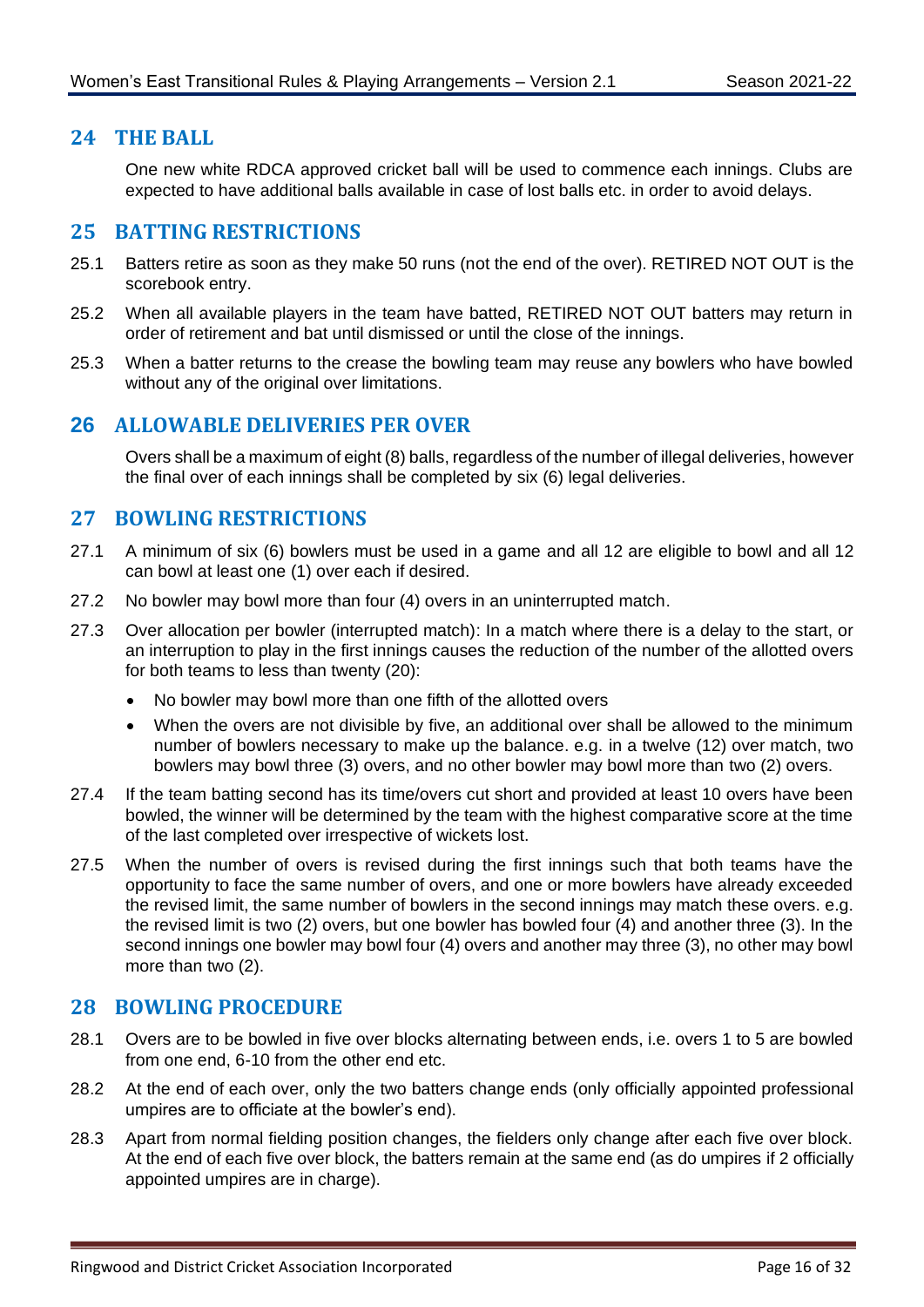- 28.4 Matches may be played by bowling from only one end if umpires decide that the other end is unfit for play (wet, sun glare etc.) or other exceptional circumstances (e.g. propensity for lost balls).
- 28.5 In the event of a bowler breaking down and being unable to complete an over, the remaining balls will be allowed by another bowler. Such part of an over will count as a full over only in so far as each bowler's limit is concerned.

#### <span id="page-20-0"></span>**29 FIELDING RESTRICTIONS**

- 29.1 An inner circle of 30 metres radius is to be clearly marked to allow fielding restrictions to apply. This should be marked by producing two continuous semi-circles out from the centre stump at each end and a continuous parallel line on each side of the wicket joining the semi-circles.
- 29.2 The number of fielders allowed outside the fielding restriction circle in each innings is as follows (irrespective of any reduction in overs):
	- for the first 5 overs of an innings up to 2 fielders will be allowed outside a 30-metre circle
	- for the next 5 overs (overs 6-10) up to 3 fielders will be allowed outside a 30-metre circle
	- for the next 5 overs (overs 11-15) up to 4 fielders will be allowed outside a 30-metre circle
	- for the remaining 5 overs (overs 16-20) up to 5 fielders will be allowed outside a 30-metre circle.

In an interrupted or reduced over match then fielding restrictions will apply as follows: Length (overs) | 2 out | 3 out | 4 out | 5 out 20 1-5 6-10 11-15 16-20 19 1-4 5-9 10-14 15-19 18 1-3 4-8 9-13 14-18 17 | 1-2 | 3-7 | 8-12 | 13-17 16 1 2-6 7-11 12-16 15 | 1-5 | 6-10 | 11-15 14 1-4 5-9 10-14 13 1-3 4-8 9-13 12 | 1-2 | 3-7 | 8-12 11 1 2-6 7-11 10 | 1-5 | 6-10

Less than 10 overs each  $=$  no match.

#### <span id="page-20-1"></span>**30 TIMED OUT**

The incoming batter must be in position to take guard or for their partner to be ready to receive the next ball within one and one half (1½) minutes (90 secs) of the fall of the previous wicket. The incoming batter is expected to be near the boundary and to jog to the wicket.

#### <span id="page-20-2"></span>**31 NO BALLS AND WIDES**

31.1 In T20 matches, where a professional umpire is officiating, one (1) ball per over may pass between the batter's shoulder and top of the head whilst standing in an upright position. Any other ball within the over which, in the umpire's opinion, would pass higher than the height of the batter's shoulder whilst standing in an upright position will be called and signalled as a "no ball" by the umpire at the bowler's end or by a professional umpire at square leg.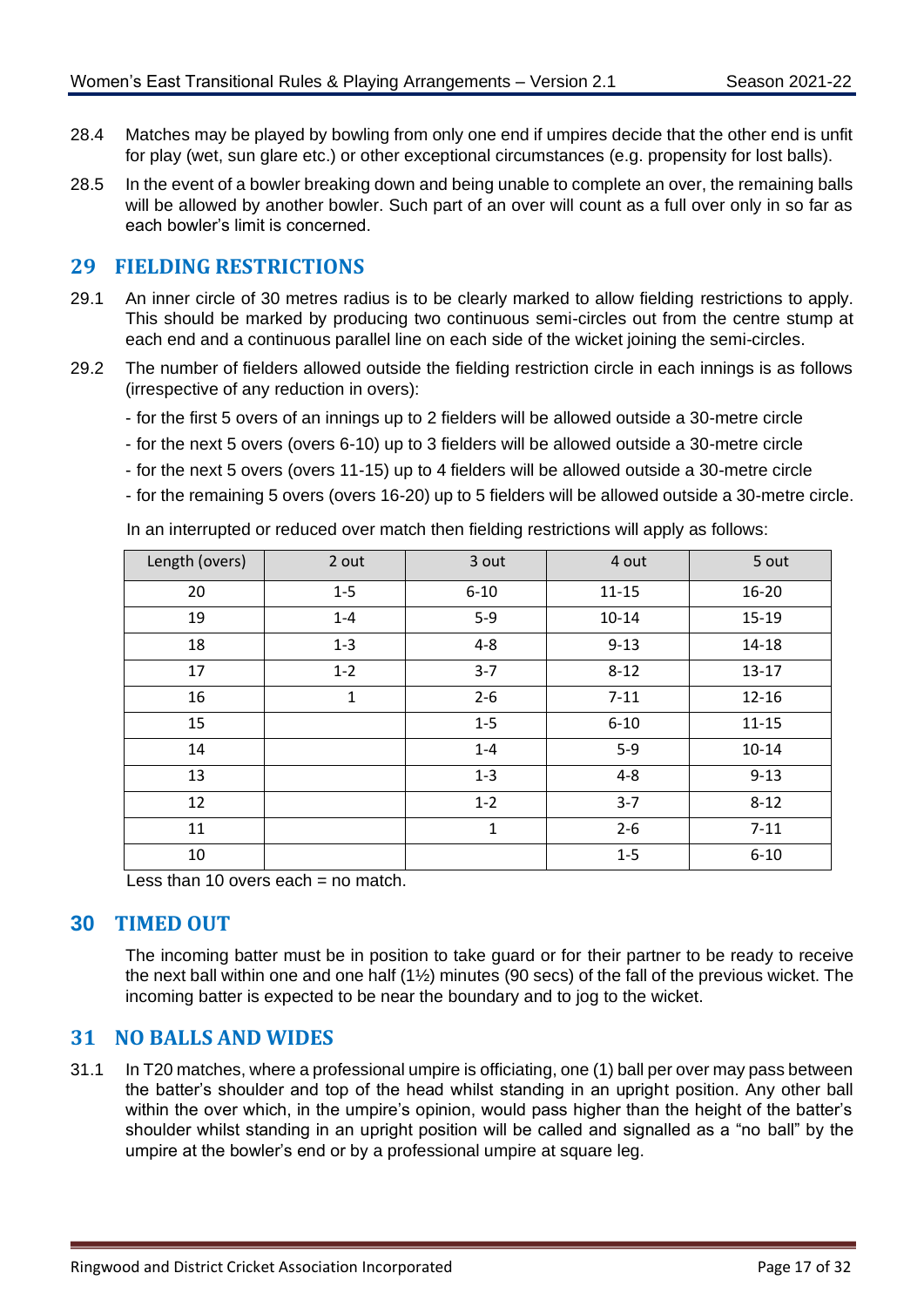- 31.2 Where a professional umpire is not officiating, any ball that would pass higher than the height of a batter's shoulder whilst standing in an upright position shall be called and signalled as a "no ball".
- 31.3 Dangerous and unfair bowling: Where a professional umpire is officiating, the rule will be applied as it is listed in the Laws of Cricket (Law 41.6 and 41.7) except as stated below.

In all matches, ANY delivery which passes or would have passed on the full above waist height of the striker standing upright at the crease is to be called a "No ball".

**NOTE!** Either umpire may make the call on such deliveries.

If considered by the umpire(s) not to have been deliberately bowled, the delivery will be called and signalled "No ball" only. No cautionary or other action will be taken.

If directed at the batter AND considered dangerous, the cautionary requirements, as stated in Cricket Law 41.7 will apply.

31.4 Wides: For the purposes of determining "wides" in matches:

On either side of the wicket, if the ball passes outside the extension of the painted lines as described in Rule [18.8](#page-14-2) as it passes the popping crease, it will be deemed wide.

- 31.5 Any additional extras scored off such deliveries will be debited against the offending bowler.
- 31.6 Any delivery pitching off the designated playing surface will be called and signalled "No ball". Any additional extras scored off such deliveries will be debited against the offending bowler.
- 31.7 At the instant of the bowler's delivery there shall not be more than five (5) fielders on the leg side. In the event of infringement of this law the umpire shall call and signal "No ball".

#### <span id="page-21-0"></span>**32 DECLARATIONS**

The captain of the batting team may not declare their innings closed at any time during the course of the match.

#### <span id="page-21-1"></span>**33 FREE HIT**

- 33.1 No ball foot fault: The delivery following a no-ball called for a foot fault (Laws of Cricket 21.5) shall be a "free hit" for whichever batter is facing. If the delivery for the free hit is not a legitimate delivery (any kind of no ball or a wide ball), then the subsequent delivery will become a "free hit" for whichever batter is facing it. The Umpire will advise the on-strike batter of the "free hit".
- 33.2 Should a foot fault no ball occur on the 8th delivery of an over the requirement for this no ball shall be invoked immediately and the bowler shall bowl a further 9th ball in that over. Should another illegal delivery (wide or no ball) occur the over shall continue until the free hit has been utilized.
- 33.3 Dismissed from a "free hit": For any free hit the batter may only be dismissed under the circumstances that apply to a no ball, even if the delivery for the "free hit" is called a wide ball.
- 33.4 Field changes: Field changes will only be permitted for a "free hit" delivery where a different batter is on strike for the "free hit" delivery.

#### <span id="page-21-2"></span>**34 RESULT**

- 34.1 Teams receiving equal overs: When there is no interruption after play has commenced and when both sides have had the opportunity to bat for the same agreed number of overs, the team scoring the higher number of runs (including penalty runs) shall be the winner. The result will be a tie, irrespective of wickets lost, if the same number of runs have been scored.
- 34.2 Team batting second receiving less overs than team batting first: Where there is a reduction of overs so the team batting first faces a minimum of ten (10) overs and the number of overs in the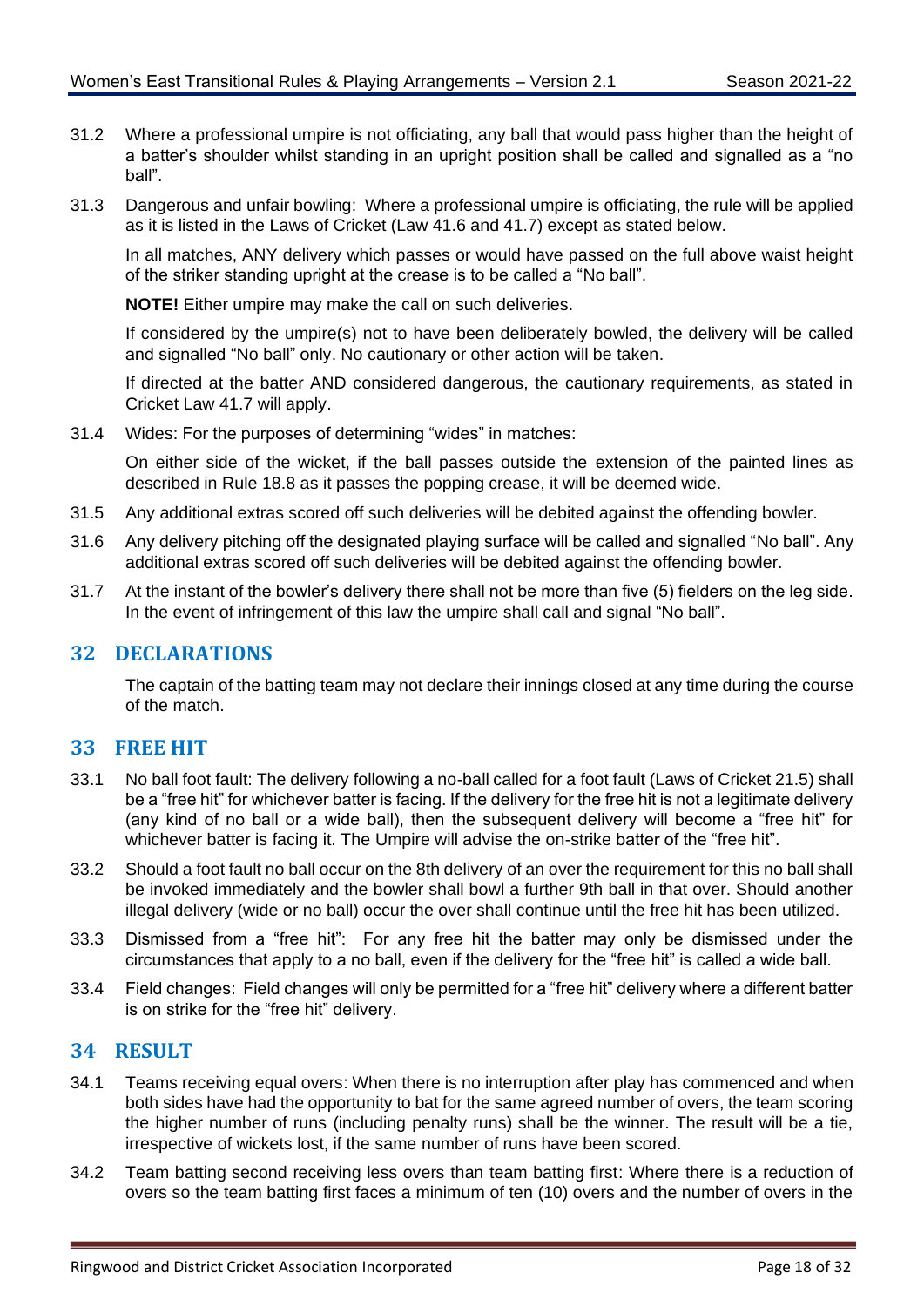second innings is reduced to less than ten (10) and both captains agree a win is not possible, the match shall be declared a "draw".

34.3 Target Score: In a match where an interruption to the innings of the team batting second occurs, a target score, relevant to the allowable overs shall be determined. To win the match, the team batting second must achieve the target score.

**Note:** Calculation form for target score is available at Appendix 1

- 34.4 Should the team batting first be dismissed in less than 20 overs the remainder shall be deemed to have been received, i.e. the target score shall be calculated using 20 overs. Where the recalculated overs for the team batting second are fewer than 10 completed overs the target score shall be calculated on a minimum of 10 overs.
- 34.5 The result shall be a "draw" if the batting team does not achieve the target score, nor the bowling team dismiss the batting team if the recalculated overs is less than 10.
- <span id="page-22-0"></span>34.6 End of play: Once a result is achieved play will end.

# **ONE DAY MATCHES**

#### <span id="page-22-1"></span>**35 CONDITIONS OF PLAY**

One-day matches represent the long form of the game in the Women's East competition. Matches will consist of a designated maximum number of overs as defined for the grade and will be single innings matches. That maximum will be 72 in all grades, 36 overs per team.

The Laws of Cricket and the Women's East Rules and Playing Arrangements of the RDCA, except as varied herein, will apply.

#### <span id="page-22-2"></span>**36 GENERAL RULES**

- 36.1 A minimum of seven (7) bowlers per innings (36 overs) must be used with each bowling a minimum of 2 overs each. Maximum seven (7) overs per bowler permitted.
- 36.2 Six (6) overs to be bowled at each end before changing ends, batters change ends at the end of each over except every sixth over as bowling will commence from the opposite end. Umpires may change positions at the same time as the bowler.
- 36.3 A team can have thirteen (13) registered players of which any combination of eleven (11) players can bat, bowl and field.
- 36.4 Each team must declare their 13 players by exchanging team lists (copy attached at Appendix 1) listing all 13 players and indicate underage players where relevant, before the commencement of play.
- 36.5 All 13 players of a team must be entered in MyCricket and be recorded in both scorebooks. If players are not listed in the scorebook and on MyCricket they are unable to count the match towards finals qualifications.
- 36.6 If a bowler commences an over that exceeds the limit of overs bowled as specified in these guidelines any deliveries are to be declared null and void and a replacement bowler will re-bowl the over.
- 36.7 If other players have retired, the  $12<sup>th</sup>$  and  $13<sup>th</sup>$  players can bat, with the opposition captain's permission, until a team loses 10 wickets.
- 36.8 Substitute players are not allowed.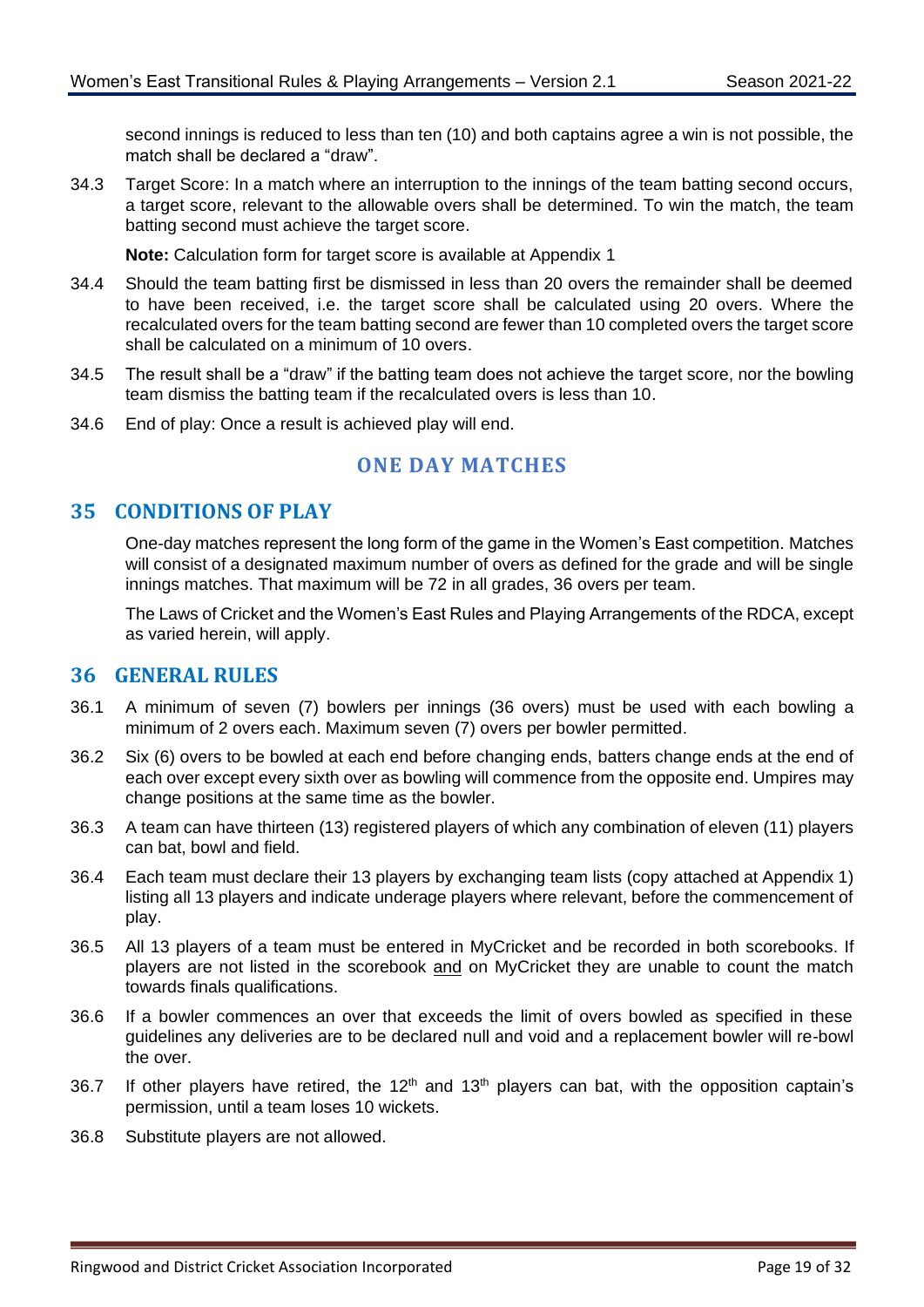- 36.9 Scorers should record details when a player retires, such as the team score (treat like the fall of a wicket) at that point and the number of overs bowled e.g.15.3. These facts will help in determining batting partnerships.
- 36.10 If a team is dismissed in less than 36 overs, the opposition is only entitled to bat a maximum of 36 overs.

#### <span id="page-23-0"></span>**37 DEFAULT HOURS OF PLAY AND INTERVALS**

37.1 Times of play can be negotiated between competing teams. The Women's Secretary must be notified of any time changes at least 10 days prior to the match. If teams are unable to agree, the default position will stand.

| Match<br>Commences | Match ceases<br>(uninterrupted<br>match) | Interval between<br>innings                                         | Drinks Interval                                                                                                                                                            |
|--------------------|------------------------------------------|---------------------------------------------------------------------|----------------------------------------------------------------------------------------------------------------------------------------------------------------------------|
| 1:00 <sub>pm</sub> | 6:10pm                                   | 30 minutes on<br>completion of the<br>first innings of the<br>match | One per innings normally taken at the end of 20<br>overs.<br>In case of extreme heat, the RDCA Adverse<br>Weather Policy for Modified Rules matches will be<br>implemented |

37.2 The default position is outlined in the Table below:

#### <span id="page-23-1"></span>**38 LATE STARTS**

- 38.1 The team or teams responsible for unnecessary delay will be liable for the fine of 2 penalty units or as determined by the Women's Committee.
- 38.2 Should a team not arrive at the ground designated for a match within 30 minutes of the scheduled starting time, then that team will forfeit the match.
- 38.3 If play did not commence within fifteen (15) minutes of the time appointed, without a satisfactory explanation as determined by the Women's Committee, each Club offending shall be fined 2 penalty units

#### <span id="page-23-2"></span>**39 MINIMUM PLAY REQUIREMENTS AND ABANDONED PLAY**

If play has not commenced within 2.5 hours of scheduled commencement of play, thus allowing a minimum of twenty (20) overs per side with a ten (10) minute change of innings, the match shall be abandoned, the result being a washout.

## <span id="page-23-3"></span>**40 DURATION OF THE MATCH**

The match finishes as soon as the team batting second is either all out for less or equal to the score of the team batting first or passes the score of the team batting first.

40.1 Innings of team batting first:

| If                                  | Then…                                                  |
|-------------------------------------|--------------------------------------------------------|
| there is no earlier termination nor | the innings is compulsorily closed on completion of    |
| loss of playing time                | maximum 36 overs or end of requisite period.           |
| play is interrupted but commences   | compulsory closure shall occur on completion of the    |
| within 2.5 hours of the scheduled   | adjusted minimum number of overs as calculated at      |
| start time.                         | one over for each full (8) minutes lost or the amended |
|                                     | requisite.                                             |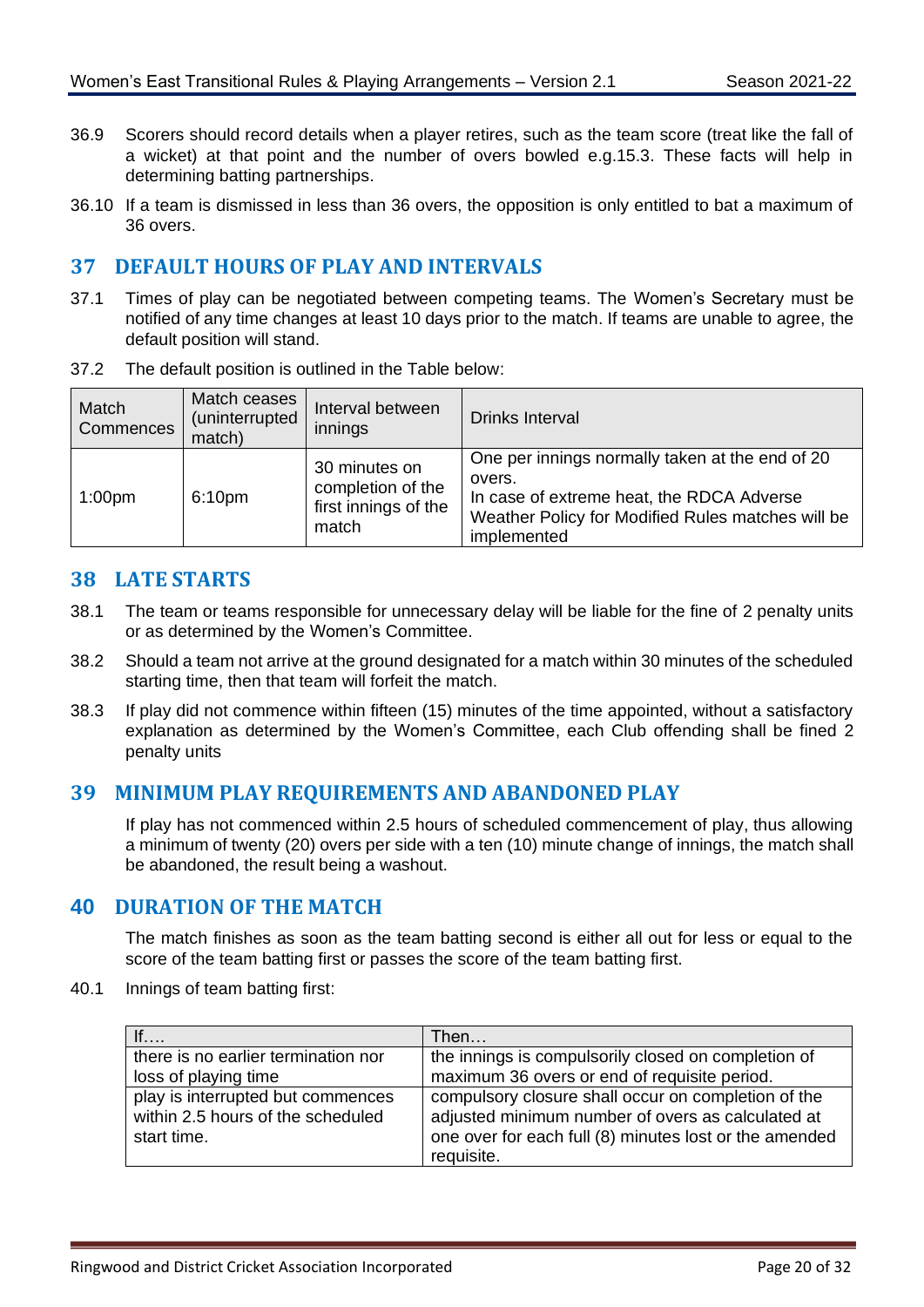| The amount of time allocated for each innings shall be<br>reduced by half the time lost, and this will be the new<br>amended requisite period. |
|------------------------------------------------------------------------------------------------------------------------------------------------|
|                                                                                                                                                |

40.2 For the team batting second, provided there is no earlier termination of its innings, the following conditions apply:

| If the innings of<br>the team batting<br>first:                                       | then the team<br>batting second shall<br>receive                                       | If the innings of<br>the team batting<br>first:                                       | then the team batting<br>second shall receive                                                                                                                                                                 |
|---------------------------------------------------------------------------------------|----------------------------------------------------------------------------------------|---------------------------------------------------------------------------------------|---------------------------------------------------------------------------------------------------------------------------------------------------------------------------------------------------------------|
| has been<br>compulsorily closed                                                       | the same number of<br>overs                                                            | has not been<br>terminated<br>compulsorily                                            | a maximum 36 overs only                                                                                                                                                                                       |
| If the innings is<br>delayed or<br>interrupted for an<br>aggregate of playing<br>time | then the target<br>overs which applied<br>when the innings<br>was due to start         | If the innings is<br>delayed or<br>interrupted for an<br>aggregate of playing<br>time | then the target overs which<br>applied when the innings was<br>due to start                                                                                                                                   |
| not exceeding 30<br>minutes                                                           | will not be reduced.<br>Play shall continue<br>until the target overs<br>are completed | exceeds 30 minutes                                                                    | within the requisite period are<br>to be reduced at a rate of one<br>for every four (4) minutes of the<br>aggregate time lost. If<br>the reduced overs have been<br>bowled by 6.40 pm the match<br>shall end. |

- 40.3 If playing time is lost the cessation time i.e. 6.10 pm shall be advanced by the time lost to a maximum of thirty (30) minutes before any adjustments with regards to overs or requisite period are enacted.
- 40.4 Where an interruption occurs during an advanced time of less than thirty (30) minutes, as much as is possible of the advanced time loss shall be recouped by further advancement up to 6.40 pm
- 40.5 Suspension of Play: If play is not in progress at the adjusted cessation time, then play shall end.

# <span id="page-24-0"></span>**41 COMPLETED MATCH**

The winner shall be the side scoring the greater number of runs, irrespective of wickets lost. If both sides score an equal number of runs, the result shall be a tie, irrespective of wickets lost.

# <span id="page-24-1"></span>**42 ADVERSE CONDITIONS**

| When adverse             | then the result shall | When adverse         | then the result shall be       |
|--------------------------|-----------------------|----------------------|--------------------------------|
| conditions               | be                    | conditions           |                                |
| prevent the side batting | a draw.               | reduce the overs for | a draw if the target score has |
| second from receiving    |                       | the side batting     | not been achieved or if the    |
| its allocated overs      |                       | second               | side has not been dismissed.   |

# <span id="page-24-2"></span>**43 TARGET SCORE**

43.1 In a match where an interruption to the innings of the team batting second occurs, a target score, relevant to the allowable overs shall be determined. To win the match, the team batting second must achieve the Target score.

**Note**: Calculation form for Target Score is available at Appendix One

43.2 If the reduced number of overs has been bowled by 6.40pm the match shall end.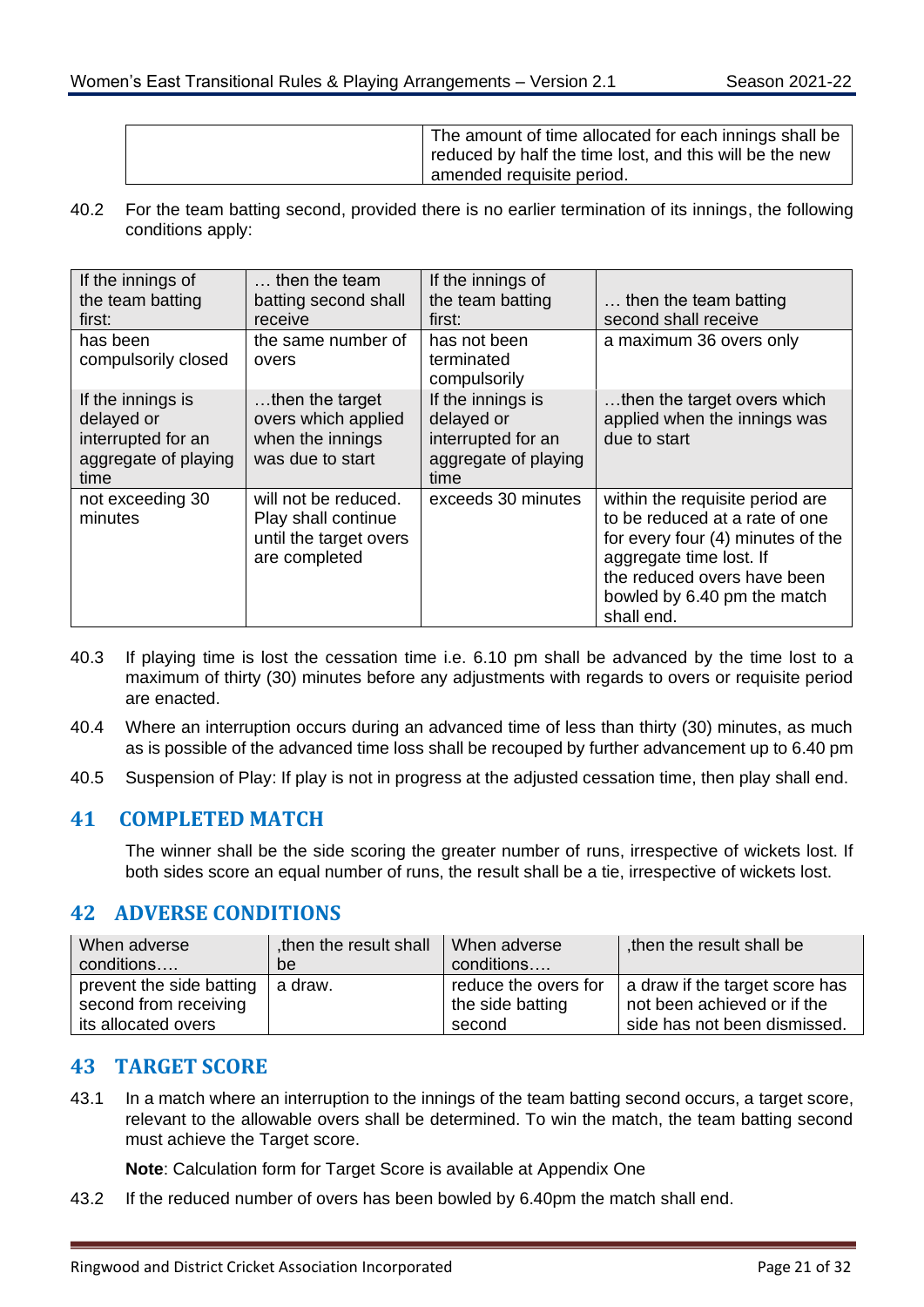#### <span id="page-25-0"></span>**44 NO BALLS AND WIDES**

Refer to Rule [31.](#page-20-2)

#### <span id="page-25-1"></span>**45 ALLOWABLE DELIVERIES PER OVER**

Overs shall be a maximum of eight (8) balls, regardless of the number of illegal deliveries, however the final over of each innings shall be completed by six (6) legal deliveries.

#### <span id="page-25-2"></span>**46 COMPULSORY RETIREMENT OF BATTERS**

There is no compulsory retirement of batters in A Grade in One-day matches. A batter must retire upon reaching a score of 100 runs in B Grade or lower. The retired batter will be considered 'not out'. If all named team members present at the ground and able to bat have batted, retired batters may return. After a retired batter returns, a player who has not previously batted in the innings may not bat.

#### <span id="page-25-3"></span>**47 UNDERAGE PLAYERS**

- 47.1 Age of player: A player's age shall be determined as of 1st September in the current season.
- 47.2 Helmets: Players under the age of 19 must wear a British Standard 7928:2013 helmet when:
	- batting at all times;
	- fielding in-close (defined as closer than 10 metres to the stumps except slips, gully, and wicketkeeper); and
	- when wicket keeping up to the stumps.
- 47.3 Over Restrictions: Number of overs: underage bowlers of medium pace or faster (broadly defined as those to whom the wicket keeper would normally stand back) are restricted to a maximum number of consecutive overs in any one spell and a daily quota:

| Age         | Under 19 | <b>Jnder 17</b> | Under 15 | Under 14 |
|-------------|----------|-----------------|----------|----------|
| Spell       |          |                 |          |          |
| Daily Quota |          |                 | ັ        |          |

47.4 Definition and requirements of a spell:

(i) At the end of a bowling spell a bowler shall not resume bowling until a full five (5) minutes for each over bowled in that spell (up to a maximum of 30 minutes) has passed.

(ii) A bowler who has bowled less than the maximum numbers of overs permitted in a spell may resume bowling prior to the necessary break, but any subsequent overs shall be considered an extension of the same spell. The maximum spell limit for that underage player shall still apply. Following completion of the extended spell, the normal break between spells shall apply.

#### <span id="page-25-4"></span>**48 AFTERNOON TEA and DRINKS BREAKS**

- 48.1 In One-day matches, should an innings terminate, or there be a suspension in play resulting from bad light or weather conditions within 15 minutes of the scheduled afternoon tea break, an adjournment will be taken immediately and, upon resumption, play will continue under the normal playing conditions. Should the team batting have lost 9 wickets at the time scheduled for the afternoon tea break, play may continue for up to 15 minutes in an endeavour to complete the innings.
- 48.2 Drinks may be taken if pre-arranged before each session between captains and umpires.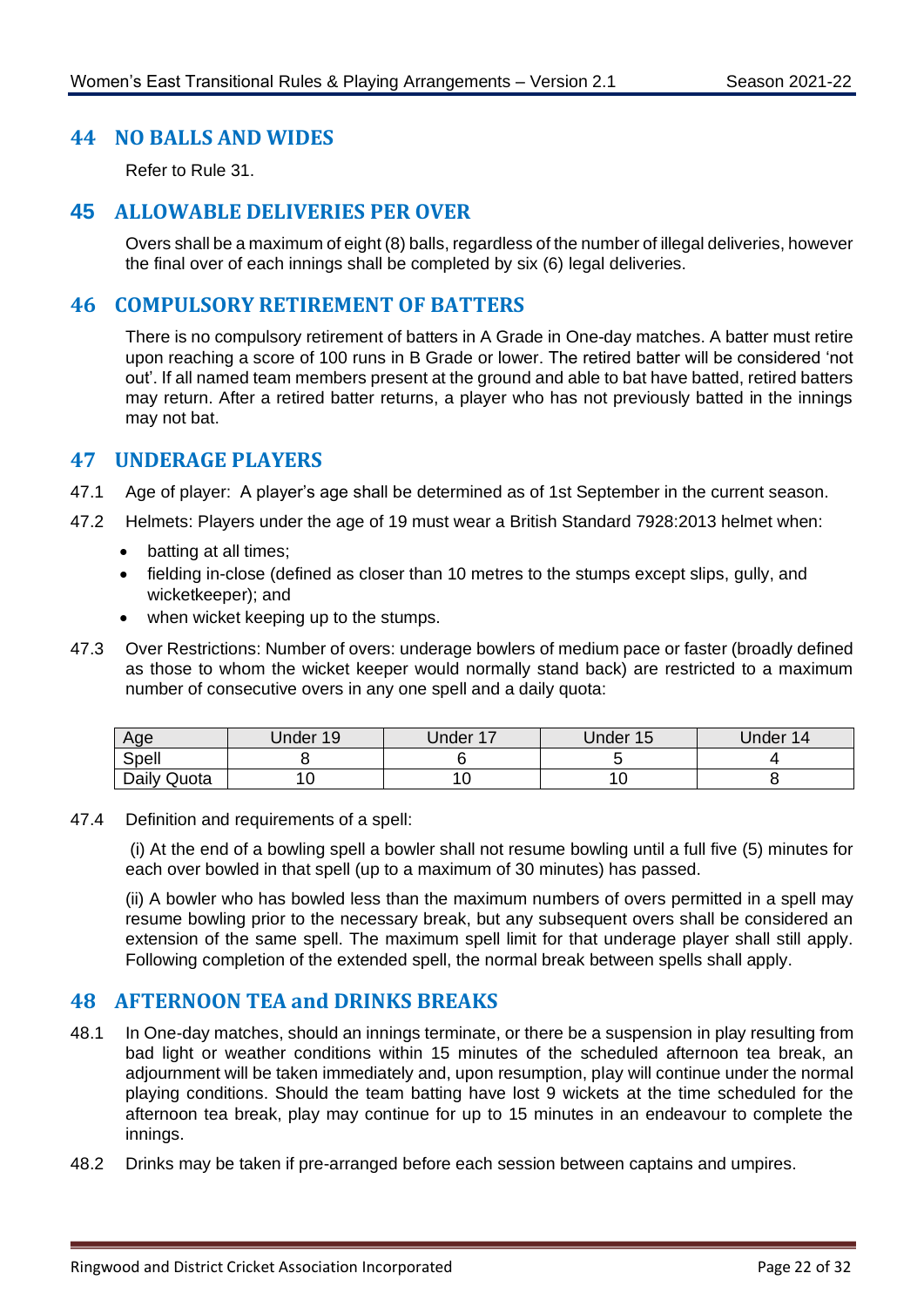- 48.3 Drinks will not be taken more than once in any session of play, except as required for the health and safety of players and umpires.
- <span id="page-26-0"></span>48.4 The sharing of drinking vessels is not permitted under any circumstances.

## **FINALS**

The RDCA Women's East Competition does not conduct separate T20 and One-day competitions. Both formats are played as part of the one annual competition.

Finals will be played in the One-day format.

#### <span id="page-26-1"></span>**49 SEMI-FINALS**

49.1 General Conditions

The match shall be played in accordance with all Rules governing the playing of One-day matches.

<span id="page-26-4"></span>49.2 Ground

The match shall be played at a ground provided by the team which finished in the higher position on the ladder at the conclusion of the home and away season. Should the team which finished higher on the ladder be unable to provide a ground, its opponent will be given an opportunity to provide a ground. Such grounds will be subject to approval by the Women's Secretary. If neither team is able to provide a ground, the Women's Secretary will provide a suitable neutral ground.

49.3 Play abandoned on scheduled day

If no play takes place on the scheduled day of the Semi-Final, the team that was placed higher on the ladder shall progress to the Final.

49.4 Tied Match or Drawn Result

Should a result of a match be a tie or draw, then the side which finished in a higher position on the ladder at the conclusion of the Home and Away matches shall proceed to the final.

49.5 Substitute Fielder

While a substitute player must be registered with the RDCA, they do not need to have played the requisite number of qualifying games.

#### <span id="page-26-2"></span>**50 FINAL**

<span id="page-26-3"></span>The Final shall be played between the winners of both semi-finals and in accordance with the rules employed in the semi-finals.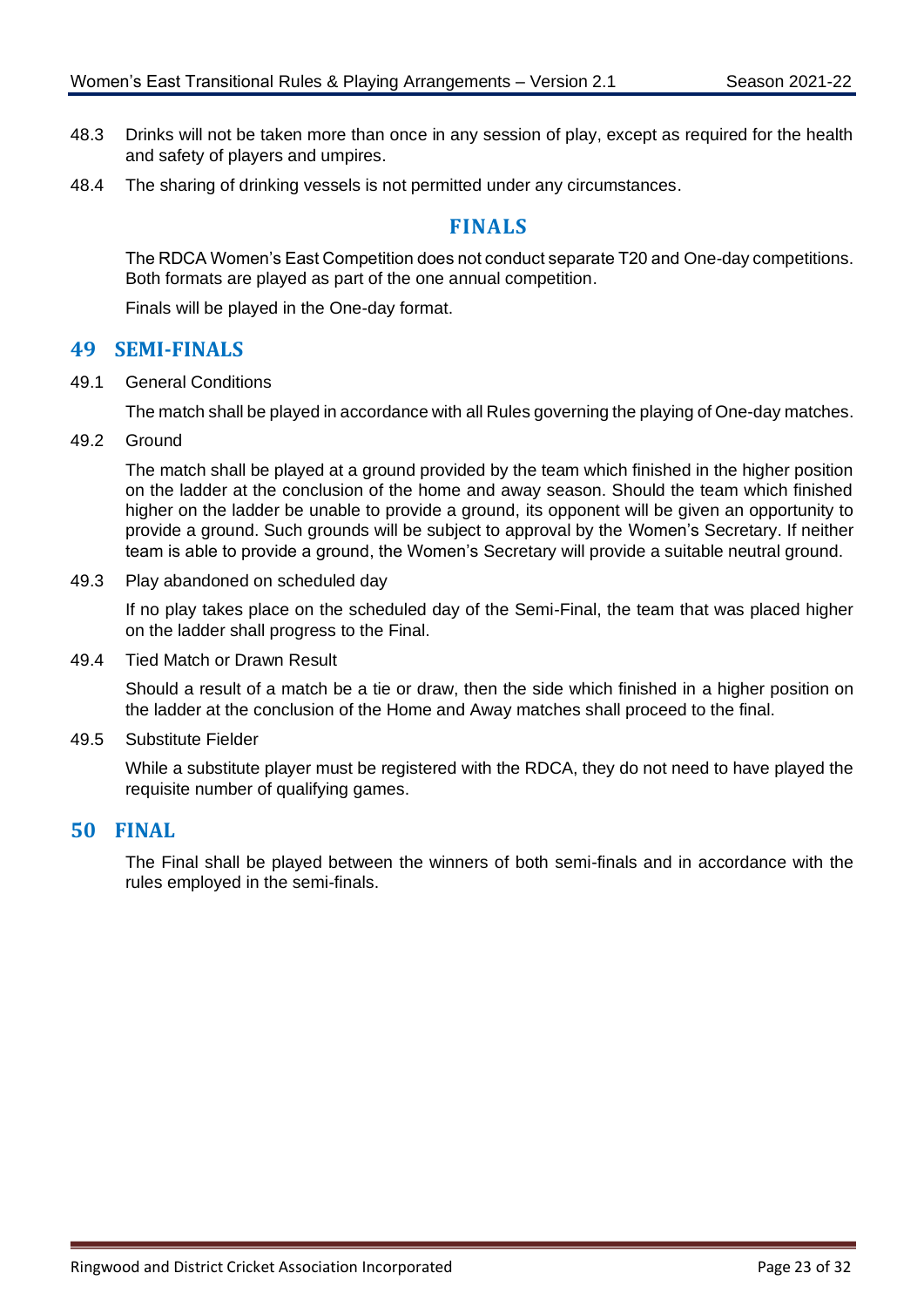# **PREMIERSHIP AND GRADING**

#### <span id="page-27-0"></span>**51 PREMIERSHIP SYSTEM**

The following premiership point system will be adopted:

- 51.1 T20 matches Win 4 points Tied match – each team 2 points No play or drawn match – each team 2 points Team having a fixtured bye 4 points Team receiving a forfeit or walk-over **4** points 51.2 One-day matches Win 6 points Tied match – each team 3 points No play or drawn match  $-$  each team  $3$  points Team having a fixtured bye 6 points Team receiving a forfeit or walk-over **6** points
- 51.3 If any teams are equal in premiership points gained at the end of the home and away matches, the relative positions of such teams will be determined by percentages as follows:

The batting percentage for a team will be obtained by dividing the total number of runs scored by the number of wickets lost. The batting percentage against each team will be obtained by dividing the total number of runs scored against it by the number of wickets taken. The former will be divided by the latter. The team having the higher quotient will be considered to have the better performance. In an innings closed or match abandoned, only the wickets lost will be counted. In an innings completed, ten (10) wickets will be considered as lost.

- 51.4 If any team withdraws or is expelled from the Association during the home and away matches the Women's Committee will determine if the remaining fixtures will be regarded as walkovers or the fixture is to be redrawn.
- 51.5 Except where otherwise determined at the Annual General Meeting, at the conclusion of the home and away matches, the first four teams in A grade will play off for the premiership in accordance with Rules [49](#page-26-1) and [50.](#page-26-2) As B Grade is divided into two (2) geographical sub-grades, the first two teams in B1 will play off in the semi-finals and the first two team in B2 will play off. The winners of both matches will play in the final.
- 51.6 Premiership trophies will be awarded to the premiership teams in all senior grades. Where applicable perpetual trophies will be suitably engraved and held by the Association.

#### <span id="page-27-1"></span>**52 GRADES**

- 52.1 All grade names will, where possible, be those of living Life Members. Should a Life Member die, then the name on that Shield should remain there for a minimum of 5 (five) years after that member's death. It would then be superseded by a suitable replacement provided that the replacement Life Member has had at least 10 (ten) years' service to the Association. If, after 5 (five) years a suitable replacement is not available, then the deceased member's name will remain on that Shield until such time as one becomes available.
- 52.2 A Grade shall be the Premier Grade in the Women's East competition.
- 52.3 A promotion and relegation system will apply to the Women's East grades as follows: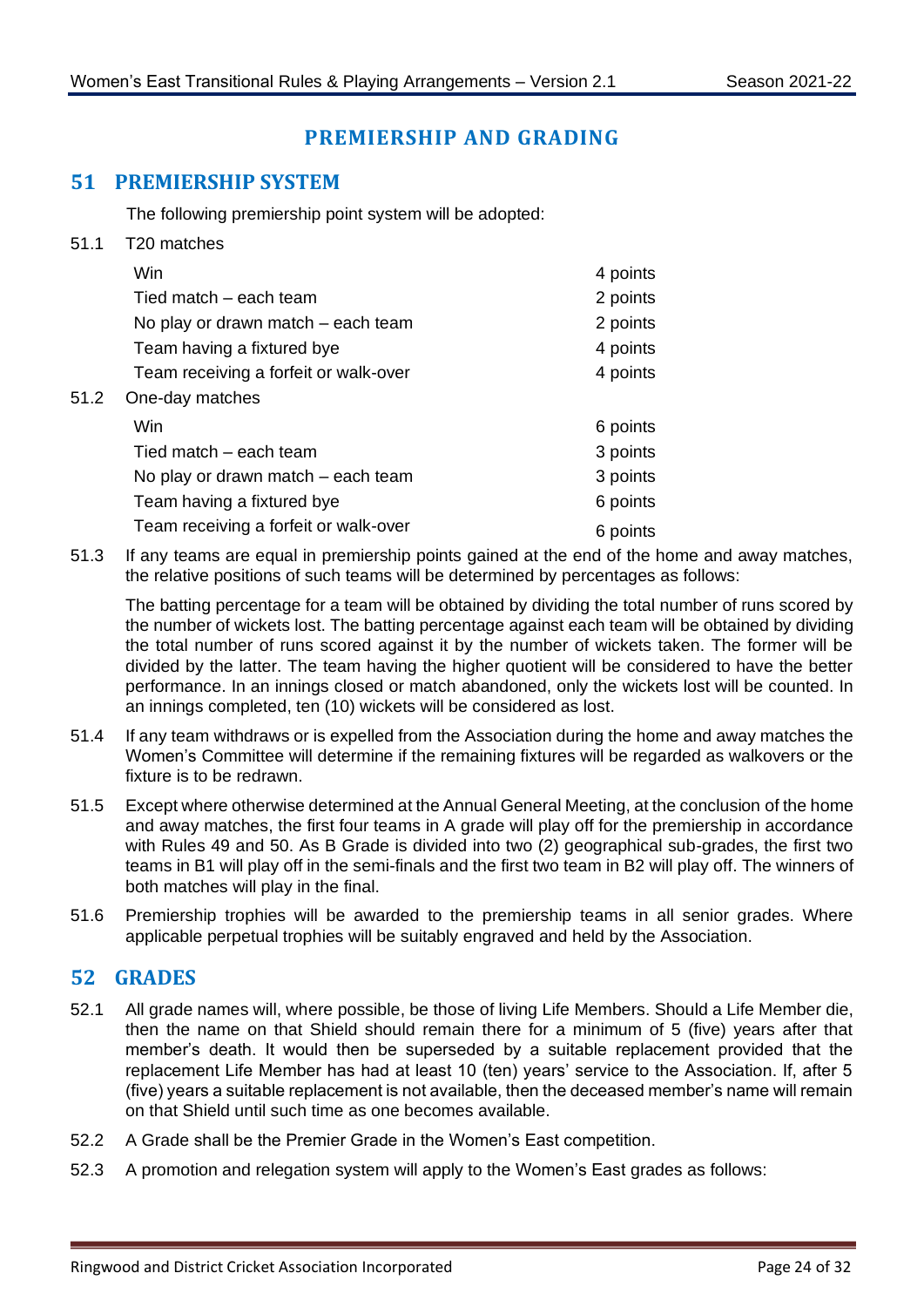- Any club being promoted will conform to the conditions as detailed by the Women's Committee.
- If any club does not conform to the conditions of entry into the higher grade, the Women's Committee will decide on the club to be promoted.
- The Women's Committee will determine the promotion and relegation system to apply to teams competing in the senior grades. The basic principle, where possible, is that all Premiers will be promoted, and last placed teams relegated.

# **MATCH RECORDS**

#### <span id="page-28-1"></span><span id="page-28-0"></span>**53 OFFICIAL MATCH SCORE ENTRY**

- 53.1 During the progress of each match, each team will cause to be entered in its scorebook or online the detailed scores and bowling analyses of its own and of the opposing team and the times of starting and finishing play on each day.
- 53.2 At the conclusion of each day's play, the respective Captains will see that the analyses of both scorebooks and, if applicable, online in MyCricket agree and that the names of all players of both teams appear therein and will sign each other's scorebook accordingly (or confirm online MyCricket score).
- 53.3 In all matches played in this Association, the time of commencement of play on every day will be obtained by the scorers from the Umpires and entered in the scorebooks.
- 53.4 All games in all grades shall have the option to score games online using the MyCricket Live Score App. If this option is used at any game, scoring must be done using at least one official handwritten scorebook.

The home team shall have the preference to use a scorebook or score online. Should the home team decide to use a scorebook, the away team can score online. If online scoring is interrupted (temporarily or permanently), both teams shall agree that the score as recorded in the handwritten scorebook will prevail and that scoring will continue with both teams using a scorebook.

#### <span id="page-28-2"></span>**54 MATCH REPORTS**

- 54.1 Team scores of each day's play for both teams will be entered on MyCricket by the home team by 9:00 pm on each match day. Every home team failing to comply with this rule will be fined 1 penalty unit per team per day.
- 54.2 Official match reports will be entered online with MyCricket **by both clubs individually**, including all players' performances, by 6:00 pm on the day following the completion of a match. Fines, per offending team, for not complying will be:

| $1st$ offence -                          | written warning                        |
|------------------------------------------|----------------------------------------|
| 2 <sup>nd</sup> offence -                | 2 penalty units fine per team          |
| 3 <sup>rd</sup> offence -                | 3 penalty units fine per team          |
| 4 <sup>th</sup> offence -                | 4 penalty units fine per team          |
| 5 <sup>th</sup> and subsequent offence - | loss of four (4) match points per team |

Official match results must also be entered when a match is washed out (other than when the whole round is abandoned by the Women's Committee), or when a team receives a forfeit or bye (by the team receiving the forfeit or bye).

<span id="page-28-3"></span>54.3 i) A separate Captains Appraisal of the Professional Umpire report is to be entered online in MyCricket by each captain within 72 hours following the scheduled completion of the match. The report is to be completed in accordance with the guidelines in the Women's Match Handbook.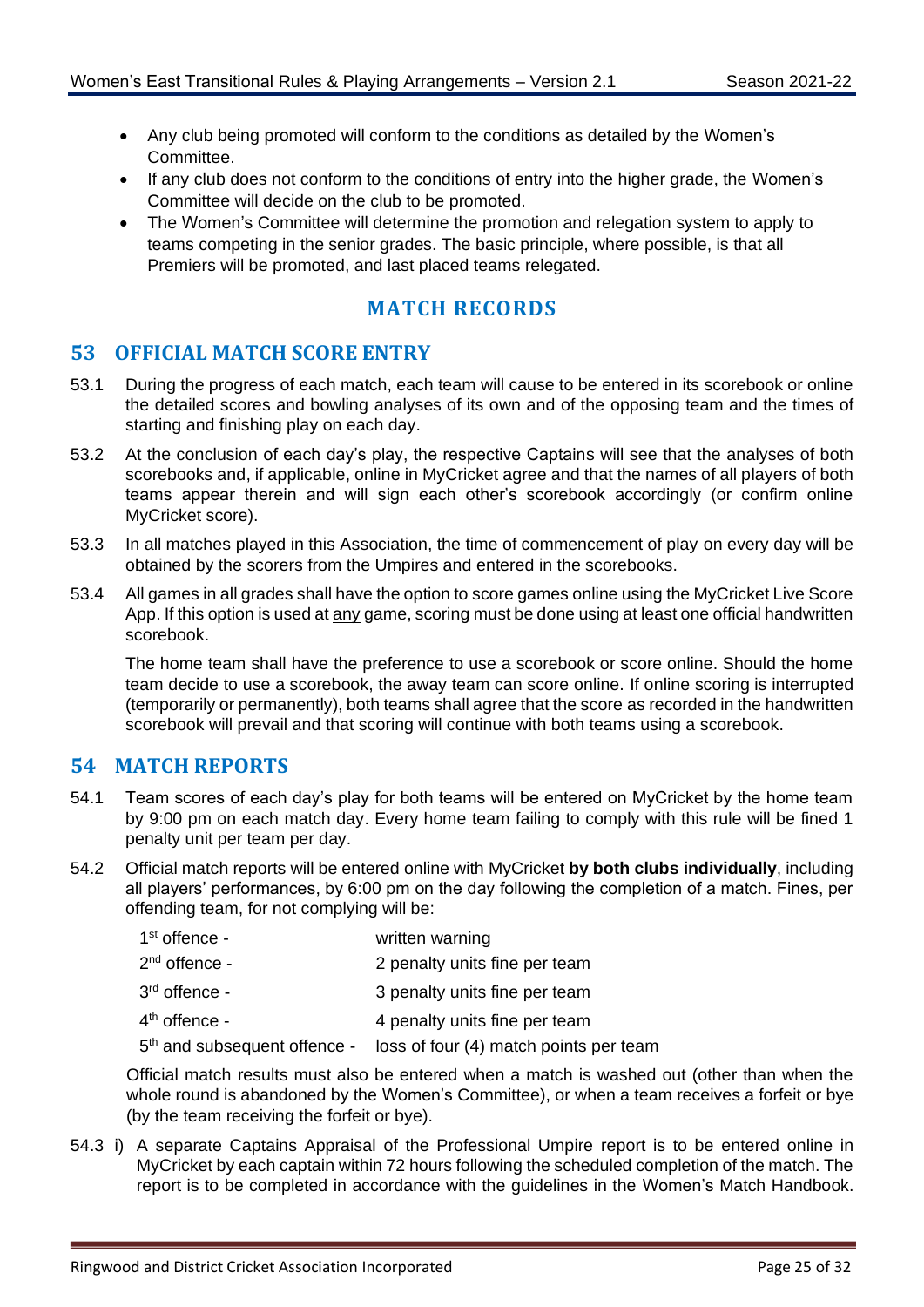Failure to comply will initially result in the club receiving a written warning of non-compliance. A second failure to comply will result in the club being fined 5 penalty units and for any subsequent breach, a fine of 10 penalty units will be applied.

ii) Incomplete or inadequate reports in terms of the guidelines provided may result in clarification being sought of the offending captain / club and is to be provided within 7 days of the request. Failure to do so will result in a penalty being applied as per Rule [54.3](#page-28-3) i).

#### <span id="page-29-0"></span>**55 TEAM LISTS**

- 55.1 In all matches, before the start of play, captains and/or club officials will exchange a list of all players (in accordance with MyCricket team listings) which may not be changed without the consent of the opposing captain. These names are to be entered into both scorebooks after the completion of play on the first day if it has not already been done so. All players must be registered to that club prior to the commencement of the match.
- 55.2 The team list must not differ from those names recorded in terms of Rule [16](#page-12-2) without the consent of the opposing captain.
- 55.3 Substitutes are only to be permitted in terms of laws of cricket and after advising umpires/opposing captain.
- 55.4 Failure to advise of a substituted player prior to the entry of players names in the scorebook will preclude that player from participating in that match, (a team will consist of a minimum of seven (7) players).
- 55.5 At the conclusion of the match, the scorebook must be signed by the captains or officials of both clubs signifying the correctness of:
	- all players names,
	- full results including match scores, player scores and extras, and
	- match points claimed

#### **TEAM/INDIVIDUAL AWARDS**

#### <span id="page-29-2"></span><span id="page-29-1"></span>**56 GRADE TROPHIES**

The Association will provide trophies approved by the Women's Committee to the winners of Batting and Bowling averages in every grade in the Association. All shields and trophies will be insured by the Association to the full insurable value.

All criteria for Batting, Bowling and All Rounder trophies are based on performances during the home and away series only.

To win a trophy:

<span id="page-29-3"></span>56.1 A Batter must bat and a Bowler must bowl in at least half the matches played by their team in the particular grade and:

| <b>Division</b> | <b>Batter</b> | <b>Bowler minimum</b> | <b>Bowler minimum</b> |
|-----------------|---------------|-----------------------|-----------------------|
|                 | minimum runs  | balls bowled          | wickets taken         |
| One-Day         | 200           | 240                   | 10                    |

- 56.2 An All-Rounder Trophy will be presented each year to a player in the Women's East competition. The winner of these trophies will be the player who gains the greatest number of points, based on the following allocation:
	- Runs 1 point per run
	- Catches 5 points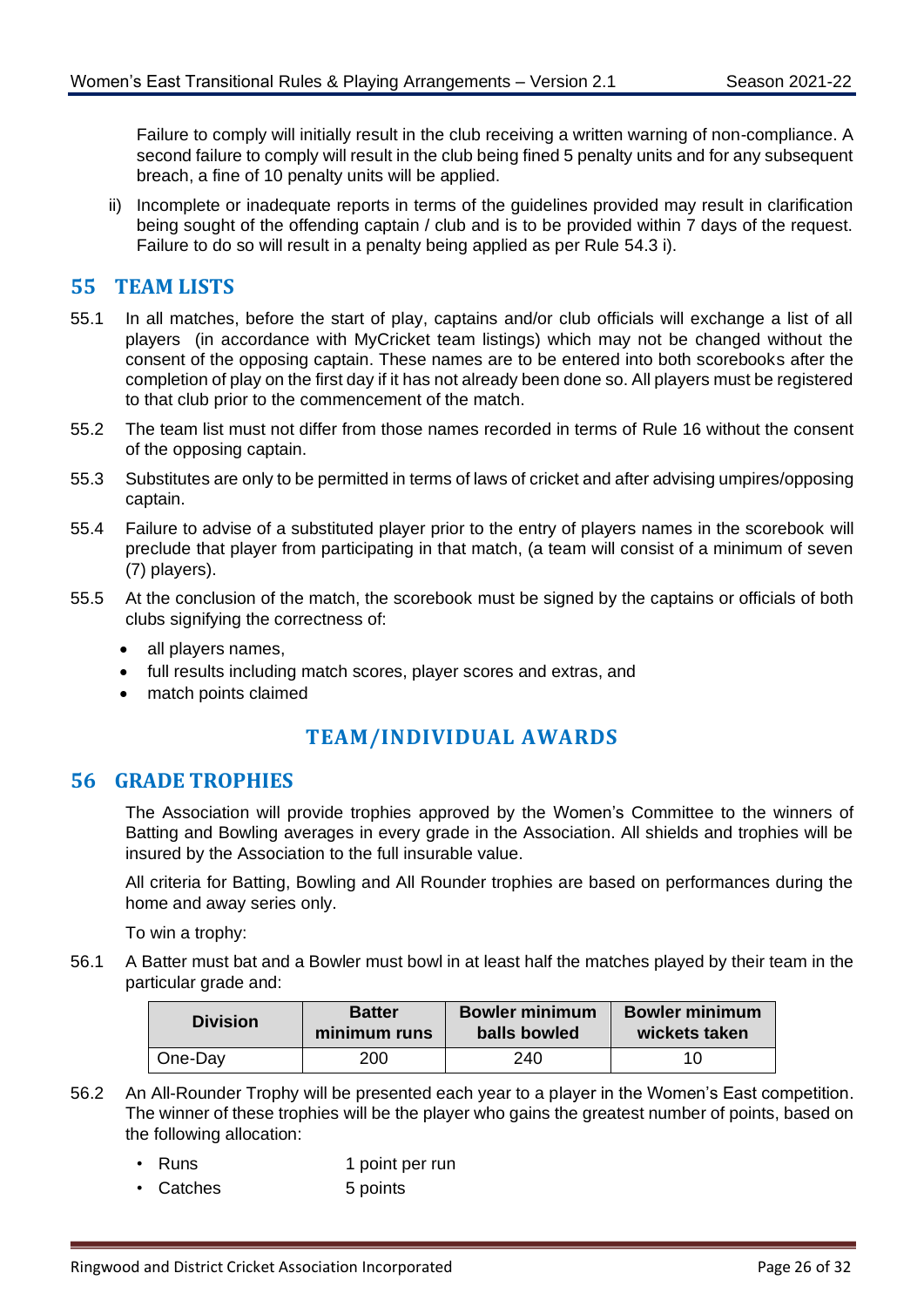- Wickets (unassisted) 15 points
- Wickets (assisted) 10 points
- Run outs 5 points per player
- Throw Outs 10 points
- Stumping 10 points
- 56.3 All trophy winners will be provided with a complimentary ticket to the Annual Presentation Function and will be expected to attend the function. In the case of the non-appearance of the trophy winner, the club will be fined 3 penalty units and will pay the full cost of the ticket. The Board of Management may also take disciplinary action against a player for non-attendance.

**Note** The conditions authorised in rule [56.1](#page-29-3) may be varied by the Women's Committee under special circumstances.

#### <span id="page-30-0"></span>**57 OTHER RDCA TROPHIES**

57.1 Fairest and Best Award

The RDCA Women's East Medal will be awarded each year, based on votes submitted by Umpires (on a 3, 2, 1 basis) with the winner being the cricketer who polls the greatest number of votes in the particular grade. Players disqualified during the year (home and away matches) will not be eligible for this award. Should more than one cricketer tie on the greatest number of votes, a tie will be declared, and an award will be made to each player.

#### 57.2 Umpire of the Year Award – Ken Dunham Award

An Umpire of the Year Award, named the Ken Dunham Award, will be made each year, and will be awarded to an umpire on the adjudication of the RDCAUA Umpires' Selection Panel.

57.3 Best Administered Club Award – Bob Bisset Award

A Best Administered Club Award, named the Bob Bisset Award, will be made each year to the club that the Senior and Women's Committees judge to have been the best-administered club within the RDCA.

The following criteria will be considered when assessing this award:

- i) Level of fines incurred
- ii) The efficiency of communication with Women's Committee Secretary
- iii) Level of help provided to Association (official roles)
- iv) Player infringements
- v) Other aspects as determined by the Women's Committee.
- 57.4 All-Stars Team of the Year Award.

An All-Stars Team of the Year will be named each season as determined by a Selection Panel approved by the Women's Committee.

#### **UMPIRING**

#### <span id="page-30-2"></span><span id="page-30-1"></span>**58 UMPIRES**

- 58.1 Professional umpires as available will be allotted to matches as available.
- 58.2 At least one umpire will be appointed to stand in each A Grade Match. Each team will, each match day, pay half the fees of the umpires. In case of non-payment, clubs will be liable to the Association for any amount due to the umpires and a fine imposed.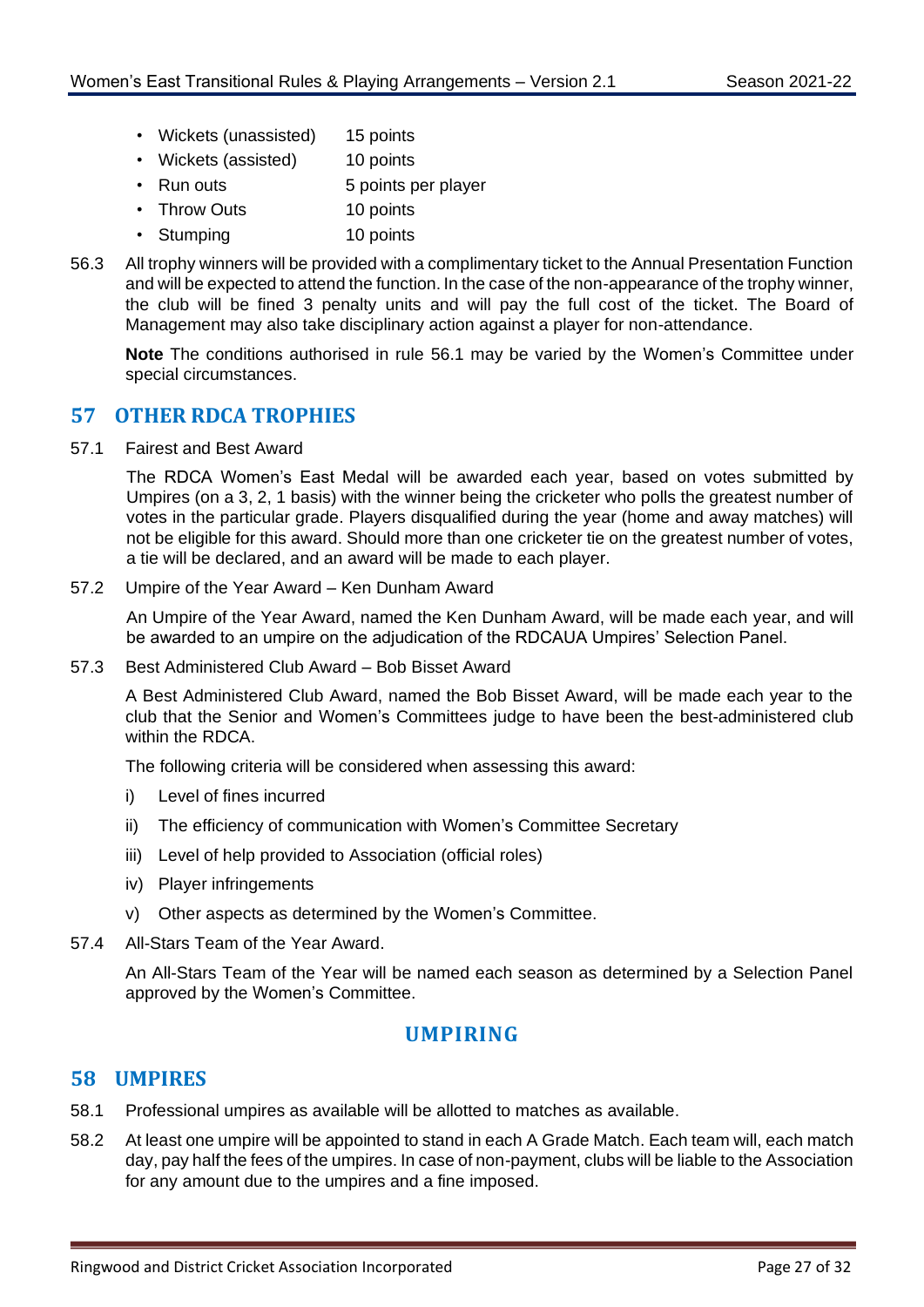- 58.3 The fees payable to umpires will be determined at the Annual General Meeting or at any meeting of the General Committee. (Refer Senior Match & Rules Manual for details.) Such fees will be charged to Clubs by RDCA Finance Manager and paid to individual Umpires following the end of each calendar month.
- 58.4 The professional umpire will officiate at the bowler's end throughout the match where only one is appointed to a match.
- 58.5 Umpires will ascertain from the Captain of the home club particulars of all boundaries before the commencement of play and advise the visiting captain.
- 58.6 If the professional umpire(s) are not in attendance, umpires will be supplied as per Rule [61.](#page-31-2)
- <span id="page-31-3"></span>58.7 Professional umpires will don the uniform as described in RDCAUA Rules and Guidelines Clause 22 and provide themselves with copies of the RDCA rules and the laws of cricket. They will adopt the recognised code of signals and be in attendance at least 45 minutes before the start of play. Umpires may wear the official RDCA Umpires white jumper instead of the coat, although if two umpires are officiating both umpires must wear similar attire.
- 58.8 The Board of Management and/or the Women's Committee may call on any professional umpire to attend any meeting of the Association and/or its Committees.
- 58.9 Any professional umpire appointed by the Umpires Association Executive or Women's Committee may at any time be suspended or removed from the Association list by the Umpires Association Executive or Women's Committee.

#### <span id="page-31-0"></span>**59 DUTIES AND POWERS OF PROFESSIONAL UMPIRES**

- 59.1 Upon the umpire's arrival at the appointed ground on each day of play, the professional umpire(s) will assume sole control of the match and will decide as to the weather or ground being unfit for play. If no professional umpire is in attendance, refer to Rule [61.](#page-31-2)
- 59.2 It is solely for the umpires together (or sole umpire if only one in attendance) to decide whether either the conditions of the ground, weather or light or exceptional circumstances mean that it would be dangerous or unreasonable for play to take place. Refer to Rule [17.](#page-13-1)
- 59.3 Umpires will ascertain from the captain of the Home Club particulars of all boundaries before the commencement of play and advise the visiting captain.
- 59.4 At matches where an official umpire is officiating, they must compare time with the captains and advise them, at the appropriate time that play is to commence in five (5) minutes. At all other matches, captains must compare time.
- 59.5 In matches with an RDCA umpire, the coin should be tossed no later than 30 minutes before the commencement of play.

#### <span id="page-31-1"></span>**60 FINALS UMPIRES**

- 60.1 RDCA Umpires will be appointed to finals. Where only one (1) official umpire is officiating, the batting teams will provide a suitable person, to the satisfaction of the appointed official umpire, to act as the square leg umpire. (This does not have to be the same person for the entire match).
- 60.2 Failure to comply with this rule will result in the club incurring a fine equivalent to umpire's payment, unless extenuating reasons, acceptable to the Women's Committee are provided by the club.

#### <span id="page-31-2"></span>**61 APPOINTMENT OF AMATEUR UMPIRES**

61.1 In case of matches for which non-professional umpire(s) have to be provided, such umpire(s) will be provided by the batting team unless otherwise agreed by the respective captains.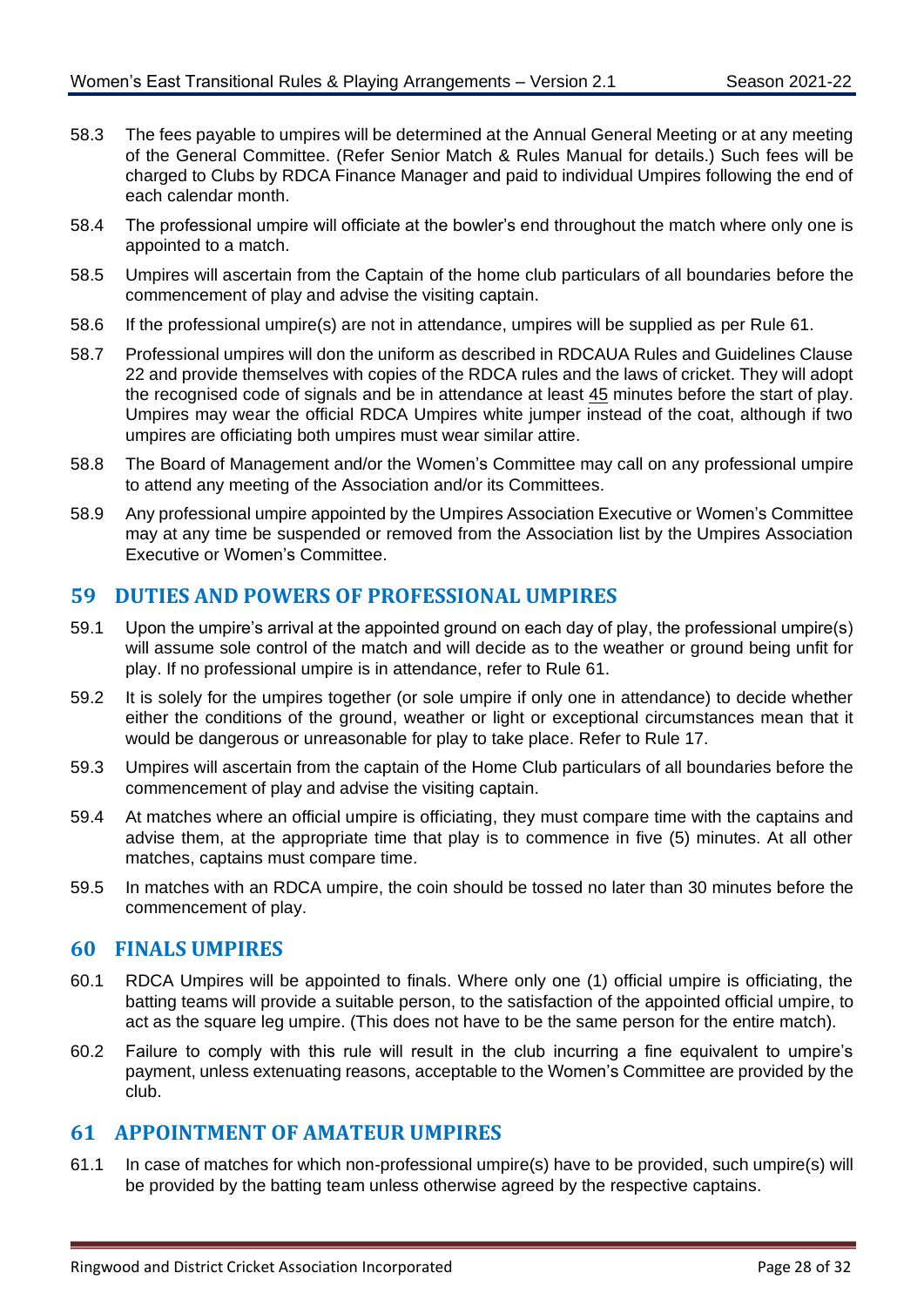- 61.2 The captain of the batting team may replace an umpire from time to time, and the captain of the fielding team may request the replacement of an umpire at any time. Any request to change a club umpire must be complied with by the opposing captain.
- 61.3 A non-professional umpire will wear suitable distinguishing clothing acceptable to the professional umpire or in the absence of that umpire acceptable to both captains. Acceptable, suitable, distinguishing clothing is grey dust coat, coloured poncho, dark jumper or coat, coloured trousers (dark blue or black).
- <span id="page-32-1"></span>61.4 Where no professional umpire is in attendance, the non-professional umpires will have all the powers and duties of professional umpires, save and except that:
	- i) No player under the age of sixteen (16) years will officiate unless by consent of the opposing captains.
	- ii) The captains will be the sole judges of the fitness of the playing conditions. Should captains disagree, the match **MUST** start or continue – the aggrieved team having the right to obtain the opinion of one of the RDCA Match Day contacts listed in the Match Handbook who will be independent of the two competing club teams, by ringing any of the mobile telephone numbers provided in the Match Handbook. The decision of the RDCA Match Day contact will be regarded as final.
- 61.5 Where a professional umpire is in attendance and standing at the bowler's end and a nonprofessional umpire is standing at square leg, the professional umpire will have the power to over-rule the nonprofessional umpire, if in the opinion of the professional umpire the nonprofessional umpire made an incorrect decision.

#### <span id="page-32-0"></span>**62 DUTIES OF UMPIRE AT SQUARE LEG**

- 62.1 The umpire must wear suitable distinguishing clothing acceptable to either the professional umpire(s), if present, or to both captains.
- 62.2 Like the umpire at the bowler's end, the square leg umpire must concentrate fully on the match, remain unbiased and refrain from coaching during over changes.
- 62.3 Stand about 20 metres from the wicket so that the crease, which is the back edge of the marked line, can be clearly seen.
- 62.4 Give decisions on STUMPING, HIT WICKET, RUN OUT, SHORT RUN (watch the crease, not where the ball goes), NO BALL (if ball lands on the concrete between mats or on the middle or side leathers, if ball lands off the side of a synthetic pitch, if wicketkeeper has gloves in front of the wicket before the ball reaches wicket, or if bowler appears to throw).
- 62.5 The umpire may be called upon to assist the bowler's end umpire in their decision (if view blocked during the action of a catch, if batters had crossed before a catch taken, if more than five fielders on the leg side, if more than two fielders behind square leg).
- 62.6 Remake the wicket when bails are off.
- 62.7 Alert bowler's end umpire if fielders are deliberately upsetting batter by moving or making noises while the bowler is running in.
- 62.8 Umpire may stand at "point" for a better view, e.g. sun at the back, but with the fielding captain's permission.
- 62.9 Umpire may be replaced if requested by fielding team captain.
- 62.10 The umpire must be at least the age of sixteen (16).
- 62.11 Umpire may be a person not playing in the match, but only with the consent of both captains.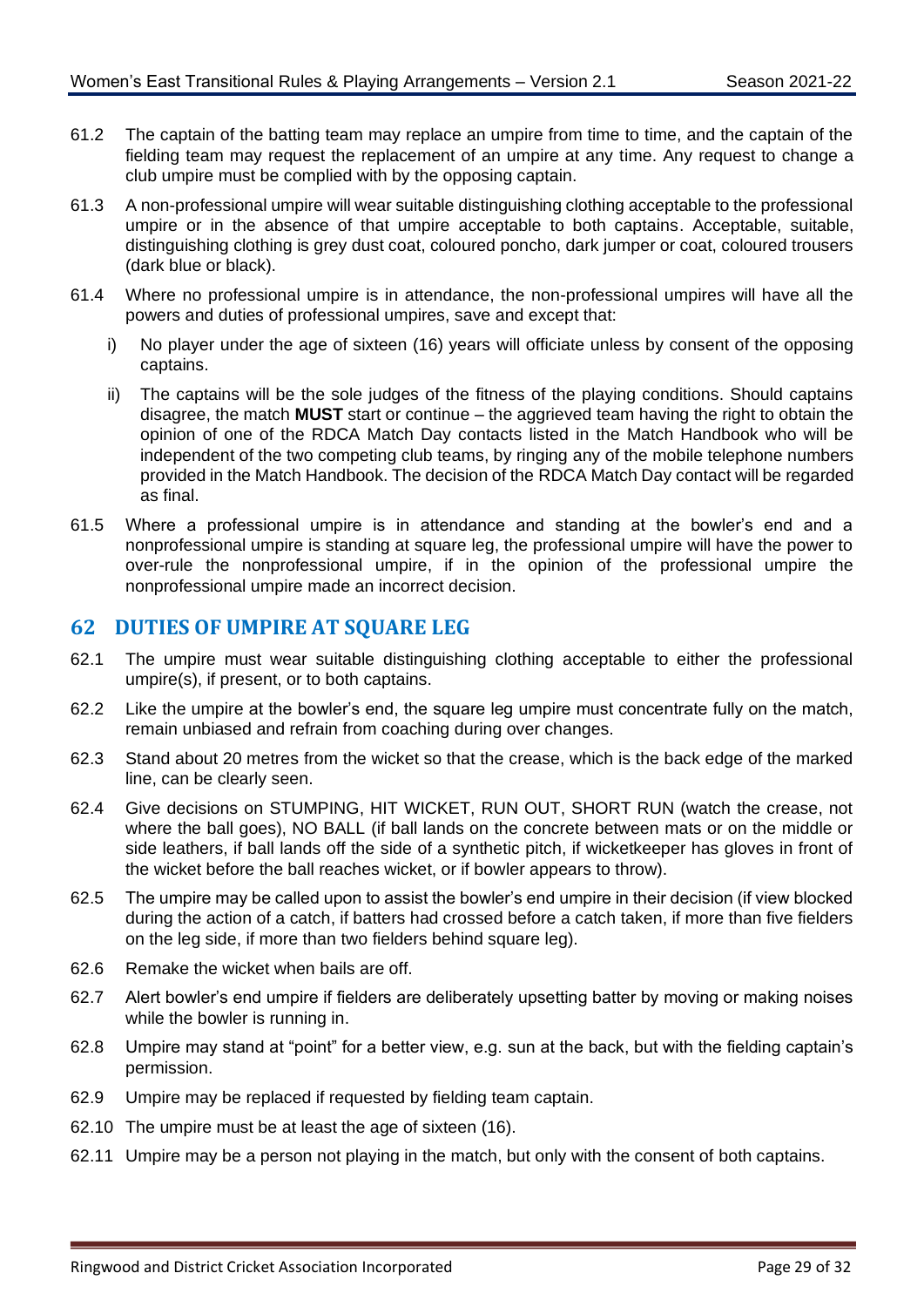#### <span id="page-33-0"></span>**63 UMPIRE REPORTS**

- 63.1 Professional umpires will submit incident reports to the Secretary of the Umpires Association, on a form provided by the Association. The report must reach the Umpires Secretary no later than noon on the day following completion of the match.
- <span id="page-33-2"></span>63.2 Professional umpires must report any breach of the rules or misconduct (see rule [13](#page-9-2) – Code of Conduct) of players or club officials occurring during any match at which they are officiating. Notice of intention to report and the applicable penalty will be given to the captain or official of the offending club on the final day of play within 60 minutes of the end of the match. Signature(s) of the reported player(s) and/or the captain and/or an official of the reported players club and an indication of whether the penalty offered is accepted, should be obtained on the form but if a signature is not available the reason should be stated on the form. If required, written notice by fax or email to the secretary of the reported player's club will be sufficient notice for the purpose of this Rule [63.2.](#page-33-2)
- 63.3 Every report under this Rule [63.2](#page-33-2) will be forwarded to the Disciplinary Committee Chair by the Umpires Secretary, to reach them no later than 24 hours after the completion of a match as detailed in RDCA Constitution Rule 45.
- 63.4 A Tribunal hearing will be held on the Wednesday evening following the completion of the match unless otherwise advised, (at a time and place to be advised by the Disciplinary Committee Chair) unless the reported player elects to have their case determined without a hearing and to accept a penalty of suspension from playing as advised in the initial report as per the terms of Rule [14.4](#page-10-1) i).

Should the reported player / official decide to challenge the charge at a Tribunal Hearing, the Secretary of the Club of the reported player / official must provide written advice to the Disciplinary Committee Chair, no later than 48 hours following the completion of the match.

The Board of Management and / or the Disciplinary Committee may elect to have the Tribunal hear the report regardless of the reported player's decision.

**PLEASE NOTE:** A Tribunal Hearing will not be required should the reported player / official accept the penalty offered. Unless advised otherwise, the Tribunal will meet on the Wednesday of the week following the completion of the match or matches in which the reports are made.

#### <span id="page-33-1"></span>**64 UMPIRES' CODE OF SIGNALS**

Umpires must use the Code of Signalling as per Law of Cricket 2.13 which is:

- "Boundaries" by waving the arm from side to side across the body.
- "Six" by raising both arms above the head.
- "Byes" by raising an open hand above the head.
- "Leg Byes" by touching a raised leg with the hand.
- "One Short" by bending arm upwards to touch the nearest shoulder with the tips of the fingers.
- "No Ball" by extending one arm horizontally and calling out sufficiently loud for the striker to hear to enable them to play the ball so called.
- "Wide Ball" by extending both arms horizontally.
- "Dead Ball" by crossing and re-crossing both wrists below the waist.
- "Cancel Call" by crossing arms across the chest.
- "Out" by raising the index finger above the head.

**NOTE: "No Balls" and "Wides" are not counted** in the over, but the "No Ball" or "Wide" AND any runs scored from them are debited against the bowler.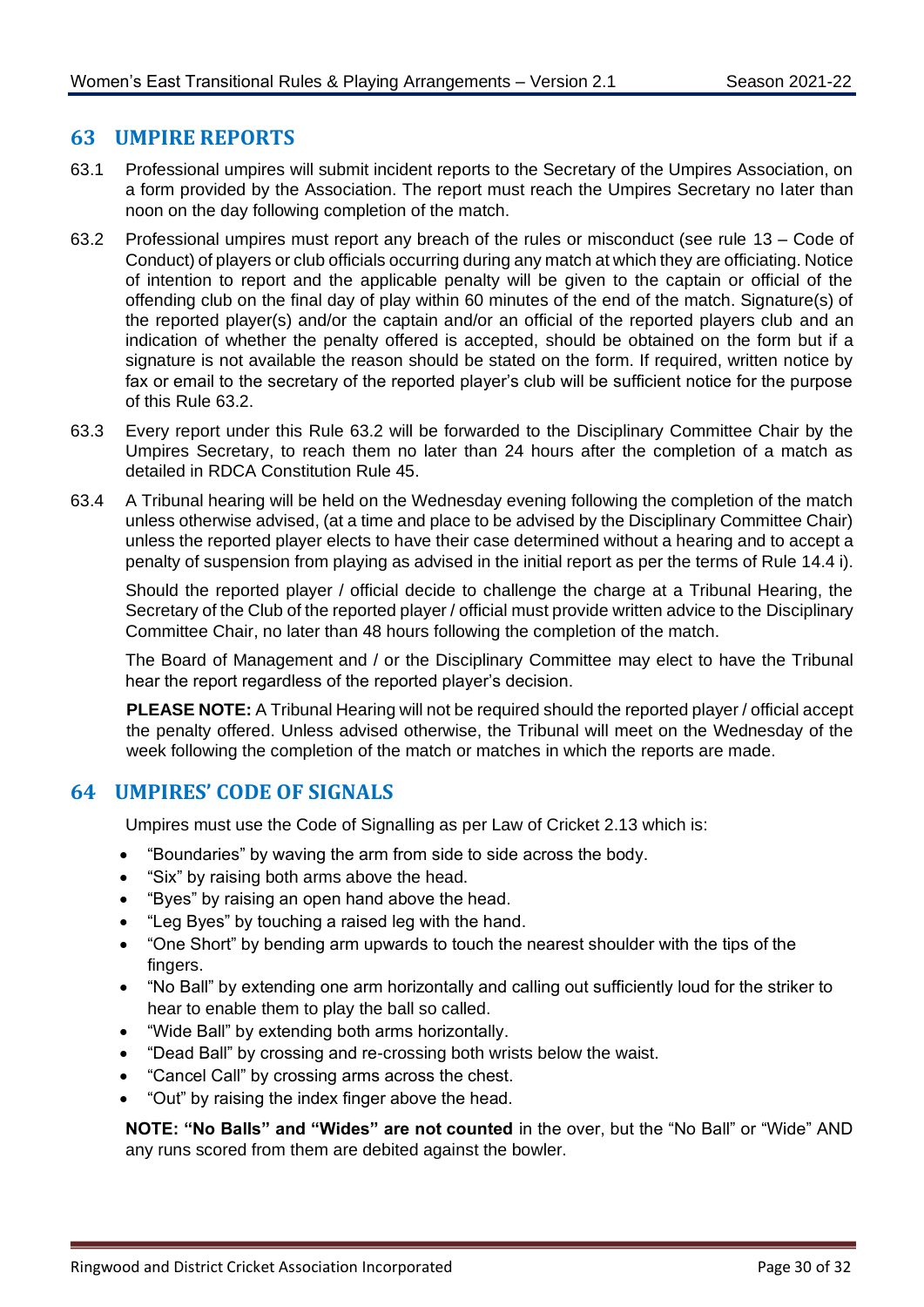Should an umpire desire to notify an alteration to the scorers, they will do so by crossing their arms across the chest. Besides signalling, the umpire will call distinctly for the information of players.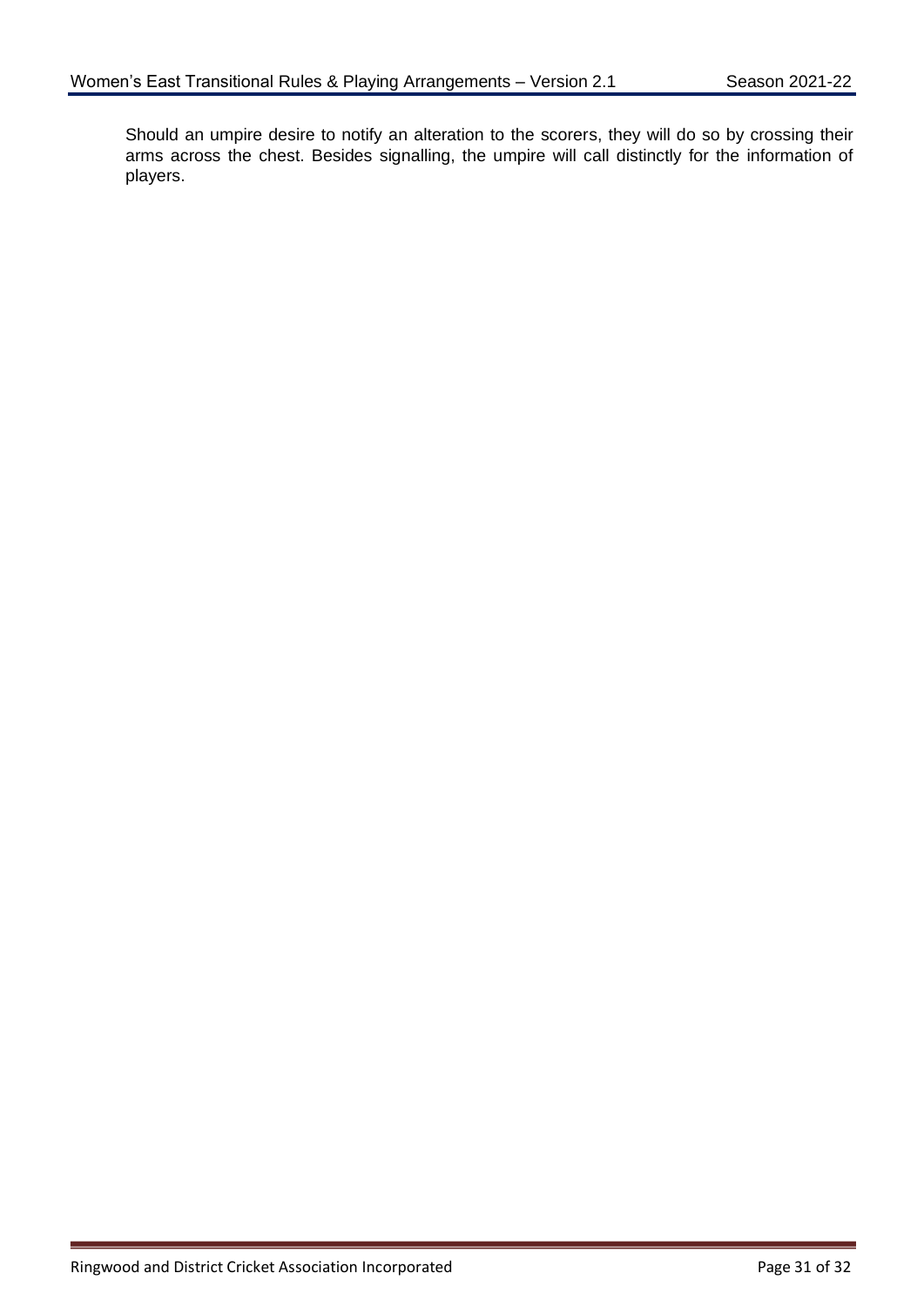

# **Appendix 1**

# **CALCULATION FORM FOR TARGET SCORE**

#### **Women's East Match One Day Match and Twenty20 Match**

| <b>MATCH:</b>  | <b>GRADE:</b> |               |
|----------------|---------------|---------------|
| <b>UMPIRE:</b> | <b>DATE:</b>  | <b>ROUND:</b> |

| А.             | <b>CALCULATION OF RUN RATE</b>                                                                       |                      |                       |
|----------------|------------------------------------------------------------------------------------------------------|----------------------|-----------------------|
|                |                                                                                                      | <b>ONE DAY MATCH</b> | <b>TWENTY20 MATCH</b> |
| A <sub>1</sub> | Total runs scored by team batting first                                                              |                      |                       |
| A <sub>2</sub> | Overs received by team batting first                                                                 |                      |                       |
| A <sub>3</sub> | Run rate per over team batting first $=$<br>(divide A1 by A2)<br>Note: Calculate to 3 decimal points |                      |                       |

#### **Notes:** For Section **A2, if the Team batting first is dismissed in less than:**

One Day match **– (36 overs**) use 36 overs for calculation of run rate (use number of overs applicable for grade) One Day match - Where interruptions cause reduction to maximum **20 overs** per innings use 20 overs for calculation of run rate

Twenty20 match - Where interruptions cause reduction to maximum **10 overs** per innings use 10 overs for calculation of run rate

| В.        | <b>TARGET SCORE ONLY APPLIES WHEN:</b>                           |                      |                       |
|-----------|------------------------------------------------------------------|----------------------|-----------------------|
|           | <b>INTERRUPTION IS TO INNINGS IS OF TEAM BATTING SECOND ONLY</b> |                      |                       |
|           |                                                                  | <b>ONE DAY MATCH</b> | <b>TWENTY20 MATCH</b> |
| <b>B1</b> | Overs available in innings of team<br>batting second             |                      |                       |
| <b>B2</b> | Run rate of innings of team batting<br><b>FIRST</b>              |                      |                       |
| <b>B3</b> | Total runs (multiply B1 x B2)                                    |                      |                       |
| <b>B4</b> | <b>Round up</b> fractions to nearest whole<br>number             |                      |                       |
| <b>B5</b> | Add 1 run to <b>B4</b>                                           |                      |                       |
| <b>B6</b> | Target Score - to win                                            |                      |                       |

EXAMPLE 1: One Day Match - Team batting first compulsory closed after 38 overs with a total of 142 runs. There is a total of 44 minutes of interruption to the innings of the team batting second.

44 minutes less 30 minutes (recoupment time) = 14 minutes actual time lost. Divide by 3  $\frac{1}{2}$  minutes to calculate overs lost. In this case 4 overs lost.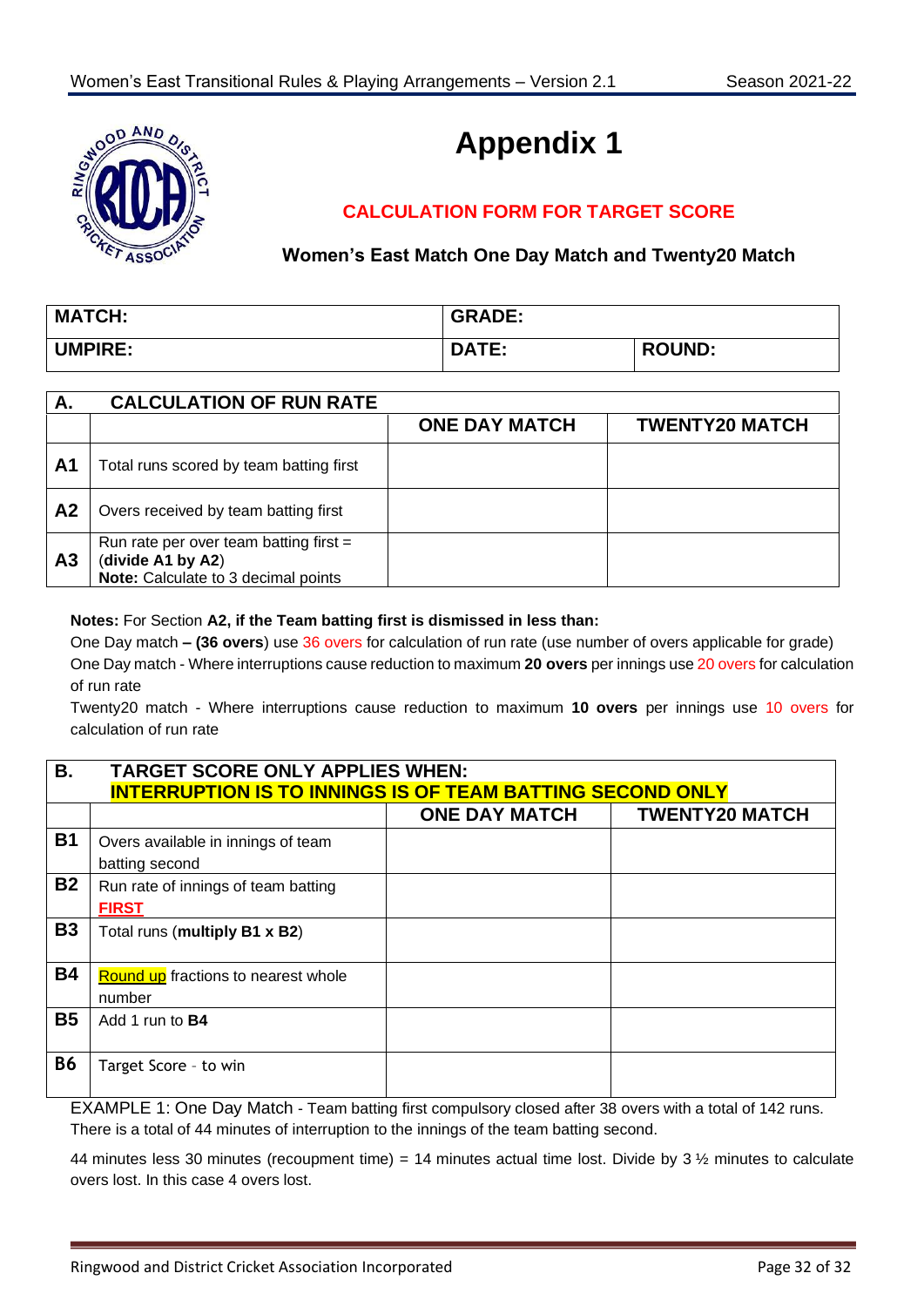EXAMPLE 2: Twenty20 Match – Team batting first completes 20 overs at 6/120. There is a total interruption to the innings of team batting second of 21 minutes. **Note:** THERE IS NO ALLOWANCE FOR RECOUPMENT TIME IN TWENTY20 MATCHES. Divide 21 minutes by 3  $\frac{1}{2}$  minutes = 6 overs lost.

| C.             | <b>CALCULATION OF RUN RATE</b>                                |                      |                       |
|----------------|---------------------------------------------------------------|----------------------|-----------------------|
|                |                                                               | <b>ONE DAY MATCH</b> | <b>TWENTY20 MATCH</b> |
| A <sub>1</sub> | Total runs scored by team batting first                       | 142                  | 120                   |
| A <sub>2</sub> | Overs received by team batting first                          | 38                   | 20                    |
| A <sub>3</sub> | Run rate per over team batting first $=$<br>(divide A1 by A2) | 3.736                | 6.00                  |

For a match to continue time calculations for overs must be available for the team batting first to receive a minimum: **20 overs (One Day Match)** or **10 overs (Twenty20 Match)**

| D.        | <b>PROCESS TO CALCULATE TARGET SCORE -</b>                 |                      |                       |
|-----------|------------------------------------------------------------|----------------------|-----------------------|
|           | <b>INTERRUPTION TO INNINGS OF TEAM BATTING SECOND ONLY</b> |                      |                       |
|           |                                                            | <b>ONE DAY MATCH</b> | <b>TWENTY20 MATCH</b> |
| <b>B1</b> | Overs available in innings of team batting<br>second       | $38 - 4 = 34$ overs  | $20 - 6 = 14$ overs   |
| <b>B2</b> | Run rate of innings of team batting <b>FIRST</b>           | 3.736                | 6.00                  |
| <b>B3</b> | Total runs (multiply B1 x B2)                              | 127.024              | 84                    |
| <b>B4</b> | <b>Round up</b> fractions to nearest whole<br>number       | 128                  | 84                    |
| <b>B5</b> | Add 1 run to <b>B4</b>                                     | $+1$                 | $+1$                  |
| <b>B6</b> | Target Score - to win                                      | 129                  | 85                    |

**Notes:** 

- Target Score only becomes relevant should there be interruption to the innings of the team **batting second** and is relevant to no less than 20 overs for Match Rule 12 One Day Match and no less than 10 overs for Match Rule 13 – Twenty20 Match.
- In One Day matches The recoupment time (in the second innings only) of the maximum of thirty minutes (Match Rule 12 – One Day Match) must be utilised for the Target Score to be invoked

#### **STATE OF PLAY FOR INNINGS OF TEAM BATTING SECOND WITH LESS THAN 20 OVERS (ONE DAY MATCH) : 10 OVERS (T20) AVAILABLE**

EXAMPLE 1: One Day Match - 20 overs x 3.736 run rate = 74.72 (round up) = 75 + 1 = target score of 76 **TO WIN** if 20 or less overs are available the run rate is calculated on minimum 20 overs (If less than 20 overs are available and either Captain feels a result is possible then play continues - should either side not achieve a result a "draw" (Match Abandoned) shall be the result

EXAMPLE 2: Twenty20 Match - 10 overs x 6.00 run rate =  $60 + 1$  = target score 61 **TO WIN** if 10 or less overs are available the run rate is calculated on minimum 10 overs (If less than 10 overs are available and either Captain feels a result is possible then play continues - should either side not achieve a result then a "no.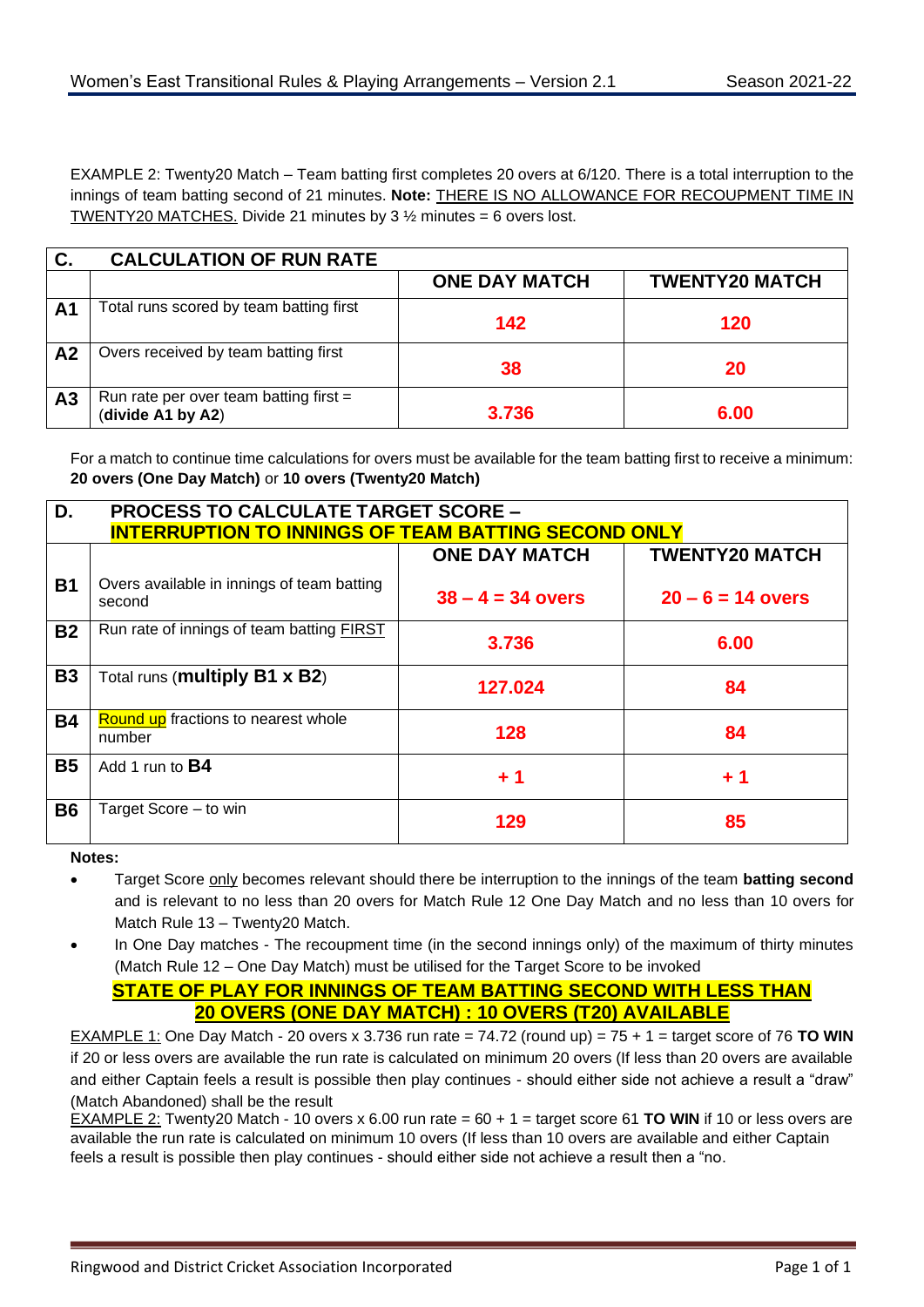# <span id="page-37-0"></span>**Index**

| Appeal                                  |
|-----------------------------------------|
| Clearances and permits #11.75           |
| Naming/suspension #14  8                |
| Naming/suspension #14.4 ii)  8          |
| Ball                                    |
|                                         |
|                                         |
|                                         |
|                                         |
| Batter(s)                               |
| Modified Grades/returns #25.3) 16       |
| Trophy qualifications #57.1  23         |
| Boundary(ies)                           |
| Captain of home club to advise #595  25 |
| Captains to advise umpire #60.3  25     |
|                                         |
| <b>Bowler</b>                           |
|                                         |
| Unable to complete over #15.6 9         |
| <b>Bowling</b>                          |
|                                         |
| Dangerous and unfair #32.3  18          |
|                                         |
|                                         |
|                                         |
|                                         |
|                                         |
| Captain                                 |
| Advise of report by umpire #14.1 i)7    |
| Amateur (team) umpires #62 25           |
|                                         |
|                                         |
|                                         |
| One-Day Team List #37.9 19              |
|                                         |
|                                         |
|                                         |
| Umpires/Boundaries #595  25             |
|                                         |
| Coin toss                               |
|                                         |
|                                         |
| Conclusion                              |
| Day's play entry in scorebook #54.2 22  |
|                                         |
| Dangerous and unfair bowling #32.3  18  |
| Declaration                             |
|                                         |
| <b>Drinks</b>                           |
|                                         |

| Provision by home club #49.2 20             |  |
|---------------------------------------------|--|
| Failure to field Team #7.2 i) 3             |  |
| Fielding                                    |  |
|                                             |  |
| 20/20 (T20) 30 metre circle #29.1  17       |  |
|                                             |  |
| Forfeit                                     |  |
|                                             |  |
|                                             |  |
|                                             |  |
|                                             |  |
|                                             |  |
|                                             |  |
| Grading, promotion and relegation #53.3  21 |  |
| Ground                                      |  |
|                                             |  |
|                                             |  |
| Suitability to play #17.1  10               |  |
|                                             |  |
| Heat                                        |  |
|                                             |  |
|                                             |  |
| Innings                                     |  |
|                                             |  |
| 20/20 (T20) Declaration #33 18              |  |
| 20/20 (T20) Delay/Interruptions #23.1 16    |  |
| Investigation                               |  |
|                                             |  |
|                                             |  |
| Umpire intimidation #14.6  8                |  |
| Light                                       |  |
|                                             |  |
|                                             |  |
|                                             |  |
| Match points                                |  |
|                                             |  |
| Limited-Over matches #52.2 21               |  |
|                                             |  |
|                                             |  |
| Match report                                |  |
|                                             |  |
|                                             |  |
| Member Protection compliance #7.2ii) 3      |  |
| <b>MyCricket</b>                            |  |
|                                             |  |
|                                             |  |
|                                             |  |
|                                             |  |
|                                             |  |
| No Ball                                     |  |
| Modified Grades 21.1 viii)  19              |  |
|                                             |  |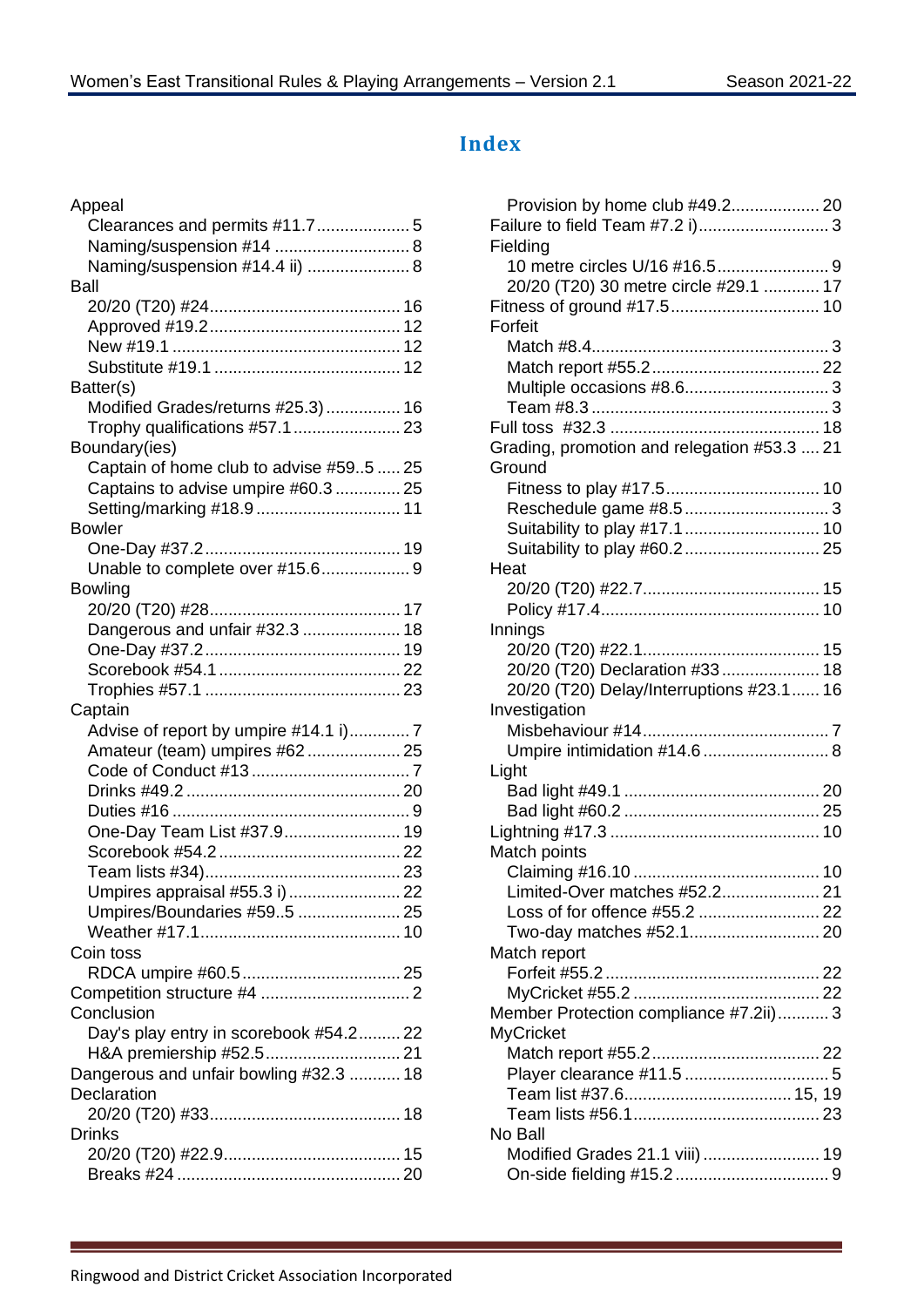| Square leg umpire cal #63.41 26            |  |
|--------------------------------------------|--|
| Online scoring                             |  |
| Optional in all grades #54.4  22           |  |
| Player                                     |  |
| Absent at start of second day #15.5  9     |  |
|                                            |  |
|                                            |  |
|                                            |  |
|                                            |  |
| Misbehaviour penalties #14.6  8            |  |
|                                            |  |
|                                            |  |
| One-Day, 12th & 13 <sup>th</sup> #37.9  19 |  |
| One-Day, substitute not allowed #37.10 19  |  |
|                                            |  |
| Reportable incidents #14.6  8              |  |
|                                            |  |
|                                            |  |
|                                            |  |
|                                            |  |
|                                            |  |
|                                            |  |
| Underage umpire #62.4 i)  26               |  |
| unregistered or ineligible #10.4 5         |  |
|                                            |  |
| <b>Player Safety</b>                       |  |
|                                            |  |
| Underage Players #20.5  13                 |  |
| Premiership                                |  |
|                                            |  |
|                                            |  |
| Rain                                       |  |
|                                            |  |
|                                            |  |
| <b>RDCA</b>                                |  |
| Annual Presentation Function #57.3  24     |  |
|                                            |  |
| Player clearances and permits #11  5       |  |
|                                            |  |
|                                            |  |
|                                            |  |
|                                            |  |
| Report                                     |  |
|                                            |  |
|                                            |  |
|                                            |  |
| By professional umpires #42  27            |  |
|                                            |  |
| Umpire appraisal, captain #55.3 i) 22      |  |

| Result                                   |  |
|------------------------------------------|--|
|                                          |  |
|                                          |  |
|                                          |  |
| Scorebook                                |  |
|                                          |  |
| Signing at conclusion #56.5 23           |  |
|                                          |  |
|                                          |  |
| Team lists #37.5 15, 19                  |  |
|                                          |  |
| Scorer                                   |  |
|                                          |  |
|                                          |  |
| Signals                                  |  |
|                                          |  |
|                                          |  |
|                                          |  |
| Starting time                            |  |
|                                          |  |
| Substitute                               |  |
|                                          |  |
| Not allowed in One-Day #37.10 19         |  |
| Player, laws of cricket #56.3 23         |  |
|                                          |  |
| Suspension                               |  |
|                                          |  |
| Ineligibility to play #14.7 8            |  |
|                                          |  |
|                                          |  |
| Set penalty and acceptance #64.4  27     |  |
| Taking Tea Break #49.1 20                |  |
| <b>Tea Break</b>                         |  |
|                                          |  |
|                                          |  |
| ı eam                                    |  |
| Application for admittance #7  2         |  |
|                                          |  |
|                                          |  |
|                                          |  |
| Minimum players to compete #15.3 9       |  |
| Number of grades player can drop #10.2 4 |  |
| Promotion and relegation #31.2 21        |  |
|                                          |  |
| Team lists #37.5 15, 19                  |  |
|                                          |  |
|                                          |  |
| <b>Trophies</b>                          |  |
| Best administered club #58.6  24         |  |
|                                          |  |
|                                          |  |
|                                          |  |
|                                          |  |
|                                          |  |
|                                          |  |